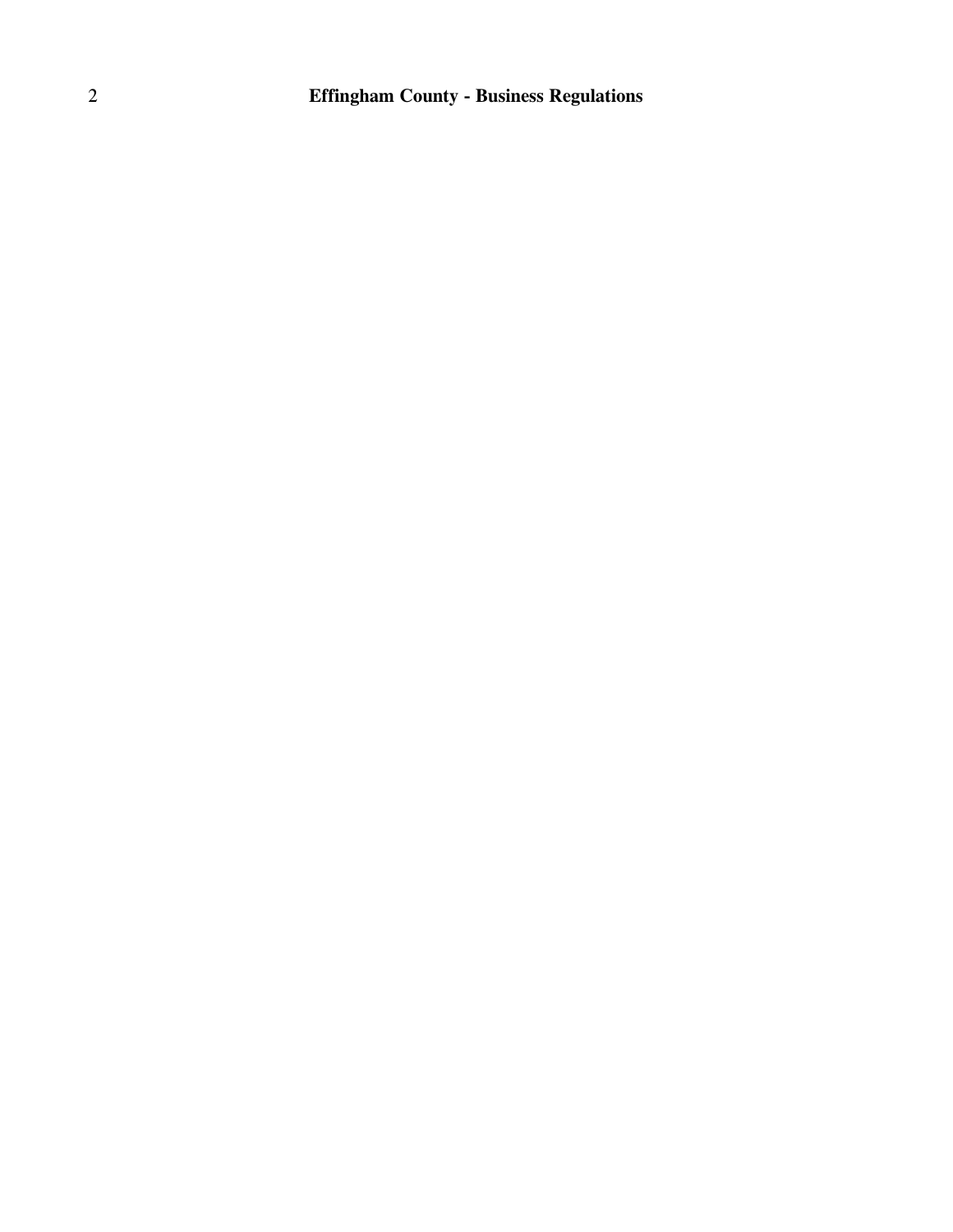# **CHAPTER 110: ALCOHOLIC BEVERAGES**

# **Section**

- 110.01 Definitions
- 110.02 Application of provisions
- 110.03 License required
- 110.04 Application for license
- 110.05 Qualifications
- 110.06 Revocation of license
- 110.07 Issuance; fee
- 110.08 Classes of licenses
- 110.09 County Board; power
- 110.10 Refund
- 110.11 Fee; return upon denial
- 110.12 Hours; age
- 110.13 Conduct
- 110.14 Conduct prohibited
- 110.15 Resident manager
- 110.16 Violation held to be act of employer/licensee
- 110.17 Liquor Control Commissioner
- 110.18 Defense; review
- 110.19 Suspension or revocation of license; appeal
- 110.99 Penalty

# **§ 110.01 DEFINITIONS.**

All words and phrases as used in this chapter shall have the same meaning given to said word or phrase in "An Act Relating to Alcoholic Liquors," commonly known as the Illinois Liquor Control Act, approved on January 31, 1934, as amended and now in force and effect, or as said Act may be hereafter amended, 235 ILCS 5/1-1, et seq. Local Liquor Control Commissioner as used in this chapter shall be the Chairman of the Effingham County Board or any person appointed by the County Board to enforce the provisions of this chapter.

(Ord. 14-71, passed 9-15-2014; Ord. 15-72, passed 7-22-2015; Ord. 17-24, passed 4-17-2017; Ord. 17-99, passed 12-18-2017; Ord. 18-08, passed 2-20-2018)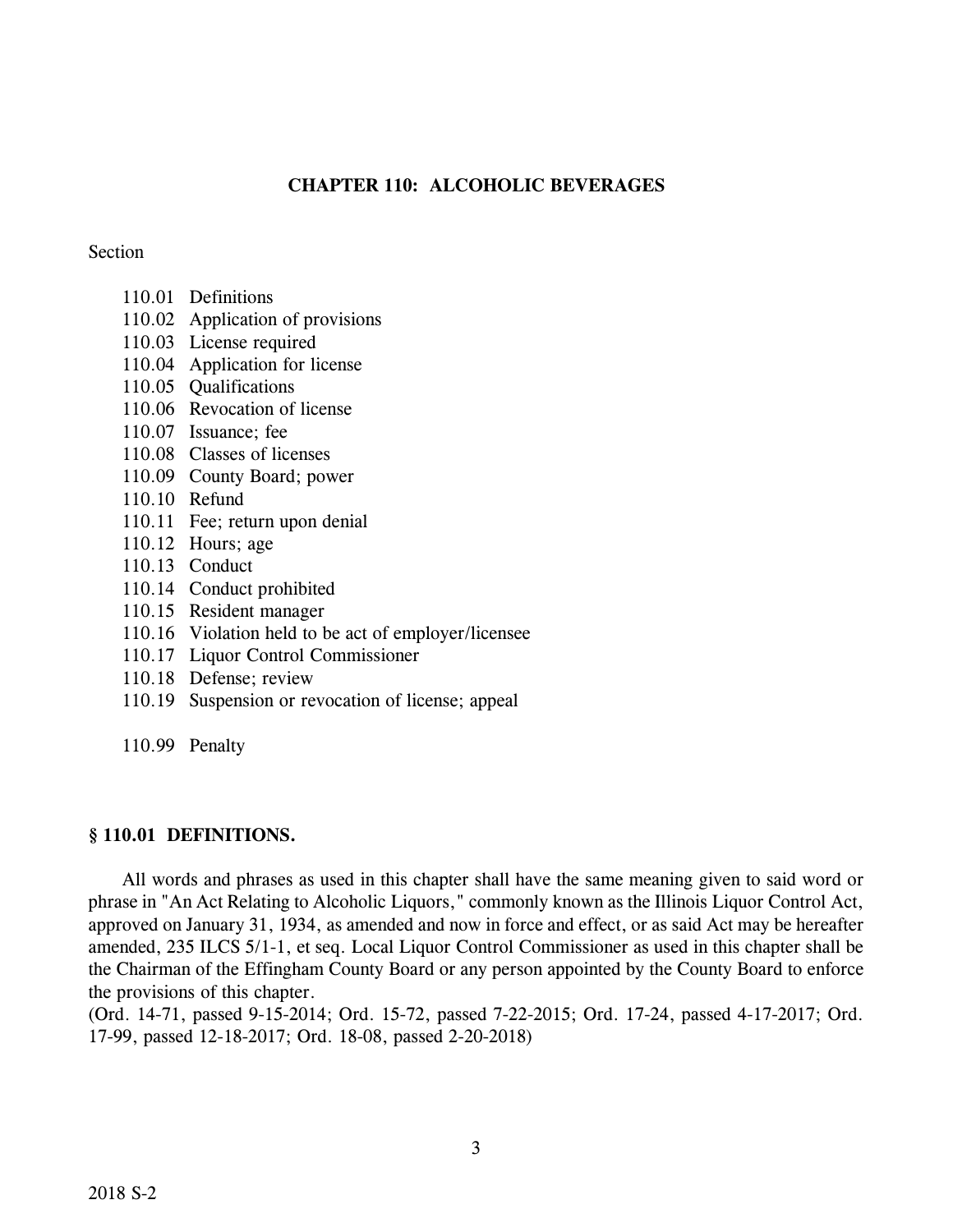### **§ 110.02 APPLICATION OF PROVISIONS.**

The provisions of this chapter shall apply to such alcoholic liquors to which the said Illinois Liquor Control Act as now in force, or as it may be hereafter amended by its terms, applies. (Ord. 14-71, passed 9-15-2014; Ord. 17-24, passed 4-17-2017; Ord. 17-99, passed 12-18-2017; Ord. 18-08, passed 2-20-2018)

### **§ 110.03 LICENSE REQUIRED.**

It shall be unlawful for any person, firm or corporation to sell at retail, alcoholic liquor within the said County of Effingham, outside of the limits of any incorporated city, town and village, without first obtaining a license to do so, in accordance with the provisions of this chapter. (Ord. 14-71, passed 9-15-2014; Ord. 17-24, passed 4-17-2017; Ord. 17-99, passed 12-18-2017; Ord. 18-08, passed 2-20-2018) Penalty, see § 110.99

#### **§ 110.04 APPLICATION FOR LICENSE.**

All applications for license shall be in writing directed to the Chairman of the Effingham County Board. The same shall be executed by the applicant under oath, and shall include the following statements and information, all of which shall be verified by the person executing such application:

(A) The name, age and address of the applicant, or if a partnership, the names, ages and addresses of each member thereof. If a corporation, the names and addresses of the officers and directors, and if a majority of interest of the stock of such corporation is owned by one person or his or her nominee, the name and address of such person, and in the case of a partnership or corporation, the date of formation or incorporation thereof, together with the stated purpose of object thereof.

(B) The character of applicant's business and the length of time he or she has been so engaged therein.

(C) The citizenship of applicant, and if a naturalized citizen, the time and place of his naturalization.

(D) The location and legal description of the premises sought to be licensed.

(E) A statement whether applicant has any other applications then pending before any governmental body for the sale of alcoholic liquor.

(F) A statement whether applicant has ever been refused an application for the issuance of such license by any governmental body, and if so, the cause the application was refused.

(G) A statement whether applicant is presently engaged in the sale of alcoholic liquor either at retail or wholesale, together with a description of the place or places where such business is conducted.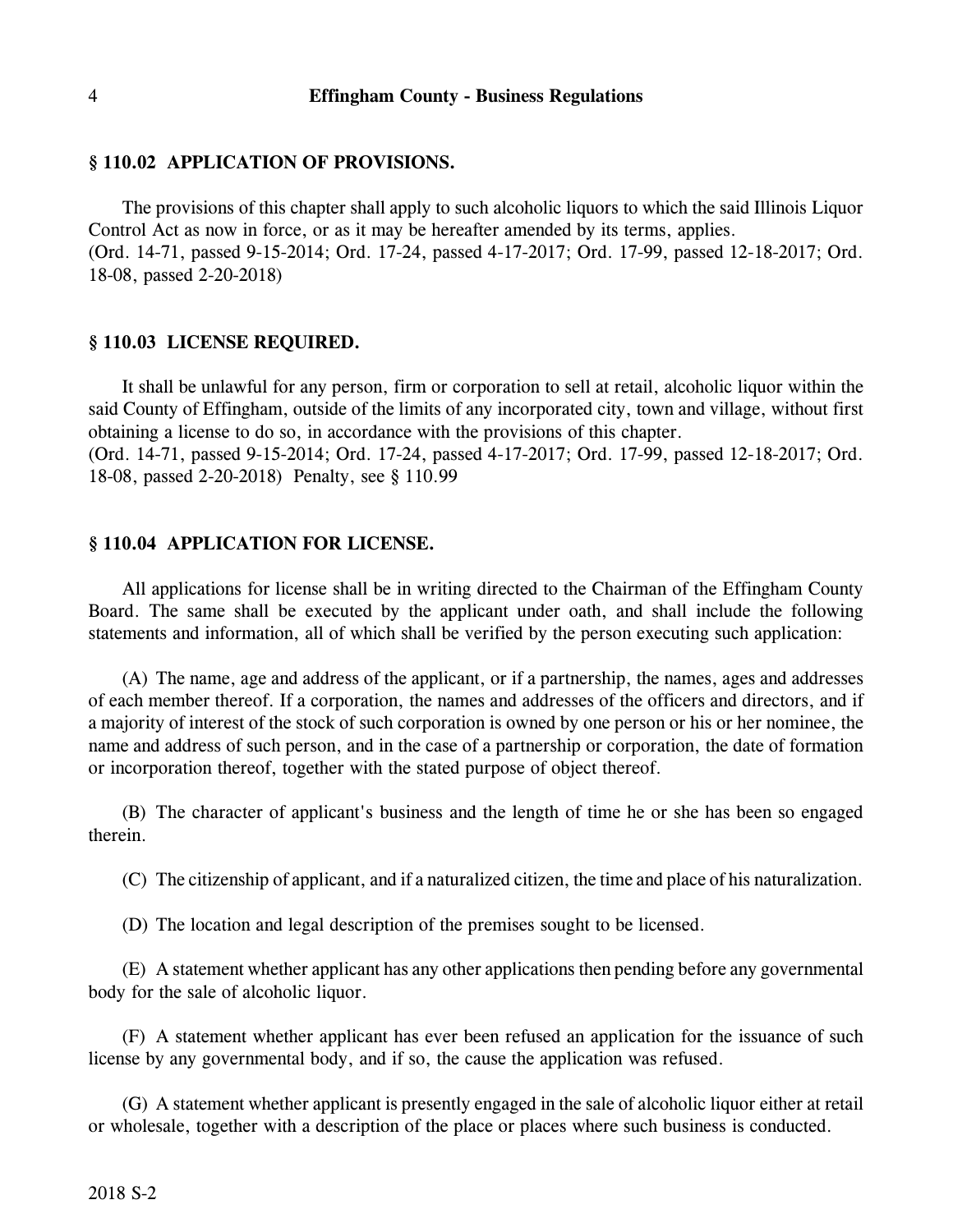(H) A statement whether applicant has ever been convicted of a criminal offense, and if so, the nature of the offense, the disposition of the charge, judgment or sentence.

(I) A statement whether applicant has ever had a license for the sale of liquor, either at retail or wholesale, revoked for cause, and if so, the cause of such revocation.

(J) A statement whether applicant holds any public office or offices and if so, the nature and location of those public offices.

(K) A statement that the applicant will, at all relevant times, maintain a manager of the business, who is actively involved in the business operation.

(Ord. 14-71, passed 9-15-2014; Ord. 17-24, passed 4-17-2017; Ord. 17-99, passed 12-18-2017; Ord. 18-08, passed 2-20-2018)

# **§ 110.05 QUALIFICATIONS.**

No such license shall issue pursuant to this chapter if the Chairman of the Effingham County Board shall find that the applicant fails to meet the following qualifications;

(A) The applicant shall be a citizen of the United States and of good character and reputation.

(B) No license shall issue to any person convicted of a felony for violation of any state or federal law.

(C) No license shall issue to any applicant who shall have been convicted of any of the following offenses: larceny; owning, keeping or operating gambling devices or games of chance; illegally selling alcoholic liquor; keeping a house of ill-fame; conspiracy; embezzlement; obtaining money by false pretenses; book making; pandering; acts constituting tax evasion or other misdemeanor involving honesty, truthfulness, or moral turpitude.

(D) No license shall issue to any applicant who has ever had a license for the sale of alcoholic liquor, either at retail or wholesale, revoked for cause on more than two occasions by any government entity.

(E) No license shall issue to any partnership if all members thereof shall not be otherwise qualified, as required by this chapter, nor to a corporation if any officer or director or any stockholder owning more than 5% of the stock of said corporation is not so qualified.

(F) Such applicant shall either be the owner of the premises described in the application or shall be the owner of a lease, or evidence of rental of property use for short term licenses, thereon, for a term of not less than the term of said license, and sufficient evidence of such ownership, lease or rent shall be tendered to the Chairman of the Effingham County Board with the application.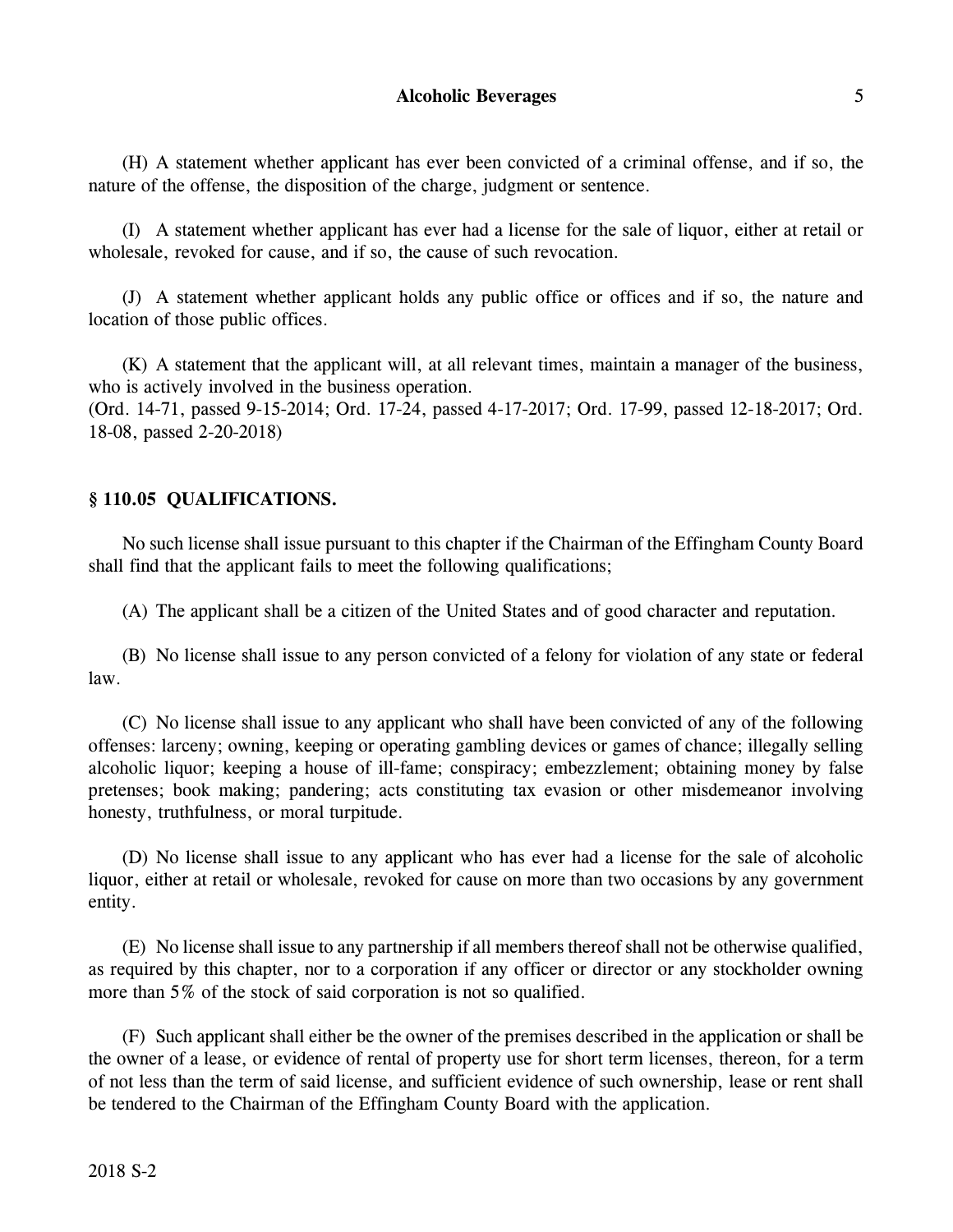(G) No license shall issue to any applicant who is the holder of any public office, nor to any partnership or corporation if any such official holds office in Effingham County Government. (Ord. 14-71, passed 9-15-2014; Ord. 17-24, passed 4-17-2017; Ord. 17-99, passed 12-18-2017; Ord. 18-08, passed 2-20-2018)

#### **§ 110.06 REVOCATION OF LICENSE.**

In addition to other grounds for revocation herein set forth, any license issued hereunder shall be revoked for the following reasons:

(A) If the applicant with 30 days from the issuance of such license shall fail to obtain such license, certificates and permits as may be required for the sale at retail of alcoholic liquor by the State of Illinois, United States of America, or any subdivision thereof having jurisdiction of the premises.

(B) If the applicant having obtained a license hereunder, shall, during the term of such license, lose, forfeit or have revoked such license, certificates or permits as may have been issued to him or her by the State of Illinois, the United States Government, or any subdivision thereof having jurisdiction of the premises.

(C) If the applicant shall, during the period of any license issued pursuant to this chapter, become disqualified for a violation of or failure to meet the qualifications above set forth for any application for license.

(D) If the applicant, after having received such license, shall employ in the sale of alcoholic liquor any manager, agent or employee who does not meet all of the requirements of this chapter set forth as a condition to the issuance of a license.

(Ord. 14-71, passed 9-15-2014; Ord. 17-24, passed 4-17-2017; Ord. 17-99, passed 12-18-2017; Ord. 18-08, passed 2-20-2018)

#### **§ 110.07 ISSUANCE; FEE.**

(A) Each license issued hereunder, except a Class E license, shall be for a fiscal year extending from May 1 of each year to April 30 of the following year, both inclusive. Where application shall be made therefore subsequent to first of any year, the fee therefore hereinafter provided shall be in direct proportion to the unexpired balance of the fiscal year for which said license is issued. The fee hereinafter specified for each license, except a Class E license, shall be paid annually in full and in advance, and shall be tendered with the application.

(B) Each Class E license issued hereunder shall be only for the days specified thereon, which shall be consecutive days and which shall not exceed seven days. The fee for each said Class E license shall be paid in full and in advance of the first day of said license, and shall be tendered with the application. (Ord. 14-71, passed 9-15-2014; Ord. 17-24, passed 4-17-2017; Ord. 17-99, passed 12-18-2017; Ord. 18-08, passed 2-20-2018)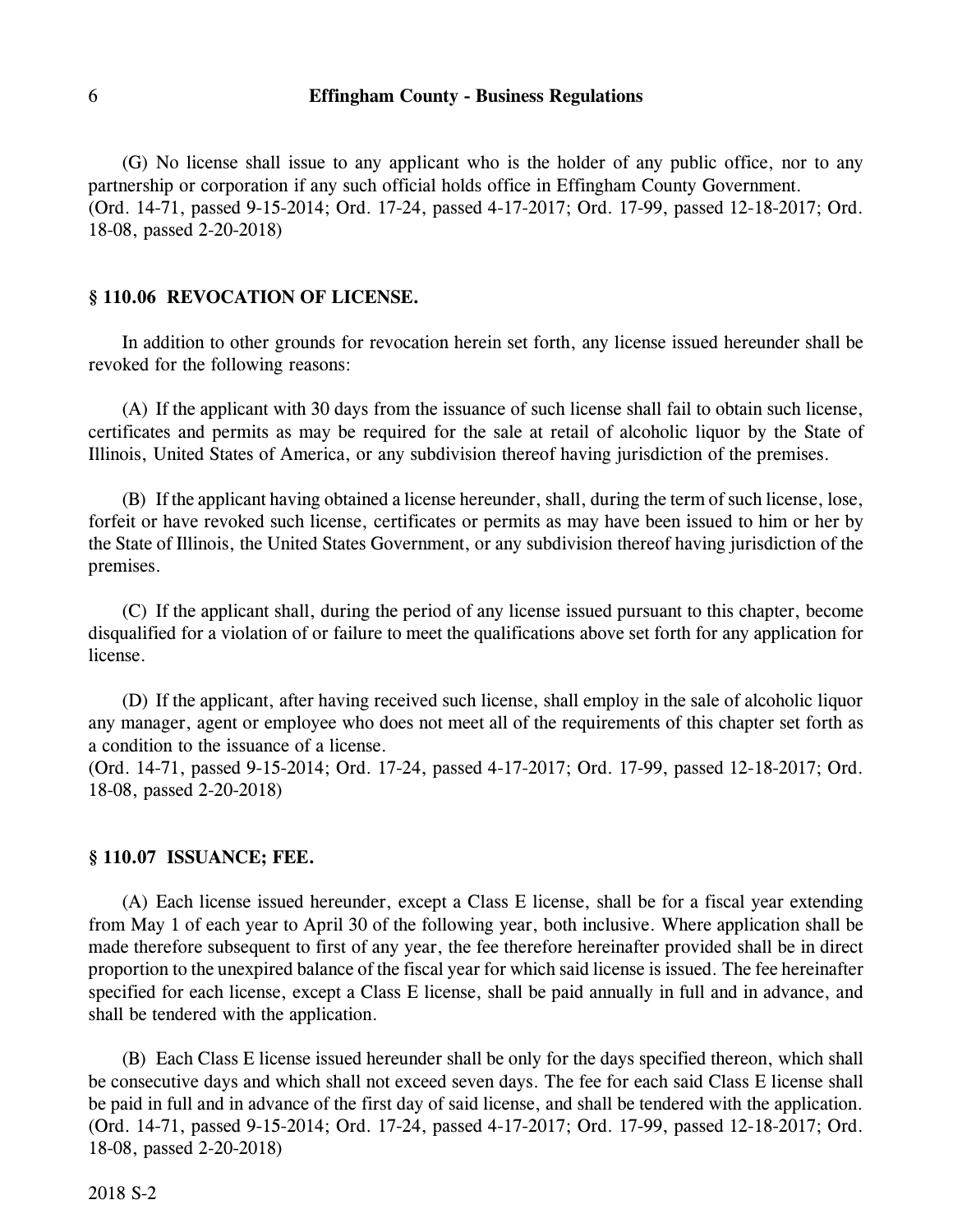### **Alcoholic Beverages** 7

#### **§ 110.08 CLASSES OF LICENSES.**

Licenses issued under this chapter are hereby divided into the following classes:

(A) *Class A license.* A Class A license shall authorize the sale at retail, on the premises described in the application, of all alcoholic liquor as herein defined, for consumption on or off the premises described in the application. The fee for such Class A license for each fiscal year shall be \$1,000.

(B) *Class B license.* A Class B license shall authorize the sale at retail, on the premises described in the application, of all alcoholic liquor as herein defined, but only if sealed in its original package and not for consumption on the premises described in the application. The fee for such Class B license for each fiscal year shall be \$850.

(C) *Class C license.* A Class C license, which shall be issued only to a club, as herein defined, shall authorize the sale at retail, on the premises described in the application, of all alcoholic liquors as herein defined, only for consumption on the premises described in the application, and such sale shall be restricted to members of said club and the bona fide guests of members of such club. The fee for such Class C license for each fiscal year shall be \$500.

(D) *Class D license.* A Class D license, which shall be issued only to a restaurant as herein defined, shall authorize the sale at retail, on the premises described in the application, of all alcoholic liquors as herein defined, only for consumption on the premises described in the application, and each such sale must be accompanied by the sale of a meal. The fee for such Class D license for each fiscal year shall be \$850.

(E) *Class E license.* A Class E license, which shall be issued only for temporary stands, booths, and counters such as used at picnics, celebrations and the like, shall authorize the sale at retail on the premises described in the application, of beer, wine and distilled spirits for consumption only on the premises described in the application. The fee for such Class E license shall be \$100 per day. (Ord. 14-71, passed 9-15-2014; Ord. 17-24, passed 4-17-2017; Ord. 17-99, passed 12-18-2017; Ord. 18-08, passed 2-20-2018)

#### **§ 110.09 COUNTY BOARD; POWER.**

The County Board of Effingham County shall have the power to determine the number, kind, and classification of license, for sale at retail of alcoholic liquor, and the amount of the local license fees to be paid for the various kinds of license to be issued in the county.

(Ord. 14-71, passed 9-15-2014; Ord. 17-24, passed 4-17-2017; Ord. 17-99, passed 12-18-2017; Ord. 18-08, passed 2-20-2018)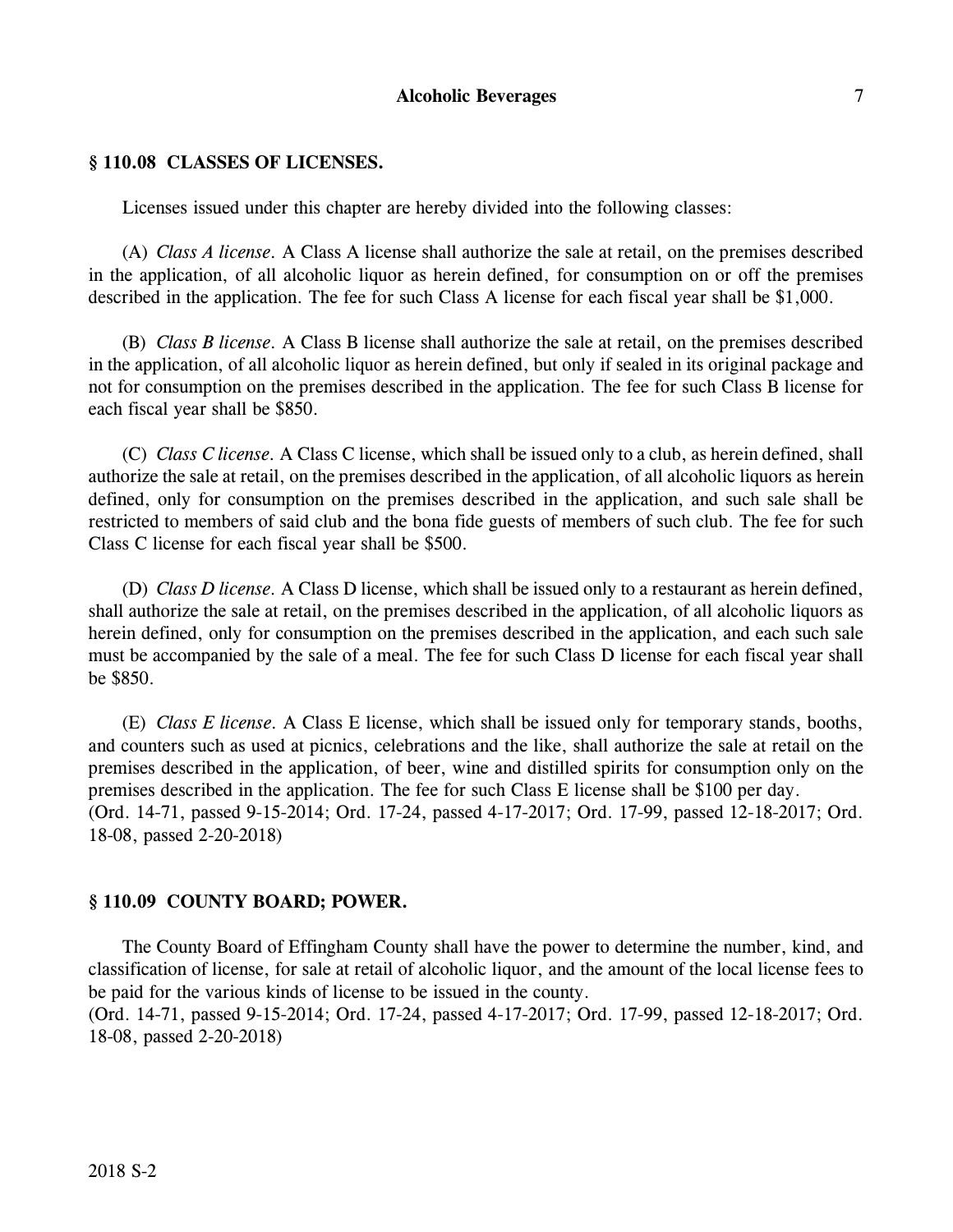#### **§ 110.10 REFUND.**

If any applicant licensed pursuant to this chapter shall surrender to the Chairman of the Effingham County Board the license so issued to him or her, he or she shall be deemed to have forfeited and released all rights and privileges arising under and by virtue of said license, and shall thereupon become entitled to a refund of a part of the license fee so paid by him or her, the amount of such refund to be in direct proportion that such license fee bears to the unexpired balance of the term of such license; provided, however, that no licensee whose license issued hereunder shall have been revoked for cause, or who shall have become disqualified under this chapter because of the revocation for cause of a license issued by the State of Illinois or the United States Government, shall be entitled to the refund provided herein.

(Ord. 14-71, passed 9-15-2014; Ord. 17-24, passed 4-17-2017; Ord. 17-99, passed 12-18-2017; Ord. 18-08, passed 2-20-2018)

#### **§ 110.11 FEE; RETURN UPON DENIAL.**

All such license fees received hereunder shall be paid to the Effingham County Board at the time application is made, and shall be forthwith turned over to the Treasurer of Effingham County. In the event the license so applied for is denied, the fee shall be returned forthwith to the applicant. If such license is granted, then the fee shall be deposited in the general corporate fund, or in such other fund as may now or hereafter be designated by the Effingham County Board.

(Ord. 14-71, passed 9-15-2014; Ord. 17-24, passed 4-17-2017; Ord. 17-99, passed 12-18-2017; Ord. 18-08, passed 2-20-2018)

#### **§ 110.12 HOURS; AGE.**

(A) A licensee hereunder shall not allow or permit his or her place of business where alcoholic liquors are sold, to be open for the conduct of business between the hours of 1:00 a.m. and 6:00 a.m. on any day of the week, including Sundays.

(B) The sale and serving of drinks shall stop at 1:00 a.m. All customers, patrons, or members of the public must be out of the premises by 1:30 a.m. and building secured to prohibit any re-entry of such public until the time of reopening. All employees and owners of the premises must be out of the premises by 2:00 a.m. Premises are defined as building, parking lot, and or any adjoining land owned or rented by license holder.

(C) A licensee, agent or employee shall not permit any person under the age of 18 years to draw, pour, mix, or serve any alcoholic liquor in said place of business either as an employee or gratuitously. Violations by the licensee agent or employee will be charged again the licensee. (Ord. 14-71, passed 9-15-2014; Ord. 15-72, passed 7-22-2015; Ord. 17-24, passed 4-17-2017; Ord. 17-99, passed 12-18-2017; Ord. 18-08, passed 2-20-2018) Penalty, see § 110.99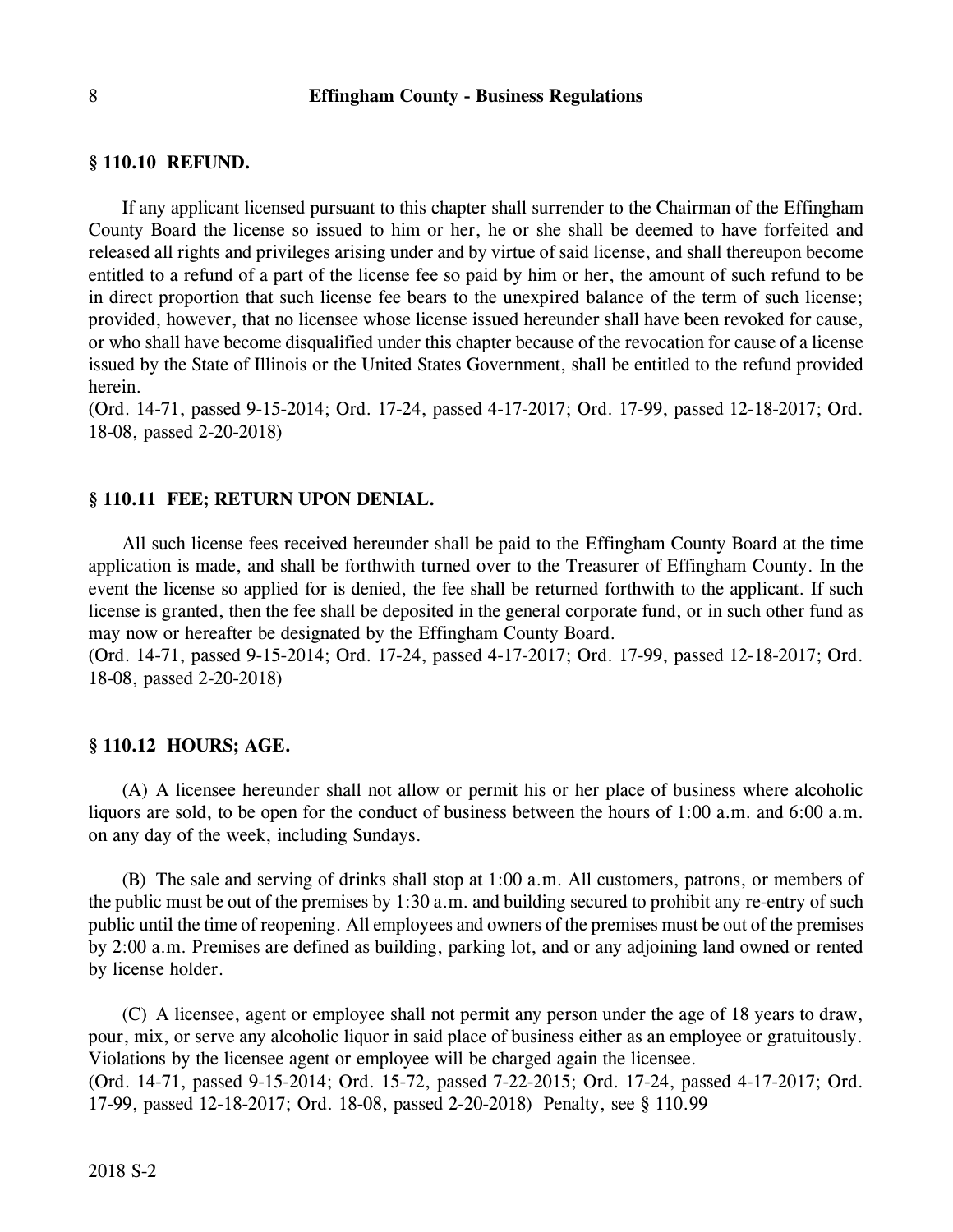# **§ 110.13 CONDUCT.**

A licensee, agent, or employee shall not permit, in the place of business where alcoholic liquors are sold, the following kinds of conduct:

(A) The performance of acts, or simulated acts, of sexual intercourse, masturbation, sodomy, bestiality, oral copulation, flagellation, or any sexual acts which are prohibited by law.

(B) The actual or simulated touching, caressing, baring or fondling on the breast, buttocks, anus, or genitals.

(C) The actual or simulated displaying of the breasts, pubic hair, anus, vulva, or genitals.

(D) The permitting by a licensee of any person to remain in or upon the licensed premises whom exposes to public view any portion of his or her genitals or anus. (Ord. 14-71, passed 9-15-2014; Ord. 17-24, passed 4-17-2017; Ord. 17-99, passed 12-18-2017; Ord. 18-08, passed 2-20-2018)

### **§ 110.14 CONDUCT PROHIBITED.**

A licensee, agent, or employee shall not permit the following: dancing, or other exhibitionism, which is an act of public indecency or an act of obscenity. Any type of sexually stimulating performance that offends the preservation of public health, morals, safety, or welfare is prohibited. (Ord. 14-71, passed 9-15-2014; Ord. 17-24, passed 4-17-2017; Ord. 17-99, passed 12-18-2017; Ord. 18-08, passed 2-20-2018)

#### **§ 110.15 RESIDENT MANAGER.**

A licensee shall, at all relevant times, maintain a manager of the business who is actively involved in the business operation. The name and address and telephone number of that person shall be reported by letter to the County Liquor Commissioner. Any change in the resident manager shall be reported by letter to the County Liquor Commissioner and the Effingham County Sheriff, within ten days of such change.

(Ord. 14-71, passed 9-15-2014; Ord. 17-24, passed 4-17-2017; Ord. 17-99, passed 12-18-2017; Ord. 18-08, passed 2-20-2018)

### **§ 110.16 VIOLATION HELD TO BE ACT OF EMPLOYER/LICENSEE.**

Every act or omission of whatsoever nature constituting a violation of any of the provisions of this chapter, by any officer, director, manager or other agent or employee of any licensee, shall be deemed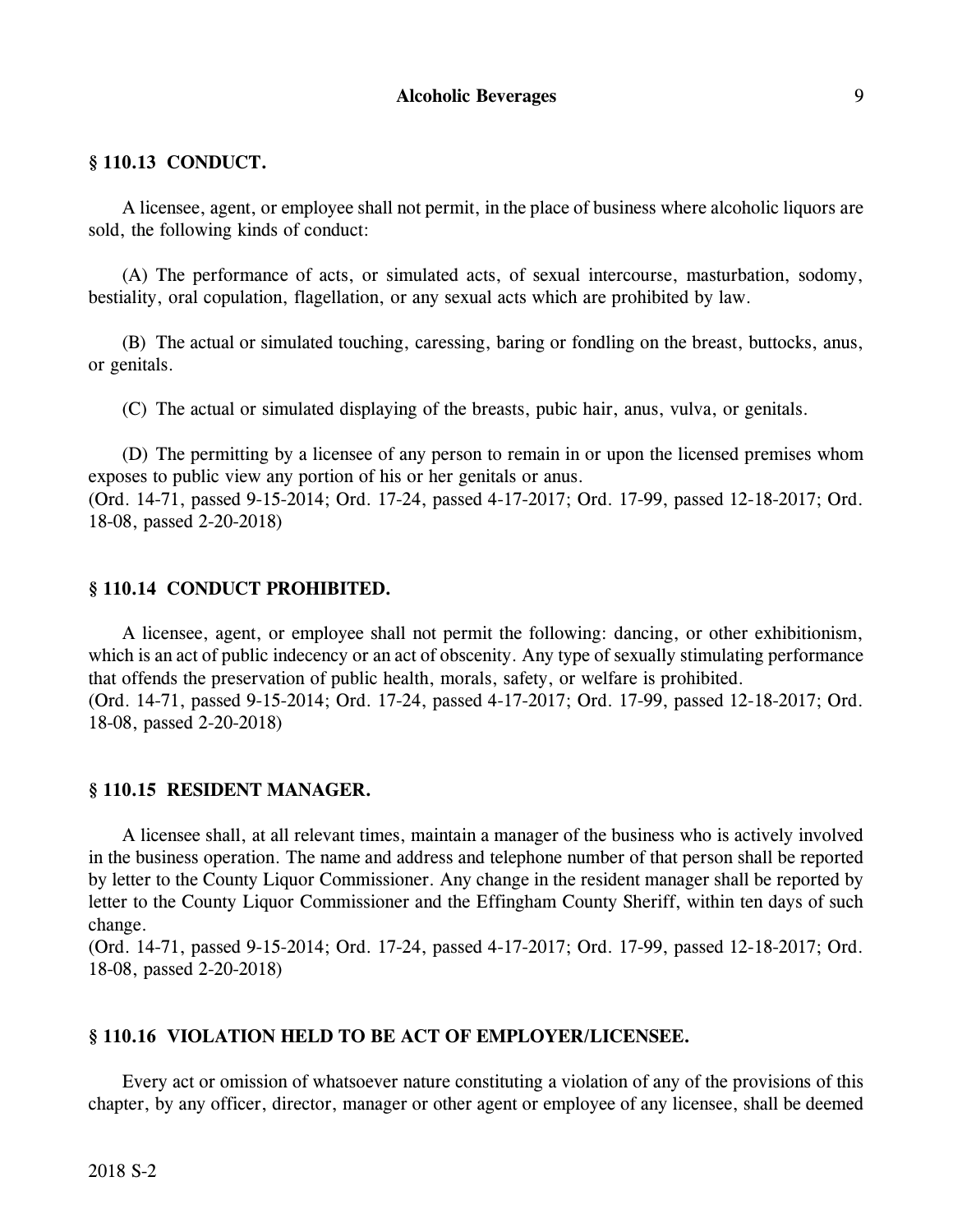and held to be the act of such employer or licensee, and the employer or licensee shall be punishable in the same manner as if the act or omission had been done or omitted by him or her personally. (Ord. 14-71, passed 9-15-2014; Ord. 17-24, passed 4-17-2017; Ord. 17-99, passed 12-18-2017; Ord. 18-08, passed 2-20-2018)

# **§ 110.17 LIQUOR CONTROL COMMISSIONER.**

(A) The Effingham County Chairman shall serve as the local Liquor ControlCommissioner pursuant to 235 ILCS 5/4-2. The powers of the Local Liquor Control Commissioner shall be those powers, functions, and duties as stated in 235 ILCS 5/4-4.

(B) The Local Liquor Control Commissioner may revoke, suspend, or fine licensees pursuant to this chapter and 235 ILCS 5/7-5.

(Ord. 14-71, passed 9-15-2014; Ord. 17-24, passed 4-17-2017; Ord. 17-99, passed 12-18-2017; Ord. 18-08, passed 2-20-2018)

### **§ 110.18 DEFENSE; REVIEW.**

Pursuant to 235 ILCS 5/7-5, the Local Liquor Control Commissioner shall afford all licensees an opportunity to appear and defend prior to a license being revoked, suspended, or fined. The decision of the Local Liquor Control Commissioner may be appealed to the Illinois State Liquor Commission pursuant to 235 ILCS 5/7-5, and 235 ILCS 5/7-9. However, such review shall be on the record, and not de novo.

(Ord. 14-71, passed 9-15-2014; Ord. 17-24, passed 4-17-2017; Ord. 17-99, passed 12-18-2017; Ord. 18-08, passed 2-20-2018)

# **§ 110.19 SUSPENSION OR REVOCATION OF LICENSE; APPEAL.**

(A) The Local Liquor Control Commissioner may suspend or revoke any license issued by him or her if he or she determines that the licensee has violated any statute of the State of Illinois, any provision of this chapter, any ordinance or resolution enacted by the Effingham County Board, or any rule or regulation established by the Local Liquor Control Commissioner or the Illinois Liquor Control Commission. In addition to suspension or revocation, the Local Liquor Control Commissioner may levy a fine on the licensee for such violations. The fine imposed shall not exceed \$1,000 for each violation; each day on which a violation continues shall constitute a separate violation. Not more than \$10,000 in fines under this section may be imposed against any licensee during the period of his license. Proceeds from such fines shall be paid into the general corporate fund of the county.

(B) However, no such license shall be so revoked or suspended and no licensee shall be fined except after a public hearing by the Local Liquor Control Commissioner with a three day written notice to the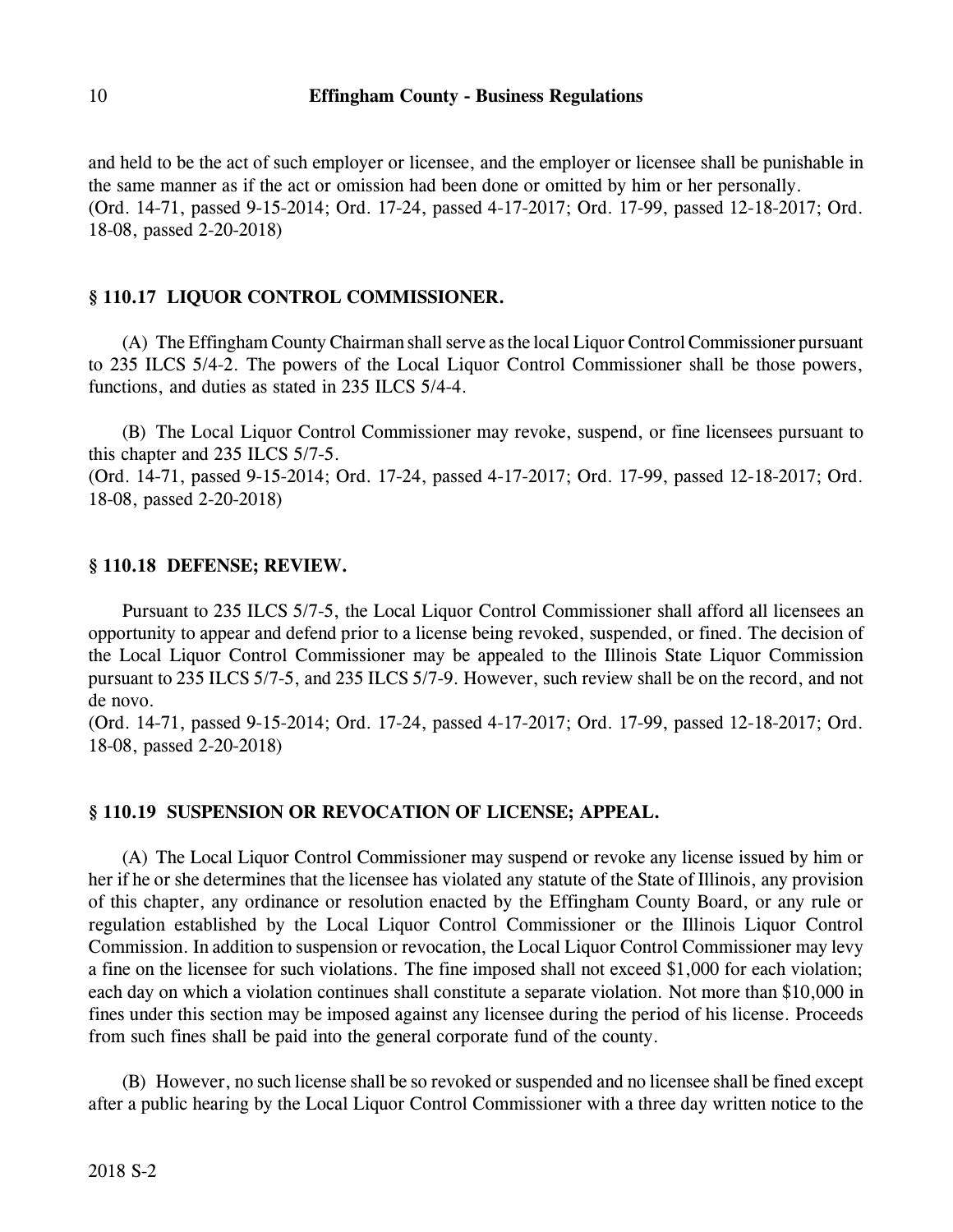### **Alcoholic Beverages** 11

licensee affording the licensee an opportunity to appear and defend. All such hearings shall be open to the public and the Local Liquor Control Commissioner shall reduce all evidence to writing and shall maintain an official record of proceedings. If the Local Liquor Control Commissioner has reason to believe that any continued operation of a particular licensed premises will immediately threaten the welfare of the community, he or she may, upon the issuance of a written order stating the reason for such conclusion and without notice of hearing, order the licensed premises closed for not more than seven days, giving the licensee an opportunity to be heard during that period, except that if such licensee shall also be engaged in the conduct of another business or businesses on the licensed premises such order shall not be applicable to such other business or businesses.

(C) The Local Liquor Control Commissioner shall within five days after such a hearing, if he or she determines after such hearing that the license should be revoked or suspended, or that the licensee should be fined, state the reason or reasons for such determination in a written order, and either the amount of the fine, the period of suspension, or that the license has been revoked, and shall serve a copy of such order within five days upon the licensee.

(D) If the premises for which the license was issued are located outside of a city, village or incorporated town having a population of 500,000 or more inhabitants, the licensee after the receipt of such order of suspension or revocation shall have the privilege, within a period of 20 days after the receipt of such order of suspension or revocation, of appealing the order to the State Commission for a decision sustaining, reversing or modifying the order of the local Liquor Control Commissioner. If the State Commission affirms the local commissioner's order to suspend or revoke the license at the first hearing, the appellant shall cease to engage in the business for which the license was issued until the Local Commissioner's order is terminated by its own provisions or reversed upon rehearing or by the courts.

(Ord. 14-71, passed 9-15-2014; Ord. 17-24, passed 4-17-2017; Ord. 17-99, passed 12-18-2017; Ord. 18-08, passed 2-20-2018)

# **§ 110.99 PENALTY.**

(A) The following sanctions are hereby established for these particular violations of this chapter.

(1) Patrons, owners or employees being in an establishment past the time authorized by this chapter:

- (a) First violation: one-day suspension, plus \$100 fine;
- (b) Second violation: two-day suspension, plus \$250 fine;
- (c) Third violation: one-week suspension, plus \$500 fine; and
- (d) Fourth violation: termination of license.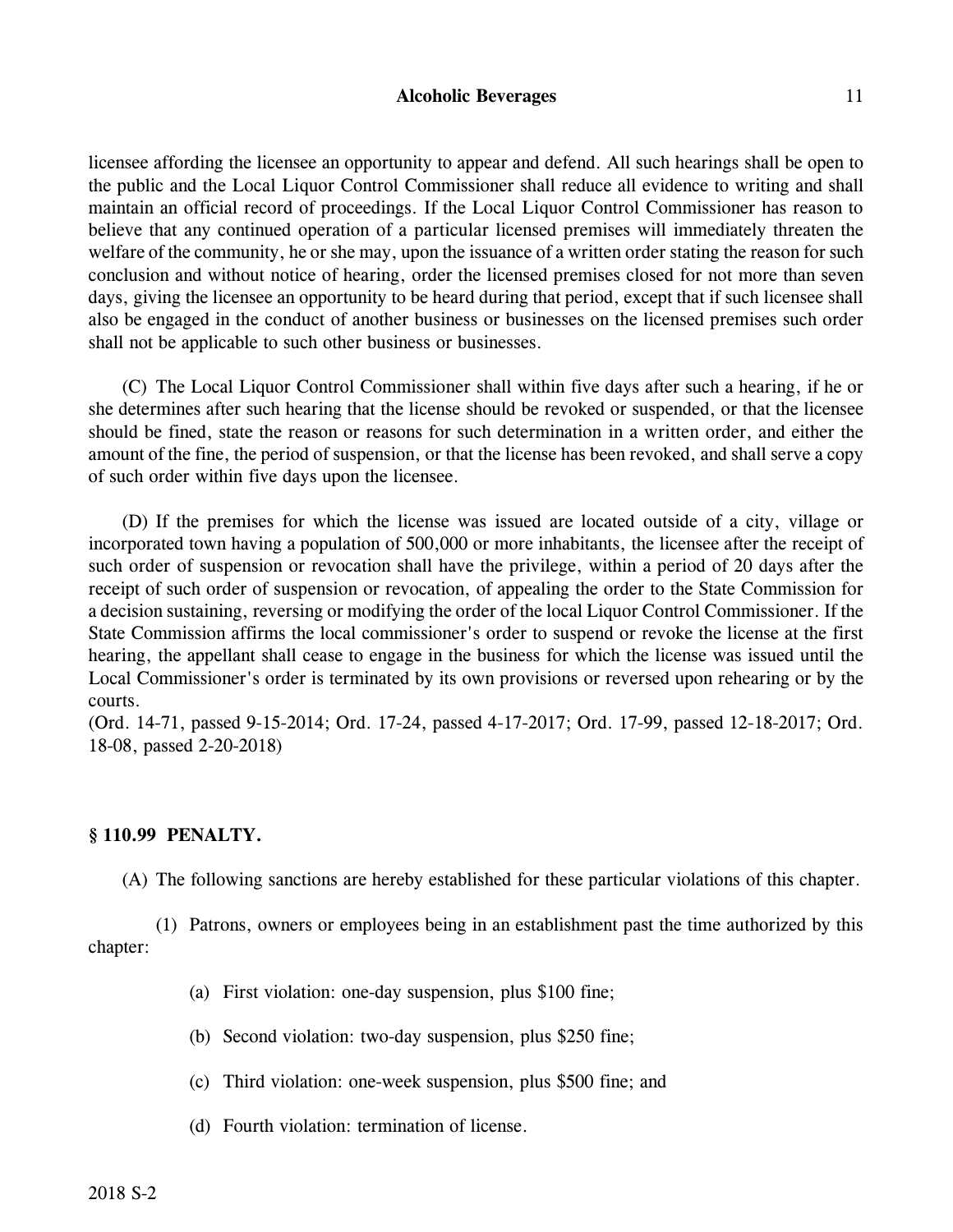(2) Sale or gift of alcohol to minor violation owner to be held responsible under this chapter:

- (a) First offense: three-day suspension, \$500 fine;
- (b) Second offense: one-week suspension, \$1,000 fine; and
- (c) Third offense: termination of license.

(B) All notices of hearings should be issued by Wednesday, at 4:00 p.m. after the day of violation, or as soon as is otherwise practicable. It shall not establish a defense to any violation of this chapter that said notice not issued by a certain date. The hearing on said violation shall be held within 14 days of the notice being sent, at a date and time established by this chapter and the Liquor Commissioner.

(C) All said sanctions, warnings and violations run within the one-year period starting with the first offense.

(Ord. 14-71, passed 9-15-2014; Ord. 17-24, passed 4-17-2017; Ord. 17-99, passed 12-18-2017; Ord. 18-08, passed 2-20-2018)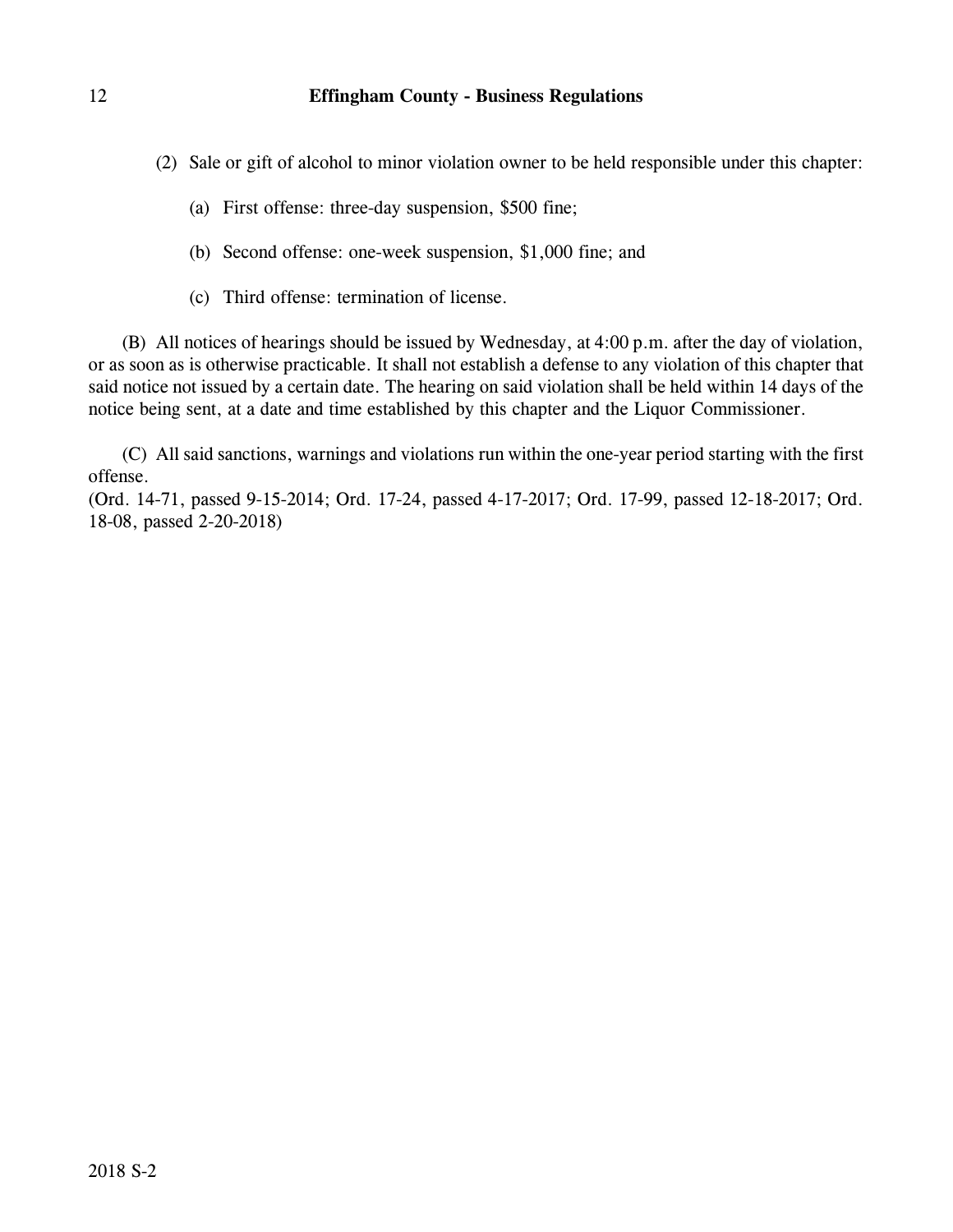#### **CHAPTER 111: RAFFLE CODE**

#### Section

- 111.01 Title
- 111.02 Purpose
- 111.03 Definitions
- 111.04 License requirements
- 111.05 Application
- 111.06 Licensee qualifications
- 111.07 License issuance
- 111.08 Conduct of raffles
- 111.09 Raffle Manager
- 111.10 Records
- 111.11 Enforcement

### **§ 111.01 TITLE.**

This chapter shall be known as the "Effingham County Raffle Code". (Prior Code, § 8-2-1)

#### **§ 111.02 PURPOSE.**

The purpose of this chapter is to provide for the licensing, operation and regulation of raffles conducted by authorized bona fide organizations in areas within the county as authorized by law. (Prior Code, § 8-2-2)

#### **§ 111.03 DEFINITIONS.**

For the purpose of this chapter, the following definitions shall apply unless the context clearly indicates or requires a different meaning.

*BUSINESS.* A voluntary organization composed of individuals and businesses who have joined together to advance the commercial, financial, industrial and civic interests of a community.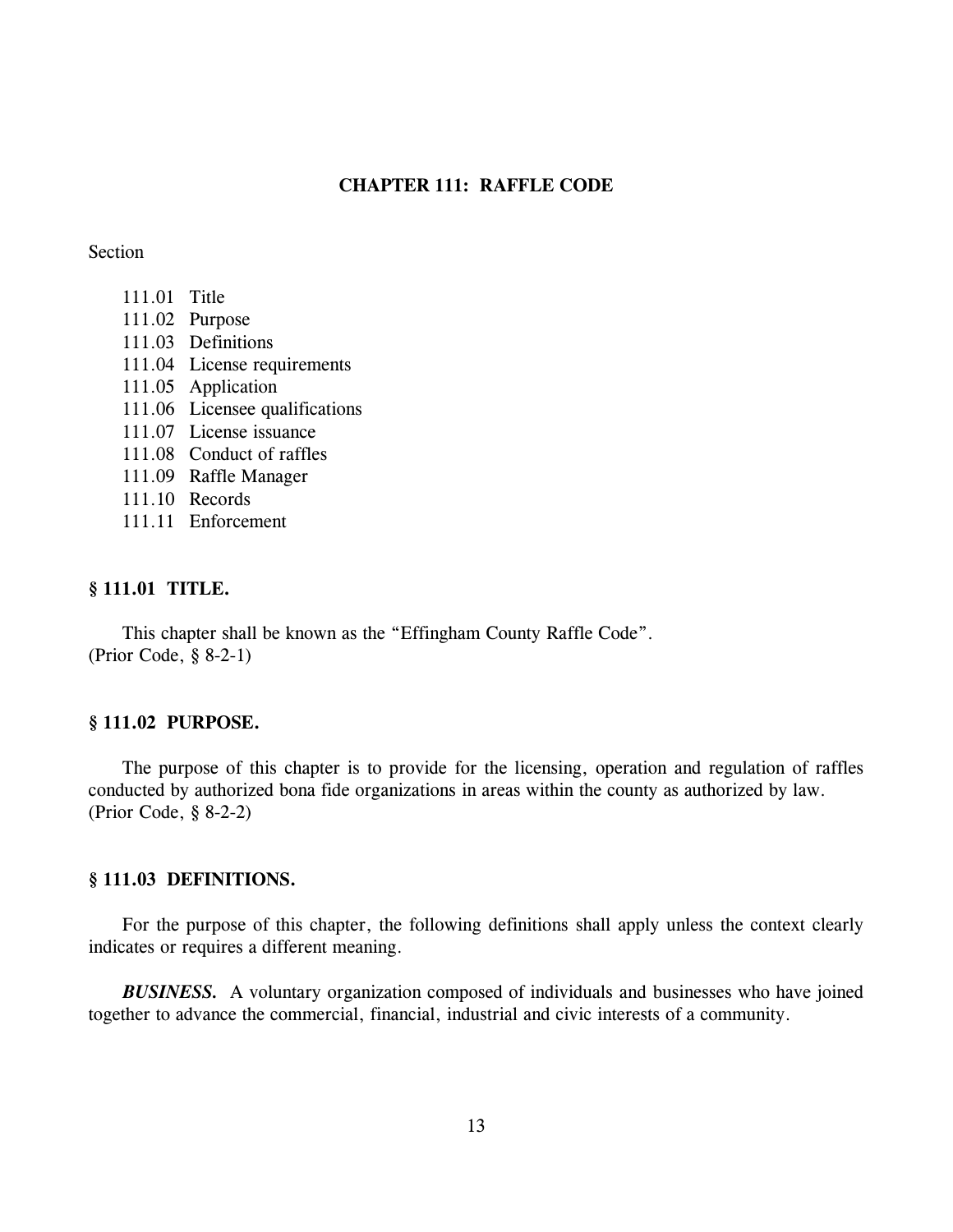# *CHARITABLE ORGANIZATION.*

(1) An organization or institution organized and operated to benefit an indefinite number of the public.

(2) The service rendered to those eligible for benefits must confer benefit upon the public generally.

*CLERK.* The County Clerk of Effingham County, Illinois.

*EDUCATIONAL ORGANIZATION.* An organization or institution organized and operated to provide instruction by methods common to schools and institutions of learning which compare in their scope and intensity, but are not necessarily limited to the course of study presented in tax supported public schools.

*FRATERNAL ORGANIZATION.* An organization of persons having a common interest, the primary interest of which is to both promote welfare of its members and provide assistance to the general public.

**LABOR ORGANIZATION.** An organization of workers with the objective of betterment of the conditions in their respective occupations.

*LICENSEE.* An organization which has been issued a license to operate a raffle as provided under this chapter.

*NET PROCEEDS.* Gross receipts from the conduct of raffles, less sums expended for prizes, license fees and other normal and reasonable operating expenses incurred as a direct result of the raffle.

*NONPROFIT.* An organization which is operated and conducted on a not-for-profit basis with no personal profit inuring to the benefit of any one individual as a result of said operation.

*PERSON.* Individual, firm, organization, public or private corporation, government, partnership or unincorporated association.

*RAFFLE.* Defined in 230 ILCS 15/1.

*RELIGIOUS ORGANIZATION.* A church congregation, society or organization founded for the purpose of religious worship.

*VETERANS ORGANIZATION.* An organization or association comprised of members who are veterans or spouses, widows or widowers of veterans, the primary purpose of which is to promote the welfare of its members and provide assistance to the public. (Prior Code, § 8-2-3)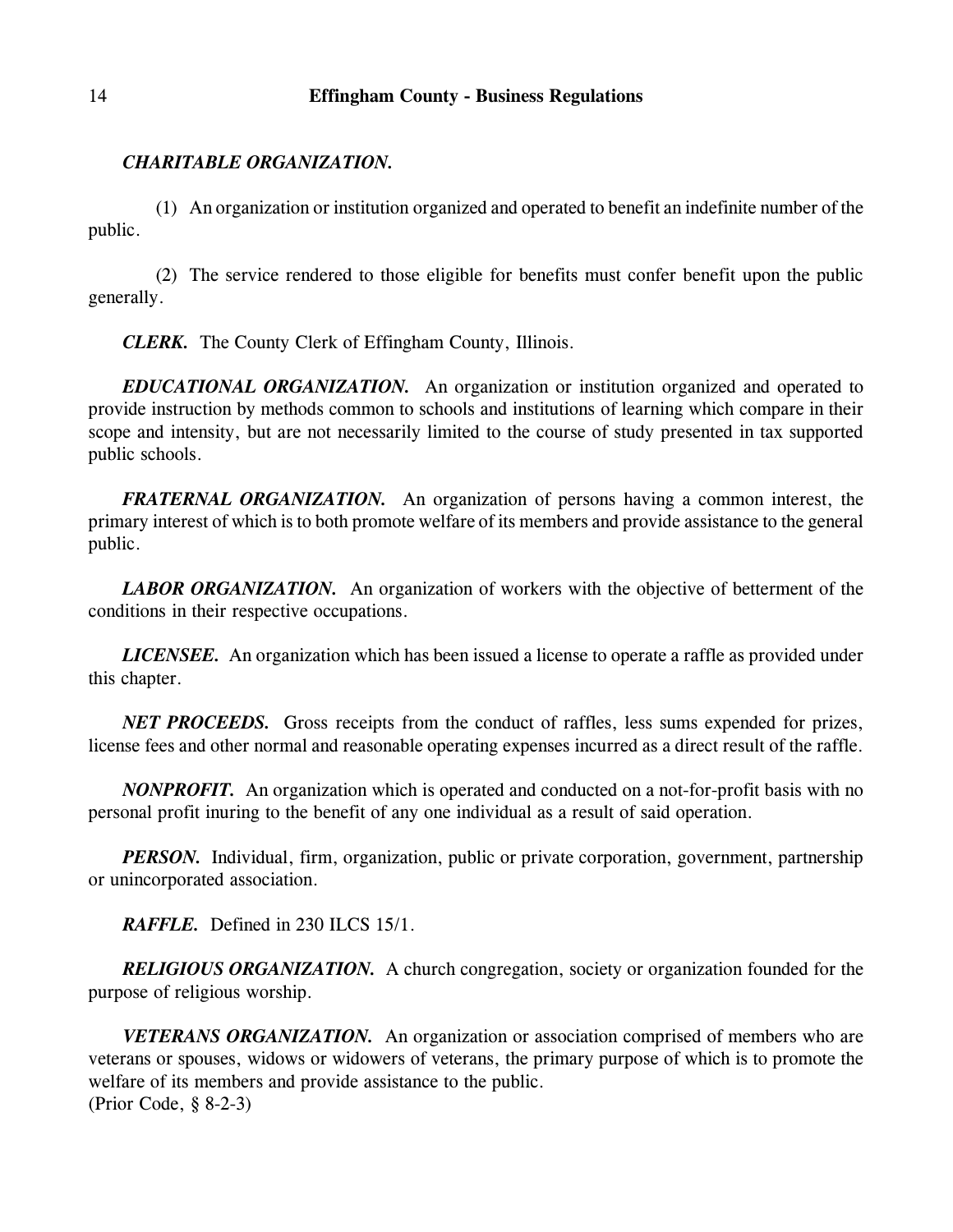# **Raffle Code** 15

# **§ 111.04 LICENSE REQUIREMENTS.**

It shall be unlawful to conduct or operate a raffle or to sell, offer for sale, convey, issue or otherwise transfer for value a change on a raffle unless done in accordance with this chapter. (Prior Code, § 8-2-4) Penalty, see § 10.99

# **§ 111.05 APPLICATION.**

(A) Any person seeking to conduct or operate a raffle shall file an application therefor with the Clerk on the forms provided by the Clerk.

(B) Said application shall contain the following information:

(1) The name, address and type of organization;

(2) The length of existence of the organization and, if incorporated, the date and state of incorporation;

(3) The name, address, telephone number, Social Security number and the date of birth of the organization's presiding officer, secretary, raffles' manager and other members responsible for the conduct and operation of the raffle;

(4) The aggregate retail value of all prizes to be awarded in the raffle;

(5) The maximum retail value of each prize to be awarded in the raffle;

(6) The maximum price charged for each raffle chance issued or sold;

(7) The maximum number of raffle chances to be issued;

(8) The area in which raffle chances will be issued or sold;

(9) The time period during which raffle chances will be issued or sold;

(10) The date, time and location at which winning chances will be determined;

(11) A sworn statement attesting to the not-for-profit character of the applicant organization signed by its presiding officer and secretary;

(12) A certificate signed by the presiding officer of the applicant organization attesting to the fact that the information contained in the application is true and correct; and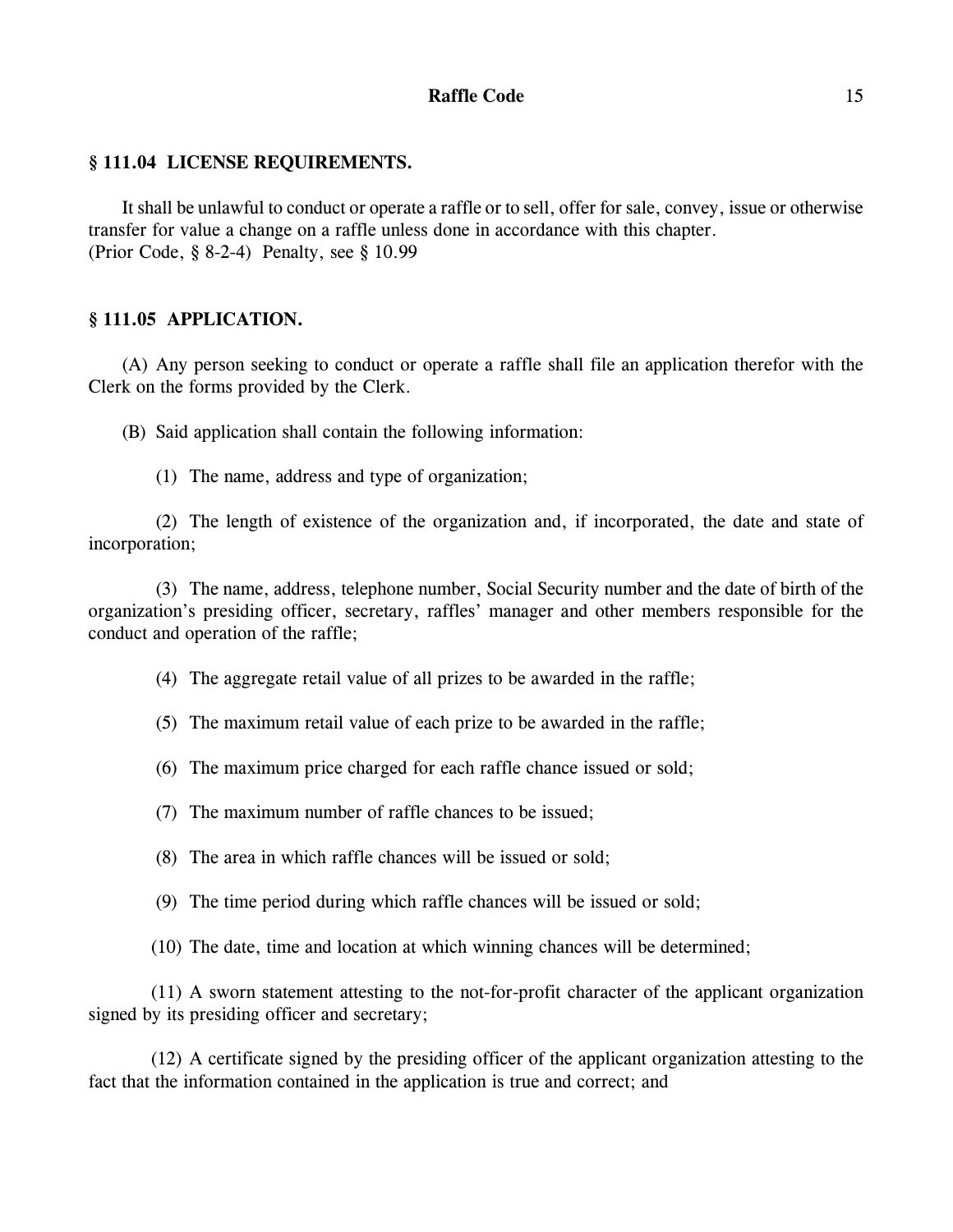(13) A fidelity bond of the raffle manager in an amount equal to the aggregate retail value of all prizes to be awarded shall accompany said application. (Prior Code, § 8-2-5)

### **§ 111.06 LICENSEE QUALIFICATIONS.**

(A) Raffle licenses shall be issued only to a bona fide business, charitable, educational, fraternal, labor, religious and veterans organizations that operate without profit to their members and which have been in existence continuously for a period of five years or more immediately before making application for a license and which have and during that entire five-year period a bona fide membership engaged in carrying out the purpose of said organization.

(B) The following are ineligible for any raffle license:

- (1) Any person who has been convicted of a felony;
- (2) Any person who is or has been a professional gambler or gambling promoter;
- (3) Any person who is not of good moral character;

(4) Any firm or corporation in which a person defined in divisions  $(B)(1)$ ,  $(B)(2)$  or  $(B)(3)$ above has a proprietary, equitable or credit interest, or in which such a person is active or employed;

(5) Any organization in which a person defined in divisions  $(B)(1)$ ,  $(B)(2)$  or  $(B)(3)$  above is an officer, director or employee, whether compensated or not; and

(6) Any organization in which a person defined in divisions  $(B)(1)$ ,  $(B)(2)$  or  $(B)(3)$  above is to participate in the management or operation of a raffle as defined in this chapter. (Prior Code, § 8-2-6)

### **§ 111.07 LICENSE ISSUANCE.**

(A) The Clerk shall review all raffle license applications and approve or deny the same within 30 days from the date of application. If an application is approved, the Clerk shall issue a raffle license to be valid for a period of time stated in the application, but in no event longer than one year.

(B) The raffle license shall limit the area in which the raffle chances are to be sold or issued to the borders of the county and outside borders of any municipality unless otherwise agreed with said municipality and shall show the period of time during which the raffle chances are to be sold or issued. The license shall also show the date, time and location at which the winning chances are to be determined.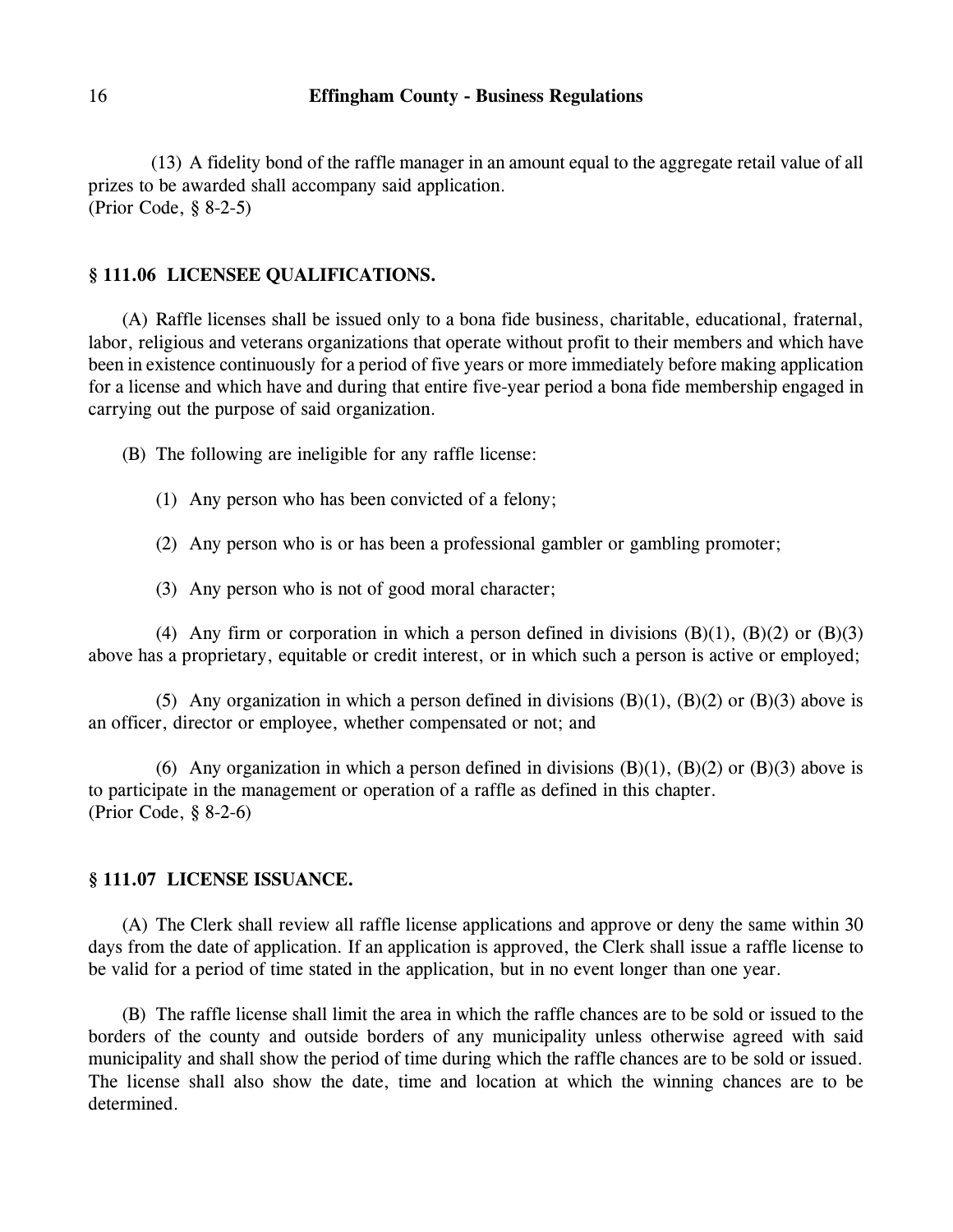#### **Raffle Code** 17

(C) The license shall be prominently displayed at the time and location of the determination of the winning chances.

(D) The fee for each license shall be in an amount to be from time to time, determined by the County Board.

(E) The annual fee established by the Board contemporaneously with the passage of this chapter shall be \$10 for the license of a raffle license during a one-year period. Every license issued shall allow the license holder to conduct multiple raffles during the one-year period in which the raffle license is valid.

(Prior Code, § 8-2-7) (Ord. 99-57, passed - - 1999; Ord. 15-92, passed 11-16-2015)

### **§ 111.08 CONDUCT OF RAFFLES.**

The operation and conduct of raffles are subject to the following restrictions.

(A) The entire net proceeds of any raffle must be exclusively devoted to the lawful purpose of the licensee.

(B) No person except a bona fide member of the licensee may participate in the management or operation of the raffle.

(C) No person may receive any remuneration or profit for participating in the management or operation of the raffle.

(D) Raffle chances may be sold, offered for sale or issued only within the area specified in the license and the winning chances may be determined only at the location specified on the license.

(E) No person under the age of 18 years may participate in the conducting of raffles or chances. A person under the age of 18 years may be within the area where winning chances are being determined only when accompanied by his or her parent or guardian.

(Prior Code, § 8-2-8) (Ord. 15-92, passed 11-16-2015) Penalty, see § 10.99

#### **§ 111.09 RAFFLE MANAGER.**

The operation and conduct of a raffle shall be under the supervision of a single raffle manager designated by the licensee. The manager shall give a fidelity bond equal in the amount to the aggregate retail value of all prizes to be awarded in favor of the licensee, conditioned upon his or her honesty in the performance of his or her duties. The terms of the bond shall provide that notice shall be given, in writing, to the county not less than 30 days prior to the cancellation of such bond. The Board may waive the bond requirement by including a waiver provision in the license issued to an organization under this Act, provided that a license containing such waiver provisions shall be granted only by unanimous vote of the members of the licensed organization.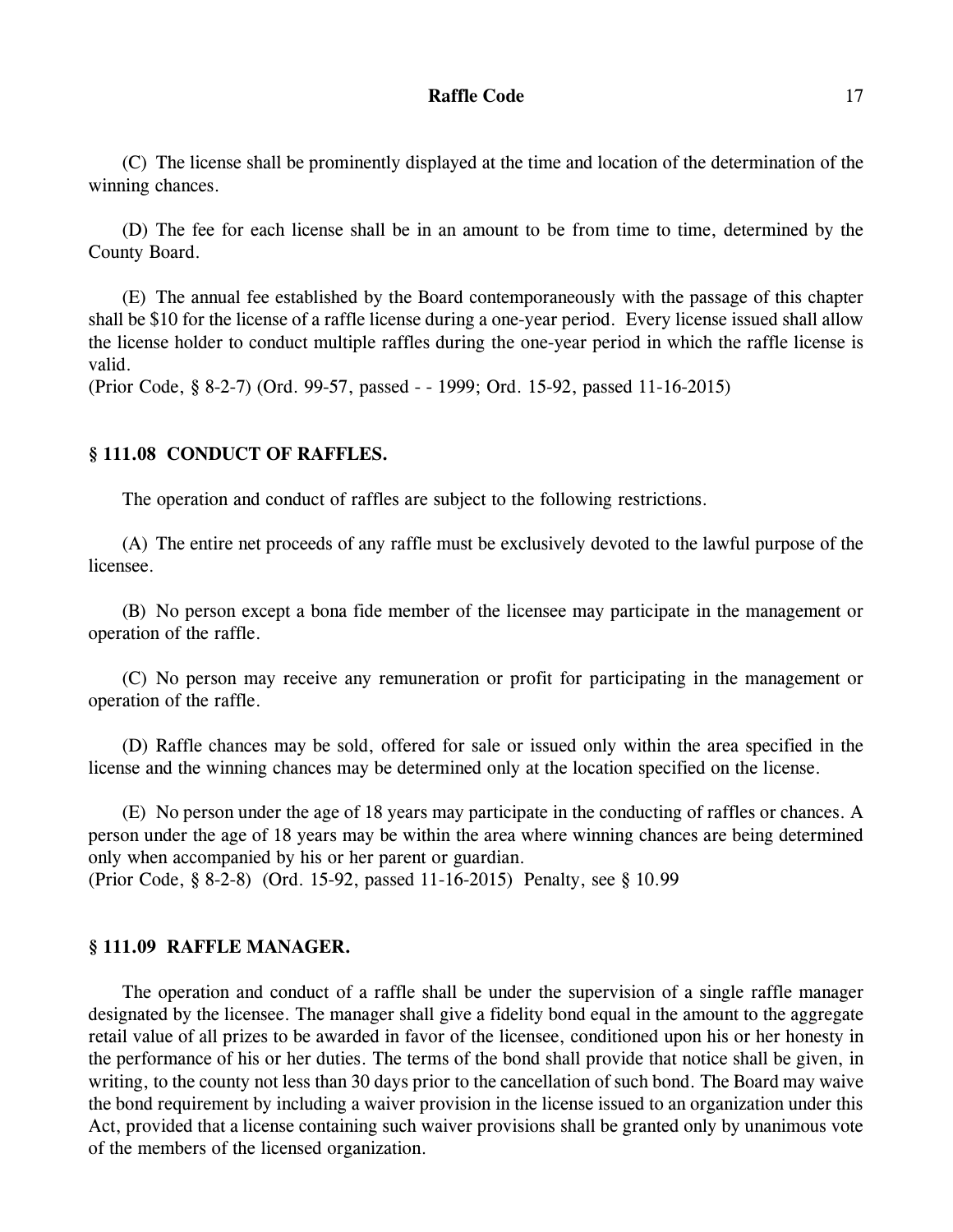(Prior Code, § 8-2-9)

# **§ 111.10 RECORDS.**

(A) Each licensee shall keep records of its gross receipts and net proceeds for each raffle. The distribution of net proceeds shall be itemized as to payee, purpose, amount and date of payment.

(B) Raffle records shall be preserved for three years and such records will be made available for inspection by Clerk at reasonable times and places. (Prior Code, § 8-2-10)

# **§ 111.11 ENFORCEMENT.**

Violation of any provision of this chapter is a Class C misdemeanor and each day such violation if committed or permitted to continue shall constitute a separate offense and shall be punishable under the provisions of this code.

(Prior Code, § 8-2-11)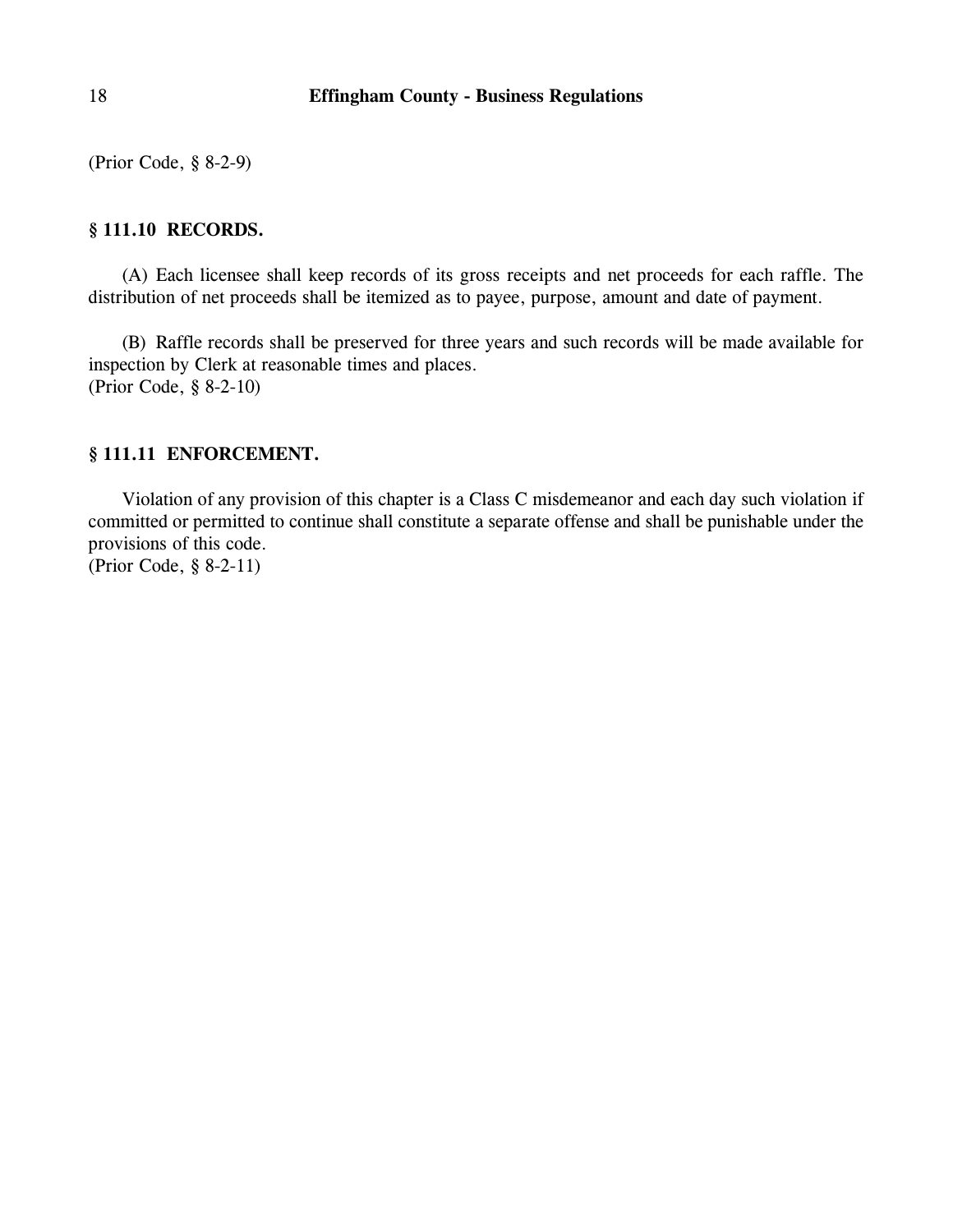# **CHAPTER 112: PEDDLERS, SOLICITORS AND THE LIKE**

### **Section**

- 112.01 Definitions
- 112.02 Required; possession, return upon expiration
- 112.03 To leave premises when requested
- 112.04 Hours and days of operation
- 112.05 False representation
- 112.06 Waiver of requirements for local charitable solicitation, community or religious in nature
- 112.07 Application for permit
- 112.08 Persons ineligible for permit
- 112.09 Denial or issuance of permit
- 112.10 Records
- 112.11 Revocation; grounds
- 112.12 Expiration
- 112.99 Penalty

# **§ 112.01 DEFINITIONS.**

For the purpose of this chapter, the following definitions shall apply unless the context clearly indicates or requires a different meaning.

*CANVASSER.* Any person interviewing, examining or obtaining information, or attempting to do so, from house to house, building to building, farm to farm, or upon any roadway, highway or sidewalk within the county.

# *ITINERANT MERCHANT OR CONTRACTOR.*

(1) Any person, either principal or agent, who engages in or conducts, either in one locality or in traveling from place to place, a temporary or transient business of selling goods, wares, merchandise or services with the intention of continuing such business in the county of a period of not more than 120 days and who, for the purpose of carrying on such business: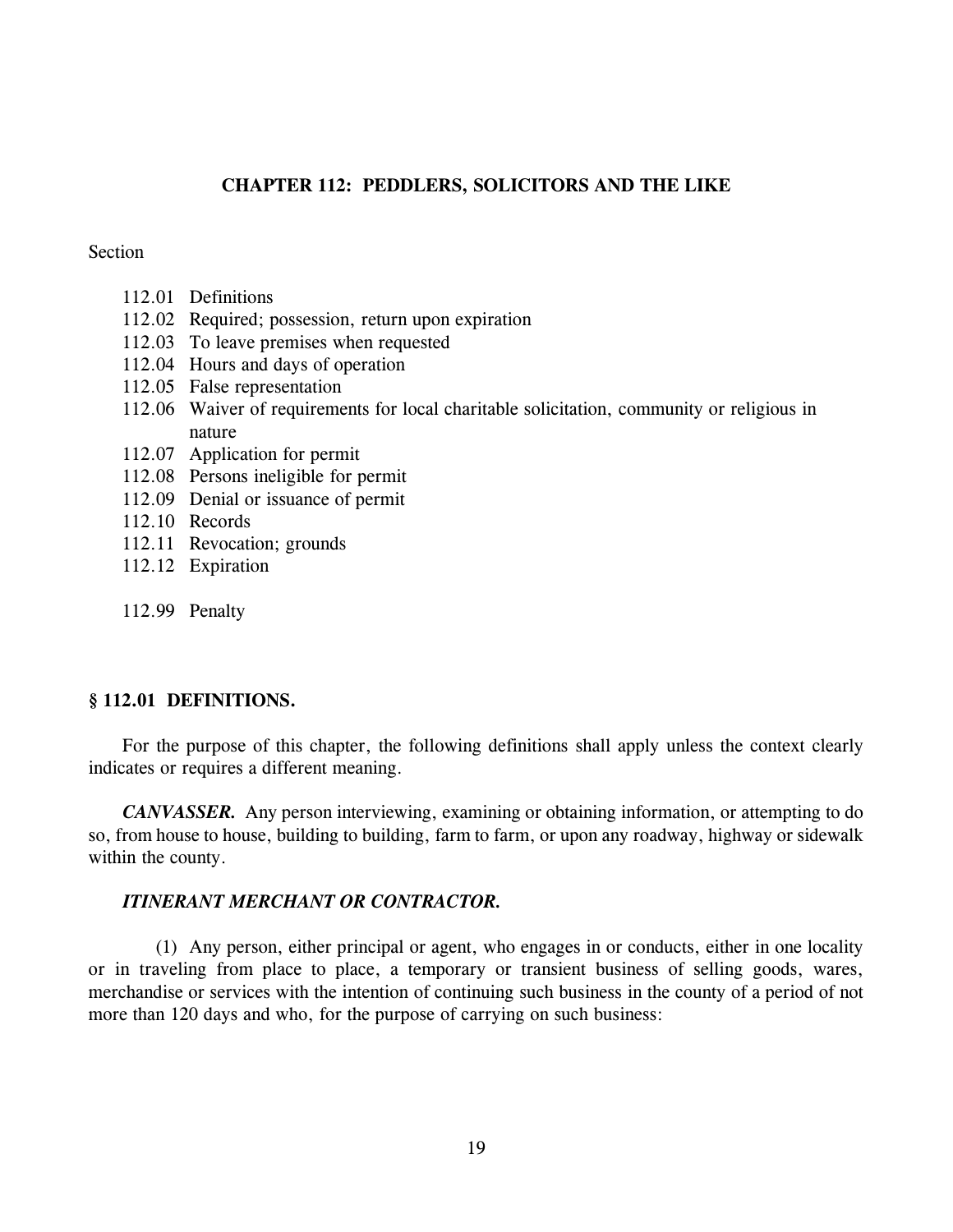(a) Uses, leases or occupies either in whole or in part, a room, building or other structure for the exhibition and sale of such goods, wares and merchandise; or

(b) Operates the business or service from a motor vehicle or motor home.

(2) The provision of this chapter shall not apply to sales made to dealers by commercial travelers or selling agents in the usual course of business, nor to bona fide sale of goods, wares and merchandise by sample or for future delivery, nor to sales made by farmers or others of goods, wares and merchandise which are products of the soil and grown, prepared and marketed thereof, but shall apply to all others on the roadways or peddlers on foot or from vehicles of any goods, wares, merchandise and services of whatsoever or character within the county.

*PEDDLER.* Any person selling or attempting to sell any goods, wares, merchandise or services of any kind and nature, being carried on or transported for immediate delivery or performance from house to house, building to building, farm to farm, or upon any roadway, highway or sidewalk within the county.

# *SOLICITOR.* Any person:

(1) Soliciting or attempting to solicit or take orders, from house to house, building to building, farm to farm, or upon any street, highway or sidewalk within the county, for any goods, wares or merchandise, foodstuffs, services or insurance of any type or description, subscriptions to books, magazines, periodicals, newspapers or any other kind of publication, or other sale of property or services; or

(2) Seeking to obtain gifts, pledges or contributions of money, clothing or any other valuable thing for the support or benefit of any charitable or nonprofit association, organization, corporation or project.

*VENDOR.* Any person who sells or offers consumable items upon any of the public roadways or streets in the county from stands, wagons, baskets or from any automobile, truck or motor home. The provisions of this chapter shall not apply to persons doing business from stands at regularly established houses or stores provided such stands do not protrude more than two feet from the lot line of such store. (Prior Code, § 8-1-1)

### **§ 112.02 REQUIRED; POSSESSION, RETURN UPON EXPIRATION.**

(A) No person shall engage in soliciting, peddling or canvassing from persons in a residence or on a farm within this county or in a public place (except if such merchandise is for the sale to a business within the county of a merchandise necessary for the furtherance of the business) without having been issued a valid permit, as hereunder provided, by the Sheriff of the county, acting as head law enforcement officer and as agent for the County Board. The permit shall be in the possession of the solicitor, vendor, itinerant merchant or contractor, peddler or canvasser and shall be displayed immediately upon confronting any person for the act thereof.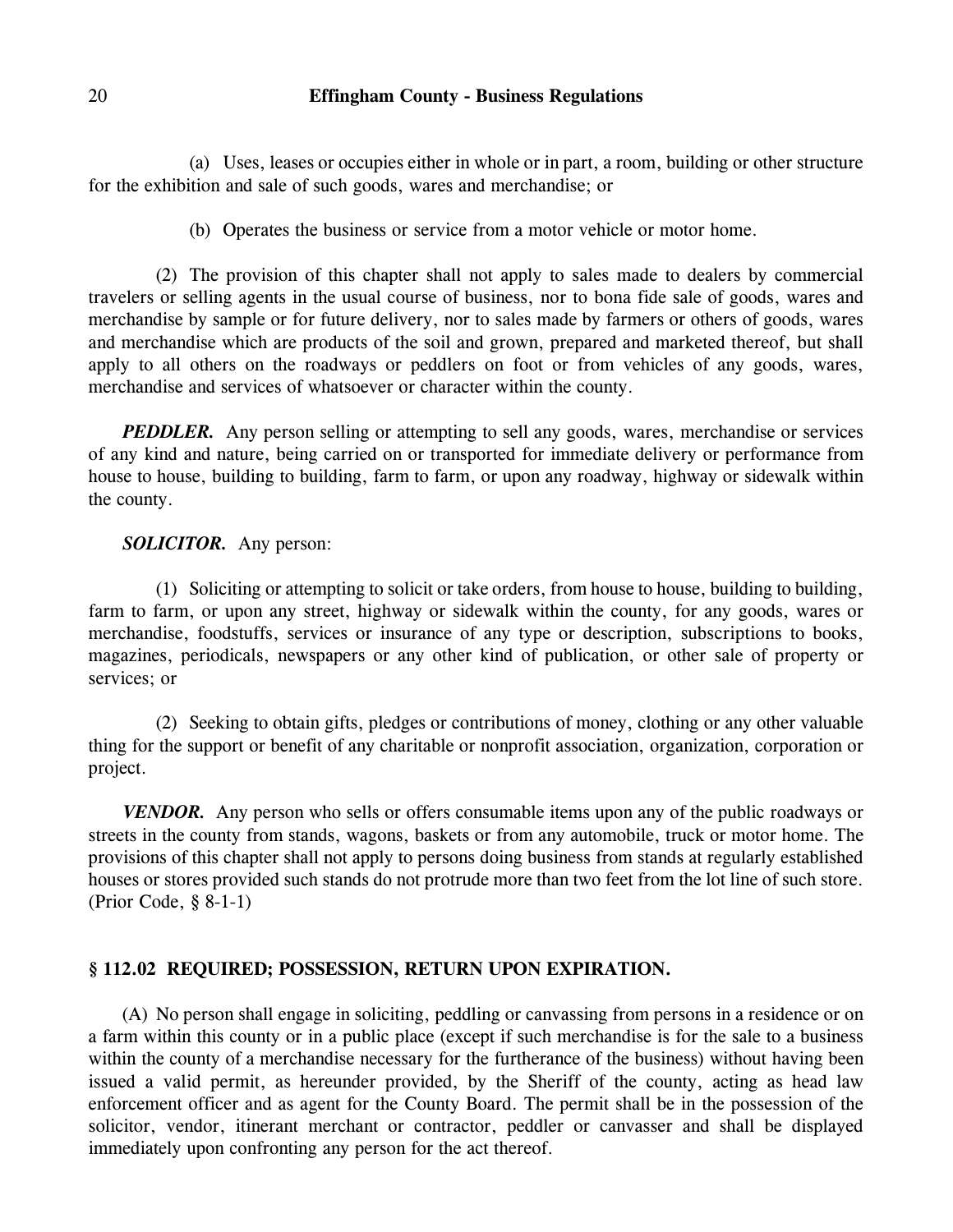(B) Within five days of termination of the permit, the person so registered will be required to return the permit to the office of the County Sheriff. Failure of any such person to comply will be grounds for refusal of issuance of any subsequent permits to such person for purposes of soliciting under this code. (Prior Code, § 8-1-2) Penalty, see § 112.99

#### **§ 112.03 TO LEAVE PREMISES WHEN REQUESTED.**

Any solicitor or peddler who has gained entrance to any residence or personal property, whether invited or not, shall immediately and peacefully depart from the premises when requested to do so by the occupant.

(Prior Code, § 8-1-3)

#### **§ 112.04 HOURS AND DAYS OF OPERATION.**

(A) It is hereby declared to be unlawful and shall constitute a nuisance for any person, whether registered pursuant to this chapter or not, to engage in soliciting, peddling or canvassing at residences or farms before 9:00 a.m. and after 7:00 p.m. of any weekday, or at any time on a Saturday or Sunday or on a state or national holiday, except at the prior invitation or request of the resident or property owner.

(B) The limitation governing hours and days of operation shall not apply to any person or organization exempted from the registration requirements of this code, such as charitable, religious, fraternal, civic or political groups within the county and neighboring jurisdictions. (Prior Code, § 8-1-4) Penalty, see § 112.99

#### **§ 112.05 FALSE REPRESENTATION.**

Any solicitor, itinerant merchant or contractor, vendor, peddler or canvasser who shall be guilty of any fraud, cheating or misrepresentation, whether through himself or herself or through an employee or agent while acting as a solicitor, itinerant merchant or contractor, vendor, peddler or canvasser in the county or who shall sell, barter or peddle any goods or merchandise, or wares other than those specified in application for a permit shall be subject to punishment as provided in this chapter and the Sheriff may revoke his or her permit for such offense.

(Prior Code, § 8-1-5)

# **§ 112.06 WAIVER OF REQUIREMENTS FOR LOCAL CHARITABLE SOLICITATION, COMMUNITY OR RELIGIOUS IN NATURE.**

(A) The registration requirements of this code may be waived by the Sheriff in those instances where it is determined, following an investigation made upon receipt of an application or inquiry by an organization complying with the conditions of this section, that the proposed solicitation is to be a single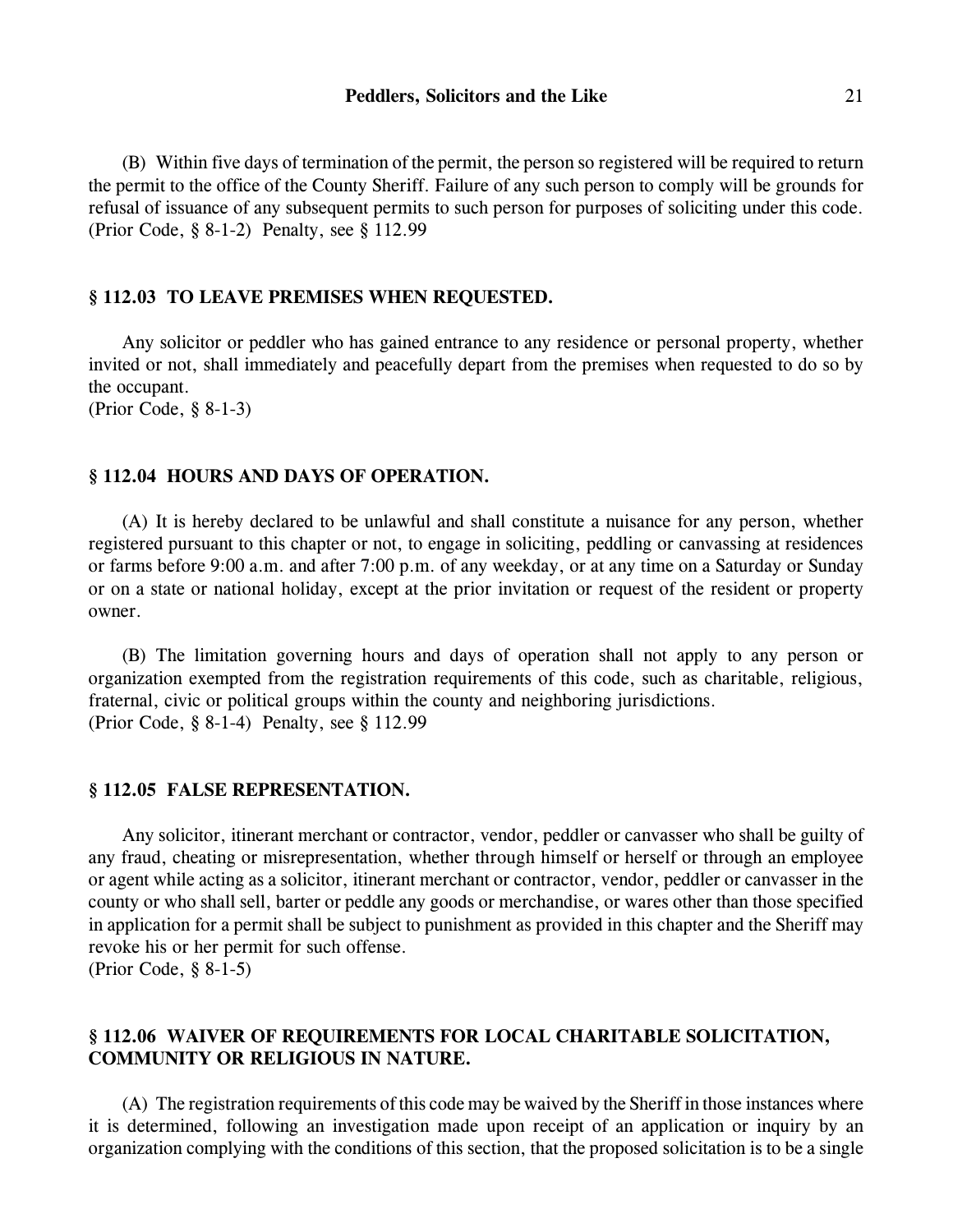solicitation effort conducted for or on behalf of a charitable or nonprofit association, organization or project solely by residents of the county or neighboring jurisdictions who shall not be compensated for conducting such solicitation and who have not violated any provisions of this code which would otherwise cause a revocation of a registration certificate.

(B) The requirements that a permit be obtained shall not apply to such organizations as:

(1) Boy Scouts or Girl Scouts;

(2) School-sponsored functions;

(3) Religious, fraternal or civic organizations;

(4) Regularly established route persons with regularly established routes within the county, or other persons having an established list of customers within the county to whom they make periodic deliveries;

(5) Any retail merchant, located in the county who solicits orders for his or her goods, wares or merchandise or for services on a continuing and ongoing basis;

(6) Officers or employees of the county, state, federal or any municipal government, or any subdivision thereof, when on official business;

(7) Persons soliciting or canvassing for purposes of promoting a political candidate, party or public policy issue with respect to a referendum on the ballot at an upcoming election;

(8) The canvass for the United States Census or other similar census; or

(9) Trick or treating on Halloween. (Prior Code, § 8-1-6)

# **§ 112.07 APPLICATION FOR PERMIT.**

(A) Application for a permit required by this code shall be made upon a form provided by the Sheriff and filed with the County Sheriff's office prior to issuance of the permit.

(B) The applicant shall truthfully state in full the information requested on the application, to wit:

(1) The applicant's name, date of birth, Social Security number, present home address, telephone number and business address and telephone number if different than home address;

(2) A copy of the applicant's valid driver's license and that of each individual acting in behalf of the applicant;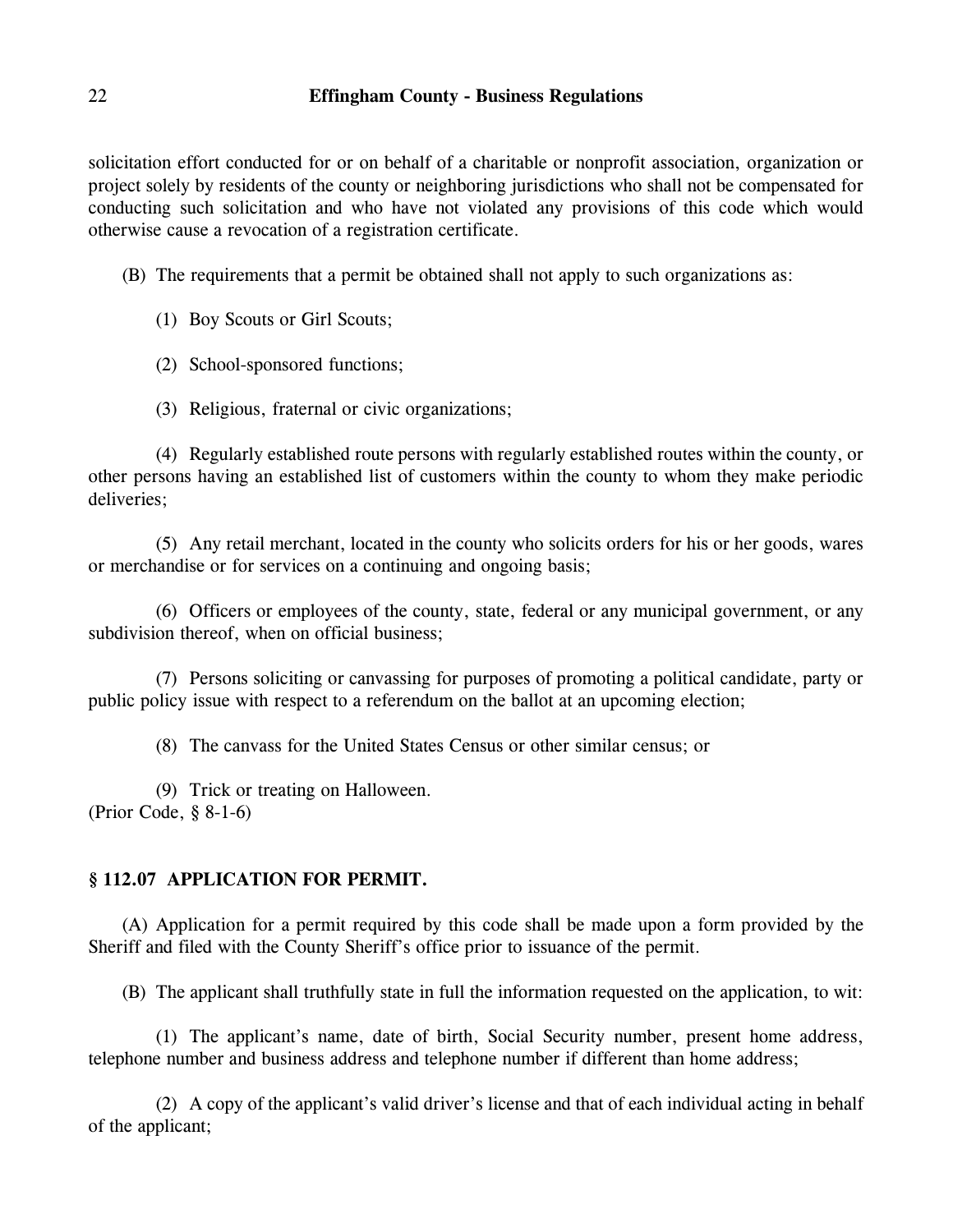(3) License plate number and description of each vehicle to be used in the solicitation process;

(4) The name and address of the person, firm or corporation or association by whom the applicant is employed or represents;

(5) A description, sufficient for identification, of the subject matter of the soliciting or peddling which the applicant will engage in, including a description of any merchandise being sold or work being contracted;

(6) Whether the applicant or any individual acting on behalf of the applicant has ever been convicted of the commission of a felony under the laws of this state or any other state, or a federal law of the United States;

(7) The complete address where the applicant will be residing during the course of the solicitation;

(8) The dates during which solicitations will be made and the duration of the solicitation effort, not to exceed one calendar week;

(9) Current Illinois Sales Tax Number, if applicable; and

(10) Any additional information which the Sheriff may deem necessary to process the application such as, but not necessarily limited to, fingerprinting and/or photographing of the applicant.

(C) All statements made by the applicant upon the application or in connection therewith shall be attested to by the applicant as truthful and accurate and made subject to all penalties for perjury as provided by state law. (Prior Code, § 8-1-7)

#### **§ 112.08 PERSONS INELIGIBLE FOR PERMIT.**

No permit shall be issued under this code to any person who has been convicted of the commission of a felony under the laws of the state or any other state or federal law of the United States, including any person who is a registered sex offender; nor to any person who has been convicted of a violation of any of the provisions of this chapter, nor to any person whose permit issued pursuant to this chapter has previously been revoked.

(Prior Code, § 8-1-8)

### **§ 112.09 DENIAL OR ISSUANCE OF PERMIT.**

The County Sheriff, after consideration of the application for a permit pursuant to this chapter and all information obtained relative thereof, shall deny the application if determined the applicant does not possess the qualifications for the permit, and that the issuance of a permit to the applicant would not be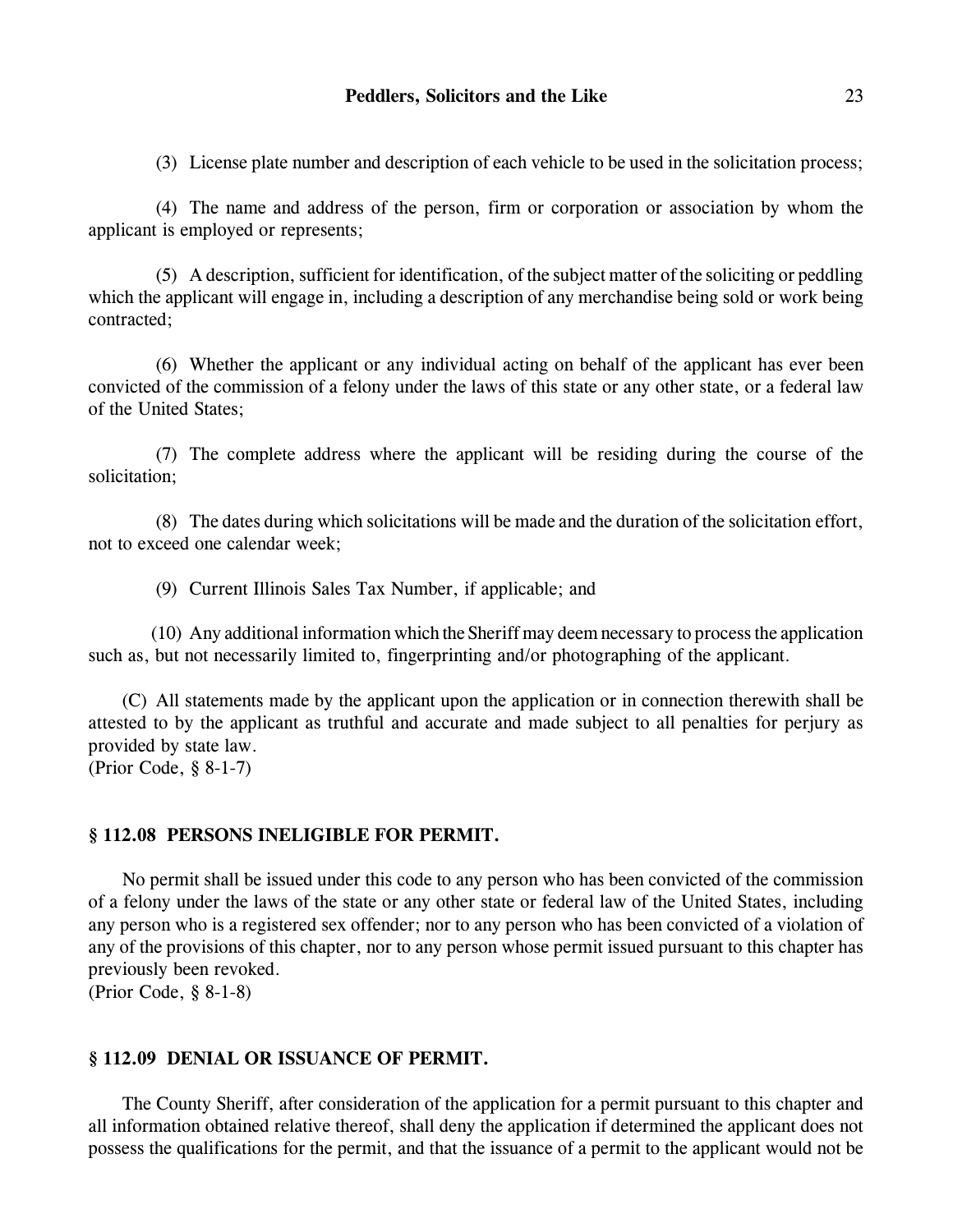in accord with the intent and purpose of this code. When the applicant is found to be fully qualified, the permit shall be issued forthwith. (Prior Code, § 8-1-9)

### **§ 112.10 RECORDS.**

The Sheriff shall cause to be kept an accurate record of each application received and acted upon pursuant to this chapter, together with all other information and data pertaining thereto and all permits issued under the provisions of this chapter, and of the denial of the applications. Applications for permit shall be numbered in consecutive order as filed, and every permit issued, and any renewal thereof, shall be identified with the duplicate number of the application upon which it was issued. (Prior Code, § 8-1-10)

#### **§ 112.11 REVOCATION; GROUNDS.**

(A) Any permit issued shall be revoked by the Sheriff under any of the following circumstances:

(1) If the holder of the permit is found to be in violation of any of the provisions of this code;

(2) If the applicant made a false material statement in the application, or otherwise becomes disqualified for the issuance of a permit under the terms of this chapter;

(3) If a complaint(s) is received on any one individual or group for unethical soliciting practices, at the Sheriff's discretion and after an investigation of the complaint(s); or

(4) If information being given regarding the merchandise, the method of purchase, the purchase price, quality of service or any other pertinent information is false or misrepresented, then the registration of any individual and any or all persons soliciting for an organization, business, firm or corporation may be revoked.

(B) Immediately upon the giving of verbal or written notice to the holder of the permit of revocation, the permit shall become null and void. (Prior Code, § 8-1-11)

#### **§ 112.12 EXPIRATION.**

The permit issued pursuant to this code shall expire on the date shown on the face of the permit. No permit shall be issued for a period of longer than one calendar week after the date of issuance of the permit.

(Prior Code, § 8-1-12)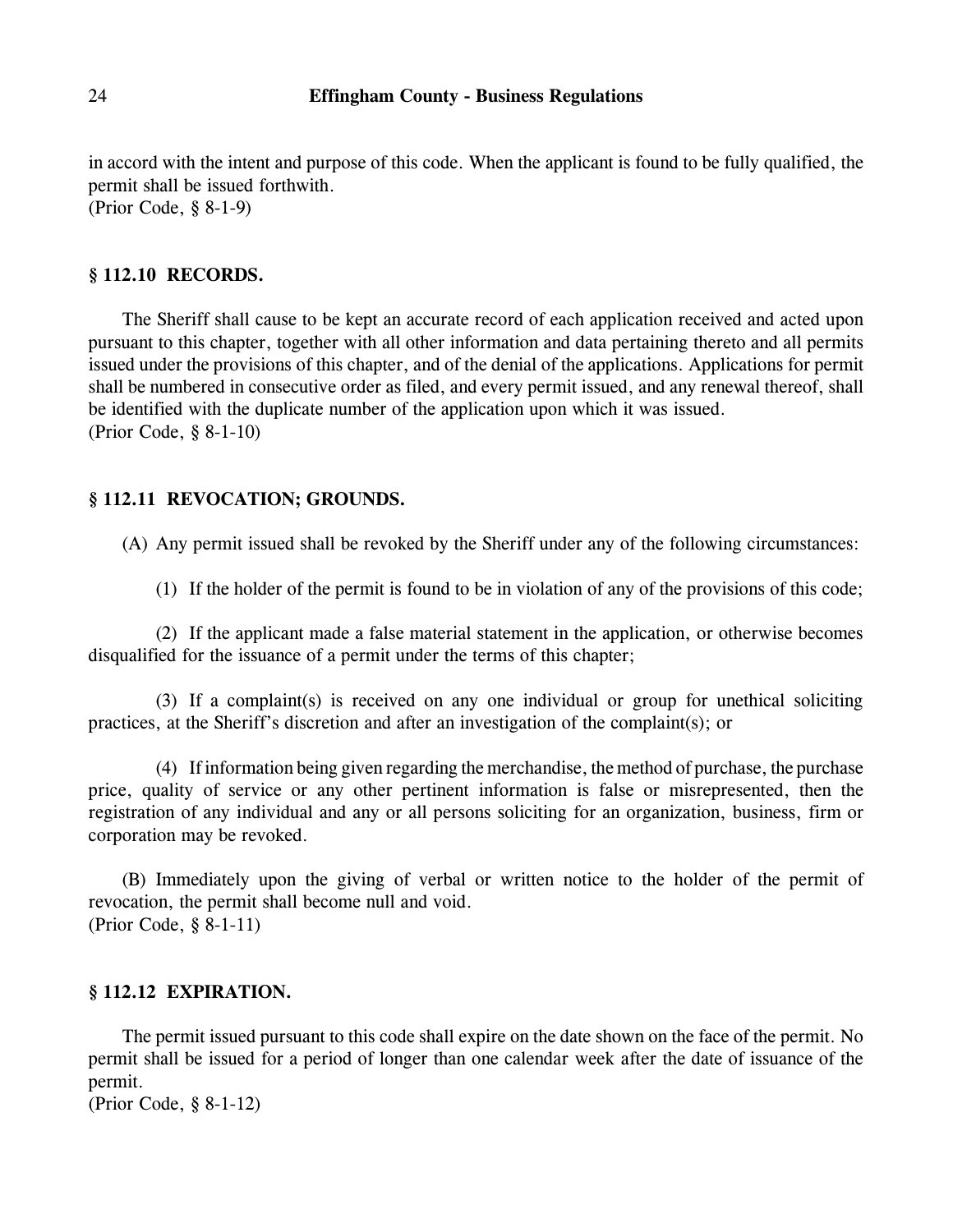# **§ 112.99 PENALTY.**

Any person violating or aiding or abetting the violation of any provision of this chapter shall be guilty of a petty offense and shall be subject to fine of not less than \$100 nor more than \$500. Each day a person fails to comply with the provisions of this code constitutes a separate offense. (Prior Code, § 8-1-14)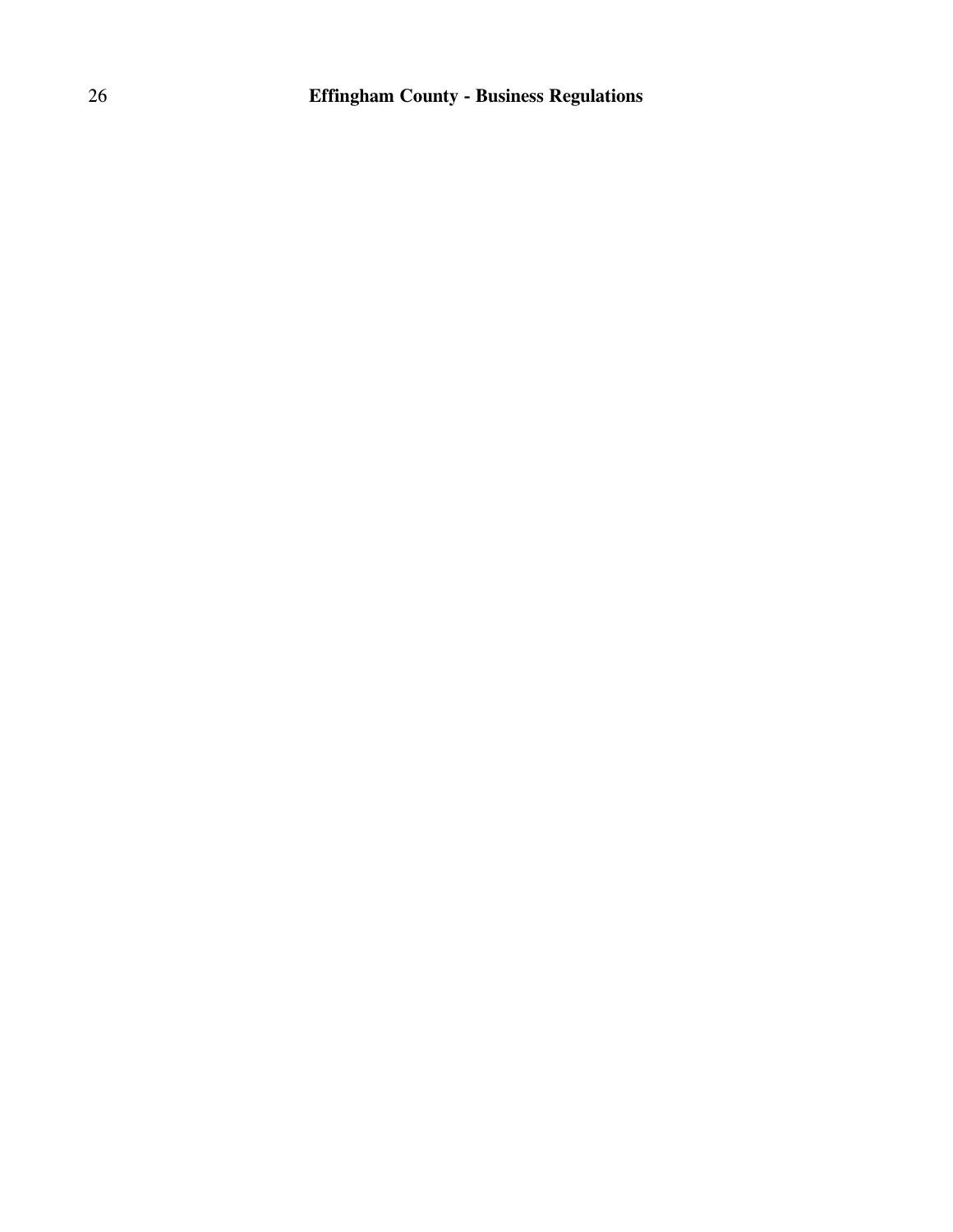# **CHAPTER 113: BODY ART BUSINESSES**

### **Section**

- 113.01 Definitions
- 113.02 Body art operator/technician requirements and professional standards
- 113.03 Exemptions
- 113.04 Public notification requirements
- 113.05 Client records
- 113.06 Records retention
- 113.07 Preparation and care of the body art area
- 113.08 Sanitation and sterilization procedures
- 113.09 Requirements for single use items
- 113.10 Requirements for premises
- 113.11 Permit requirements
- 113.12 Temporary demonstration permit requirements
- 113.13 Mobile body art establishments
- 113.14 Prohibitions
- 113.15 Enforcement
- 113.16 Suspension or revocation of permits
- 113.17 Department personnel competency requirement
- 113.18 Interpretation and validity

# **§ 113.01 DEFINITIONS.**

For the purpose of this chapter, the following definitions shall apply unless the context clearly indicates or requires a different meaning.

*AFTERCARE.* Written instructions given to the client, specific to the body art procedure(s) rendered, on caring for the body art and surrounding area. These instructions will include information when to seek medical treatment, if necessary.

*ANTISEPTIC.* An agent that destroys disease causing microorganisms on human skin or mucosa.

*BODY ART.* The practice of physical body adornment by permitted establishments and operators utilizing, but not limited to, the following techniques: body piercing, tattooing, cosmetic tattooing, branding and scarification. This definition does not include practices that are considered medical procedures by a state medical board, such as implants under the skin, and shall not be performed in a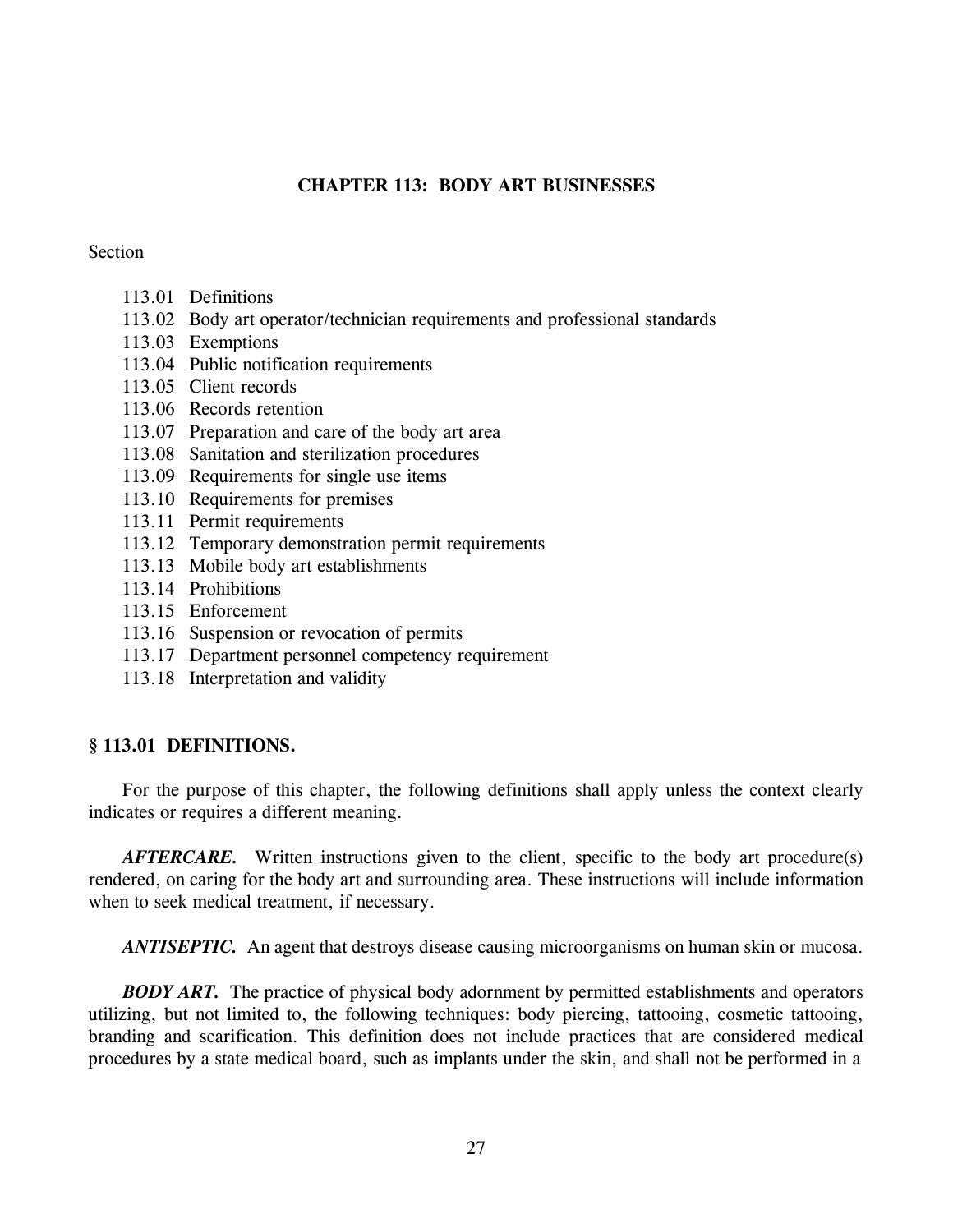body art establishment, nor does this definition include, for the purposes of this code, piercing of the outer perimeter or lobe of the ear using pre-sterilized single use stud and clasp ear piercing systems.

*BODY ART ESTABLISHMENT.* Any place or premises, whether public or private, temporary or permanent in nature or location, where the practices of body art, whether or not for profit, are performed.

*BODY PIERCING.* Puncturing or penetration of the skin of a person using pre-sterilized single use needles and the insertion of pre-sterilized jewelry or other adornment thereto in the opening. Puncturing the outer perimeter or lobe of the ear using a pre-sterilized single use stud and clasp ear piercing system shall not be included in this definition.

*CONTAMINATED WASTE.* Any liquid or semi-liquid blood or other potentially infectious materials; contaminated items that would release blood or other potentially infectious materials in liquid or semi-liquid state if compressed; items that are caked with dried blood or other potentially infectious materials and are capable of releasing these materials during handling; sharps and any wastes containing blood or other potentially infectious materials, as defined in 29 C.F.R. pt. 1910.1030 (latest edition), known as "Occupational Exposure to Bloodborne Pathogens".

# *COSMETIC TATTOOING.* See *TATTOOING*.

*DEPARTMENT.* The Effingham County Health Department, or its authorized representative, having jurisdiction to promulgate, monitor, administer and enforce these regulations.

*DISINFECTION*. The destruction of disease-causing microorganisms on inanimate objects or surfaces, thereby rendering these objects safe for use or handling.

*EAR PIERCING*. The puncturing of the outer perimeter or lobe of the ear using a pre-sterilized single use stud and clasp ear piercing system following manufacturers instructions. Under no circumstances shall *EAR PIERCING* studs and clasps be used anywhere on the body other than the outer perimeter and lobe of the ear.

*EQUIPMENT.* All machinery, including fixtures, containers, vessels, tools, devices, implements, furniture, display and storage areas, sinks and all other apparatus and appurtenances used in connection with the operation of a body art establishment.

*HANDSINK.* A lavatory equipped with hot and cold running water under pressure, used solely for washing hands, arms or other portions of the body.

*HOT WATER.* Water which attains and maintains a temperature of at least 100°F.

*INSTRUMENTS USED FOR BODY ART.* Hand pieces, needles, needle bars and other instruments that may come in contact with a client's body or possible exposure to bodily fluids during body art procedures.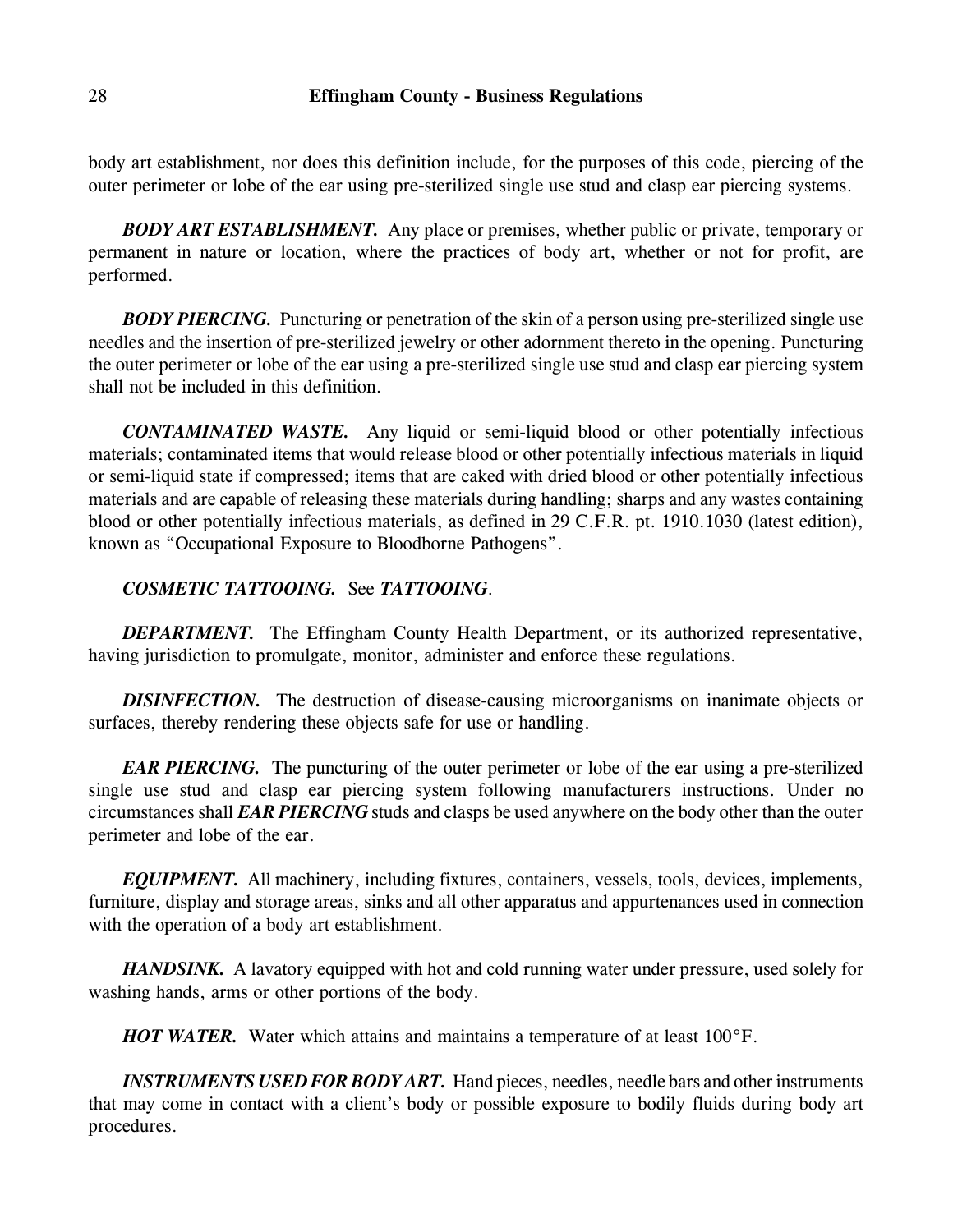*INVASIVE.* Entry into the body either by incision or insertion of an instrument into or through the skin or mucosa, or by any other means intended to puncture, break or compromise the skin or mucosa.

*JEWELRY.* Any personal ornament inserted into a newly pierced area, which must be made of surgical implant grade stainless steel, solid 14k or 18k white or yellow gold, niobium, titanium or platinum, a dense, low-porosity plastic and or which is free of nicks, scratches or irregular surfaces and which has been properly sterilized prior to use.

*LIQUID CHEMICAL GERMICIDE.* A disinfectant or sanitizer registered with the Environmental Protection Agency or an approximate 1:100 dilution of household chlorine bleach made fresh daily and dispensed from a spray bottle (550 ppm, cup/gallons or two tablespoons/quart of tap water).

*OPERATOR/TECHNICIAN.* Any person who controls, operates, manages, conducts or practices body art activities at a body art establishment and who is responsible for compliance with these regulations, whether actually performing body art activities or not. The term includes technicians who work under the operator and perform body art activities.

*PERMIT.* Written approval by the Department to operate a body art establishment. Approval is given in accordance with these regulation and is separate from any other licensing requirement that may exist within communities or political subdivisions comprising the jurisdiction.

*PERSON*. An individual, any form of business or social organization or any other non-governmental legal entity including but not limited to a corporation, partnership, limited liability company, association, trust or unincorporated organization.

*PHYSICIAN.* A person licensed by the state to practice medicine in all its branches and may include other areas such as dentistry, osteopathy or acupuncture, depending on the rules and regulations of the state.

**PROCEDURE SURFACE.** Any surface of an inanimate object that contacts the client's unclothed body during a body art procedure, skin preparation of the area adjacent to and including the body art procedure or any associated work area which may require sanitizing.

*SANITIZE/SANITIZATION PROCEDURE.* A process of reducing the numbers of microorganisms on cleaned surfaces and equipment to a safe level as judged by public health standards and which has been approved by the Department.

*SHARPS.* Any object (sterile or contaminated) that may purposefully or accidentally cut or penetrate the skin or mucosa including, but not limited to, pre-sterilized, single use needles, scalpel blades or razor blades.

*SHARPS CONTAINER.* A puncture-resistant, leak-proof container that can be closed for handling, storage, transportation and disposal and is labeled with the international biohazard symbol.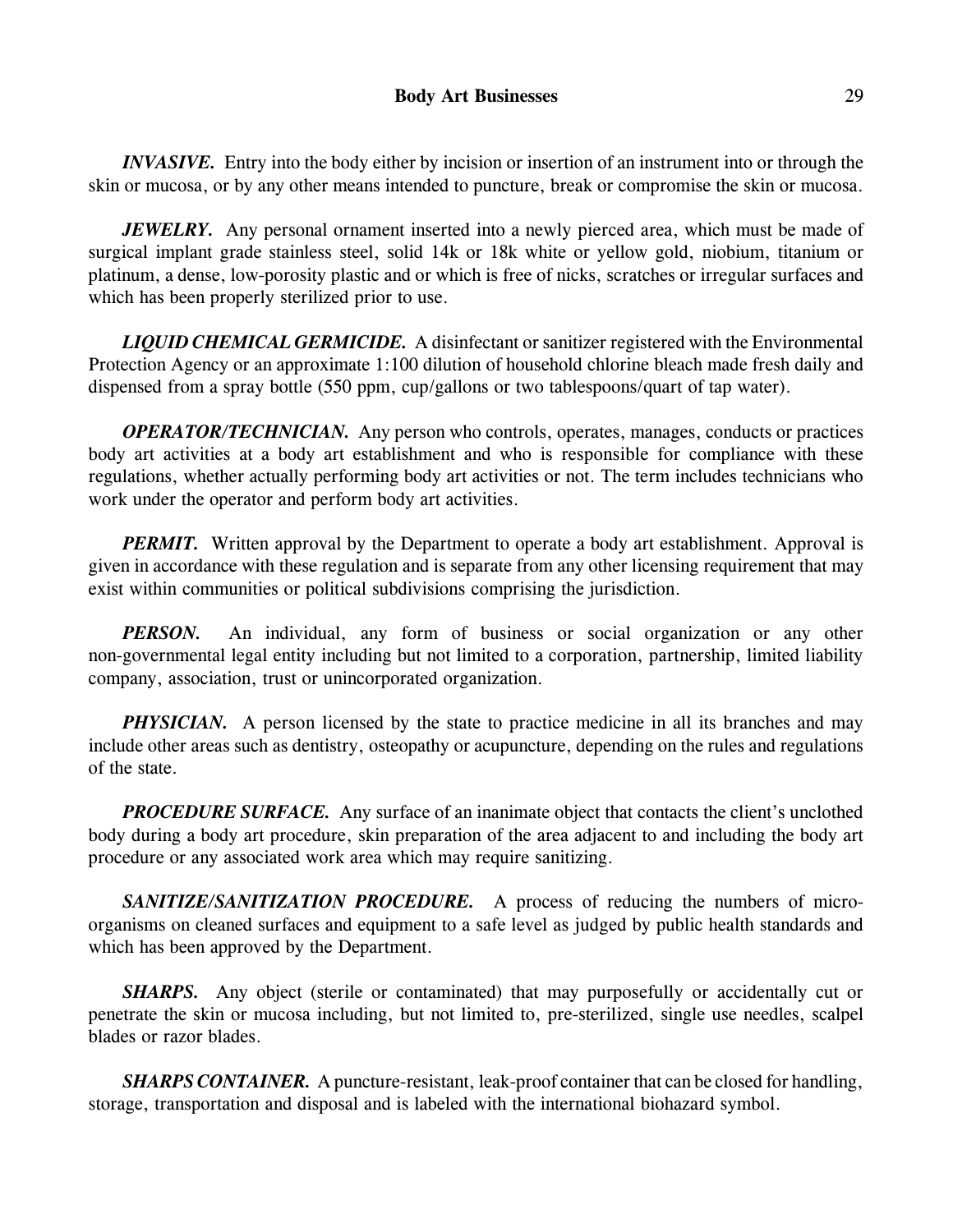*SINGLE USE.* Products or items that are intended for one-time, one-person use and are disposed of after use on each client including, but not limited to, cotton swabs or balls, tissues or paper products, paper or plastic cups, gauze and sanitary coverings, razors, piercing needles, scalpel blades, stencils, ink cups and protective gloves.

*STERILIZATION.* A very powerful process resulting in the destruction of all forms of microbial life, including highly resistant bacterial spores.

**TATTOOING.** Any method of placing ink or other pigment into or under the skin or mucosa by the aid of needles or any other instrument used to puncture the skin, resulting in permanent coloration of the skin or mucosa. This includes all forms of cosmetic tattooing.

*TEMPORARY BODY ART ESTABLISHMENT.* Any place or premises operating at a fixed location where an operator performs body art procedures for no more than 14 days consecutively in conjunction with a single event or celebration.

*UNIVERSAL PRECAUTIONS.* A set of guidelines and controls, published by the Center for Disease Control (CDC) as guidelines for prevention of transmission of human immunodeficiency virus and hepatitis B virus to health-care and public-safety workers in Morbidity and Mortality Weekly Report (MMWR), June 23, 1989, Vol. 38, No. S-6, and as recommendations for preventing transmission of human immunodeficiency virus and hepatitis B virus to patients during exposure-prone invasive procedures, in MMWR, July 12, 1991, Vol. 40, No. RR-8. This method of infection control requires the employer and the employee to assume that all human blood and specified human body fluids are infectious for HIV, HBV and other blood pathogens. Precautions include hand washing, gloving, personal protective equipment, injury prevention and proper handling and disposal of needles, other sharp instruments and blood and body fluid contaminate products. (Prior Code, § 8-3-1)

# **§ 113.02 BODY ART OPERATOR/TECHNICIAN REQUIREMENTS AND PROFESSIONAL STANDARDS.**

(A) The following information shall be kept on file on the premises of a body art establishment and available for inspection by the Department:

- (1) Full names and exact duties;
- (2) Date of birth;
- (3) Gender;
- (4) Home address;
- (5) Home/work phone numbers;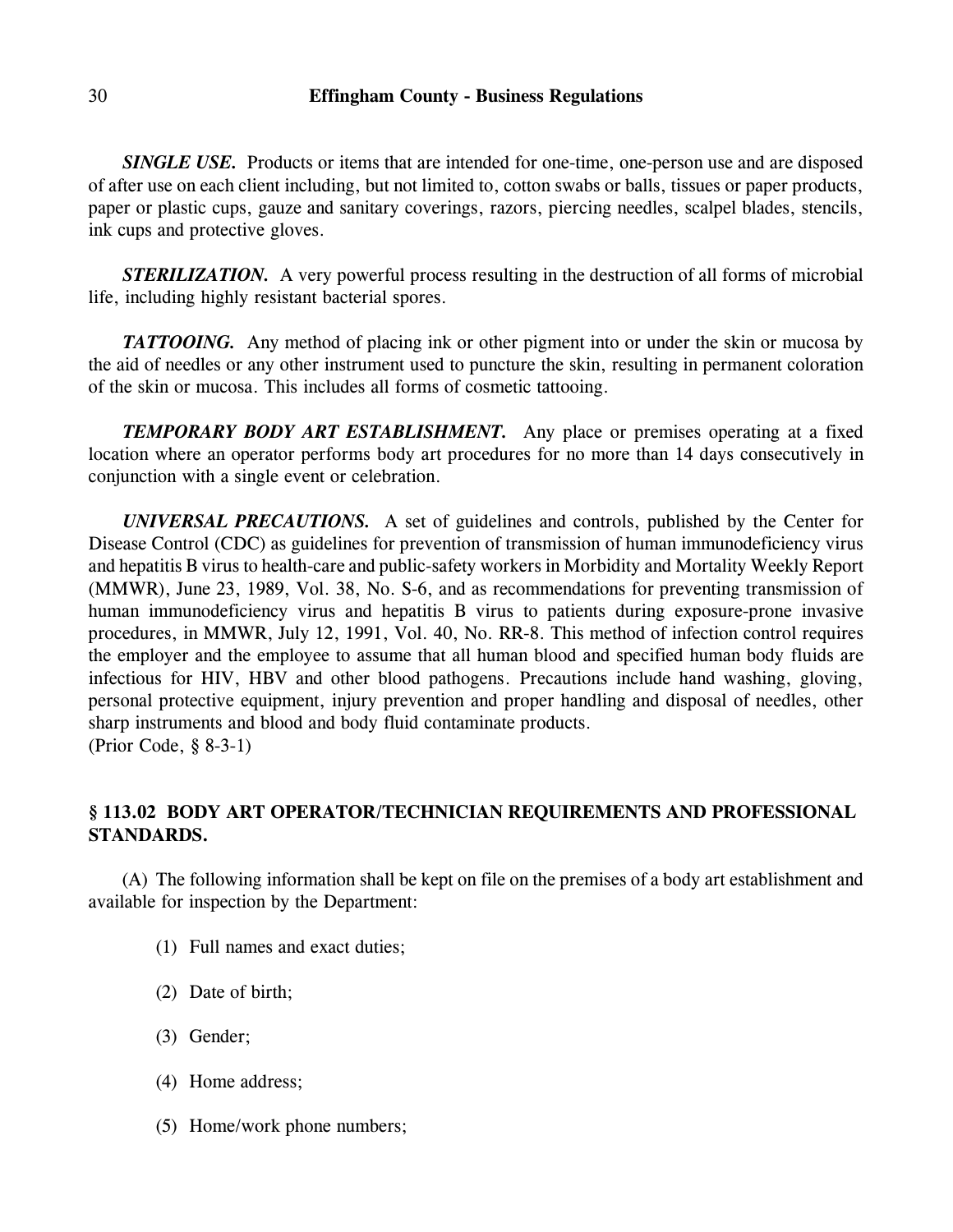(6) Identification photos of all body art operators/technicians;

(7) Establishment name;

(8) Hours of operation;

(9) Owner's name and address;

(10) A complete description of all body art procedures performed;

(11) An inventory of all instruments and body jewelry, all sharps and all inks used for any and all body art procedures, including names of manufacturers and serial or lot numbers, if applicable. Invoices or orders shall satisfy this requirement; and

(12) A copy of these regulations.

(B) It shall be unlawful for any person to perform body art procedures unless such procedures are performed in a body art establishment with a current permit.

(C) The body art operation/technician must be a minimum of 18 years of age.

(D) Smoking, eating or drinking by anyone is prohibited in the area where body art is performed.

(E) Operators/technicians shall refuse service to any person who, in the opinion of the operator/technician is under the influence of alcohol or drugs.

(F) The operator/technician shall maintain a high degree of personal cleanliness, conform to hygienic practices and wear clean clothes when performing body art procedures. Before performing body art procedures, the operator/technician must thoroughly wash their hands in hot running water with liquid soap, then rinse hands and dry with disposable paper towels. This shall be done as often as necessary to remove contaminants.

(G) In performing body art procedures, the operator shall wear disposable medical gloves. Gloves must be changed if they become contaminated by contact with any non-clean surfaces or objects or contact with a third person. The gloves shall be discarded at a minimum, after the completion of each procedure on an individual client and hands washed prior to donning the next set of gloves. Under no circumstances shall a single pair of gloves be used on more than one person. The use of disposable medical gloves does not preclude or substitute for hand washing procedures as part of a good personal hygiene program.

(H) If, while performing a body art procedure the operator's/technician's glove is pierced, torn or otherwise contaminated, the procedure in division (G) above shall be repeated immediately. The contaminated gloves shall be immediately discarded and the hands washed thoroughly (see division (G) above) before a fresh pair of gloves are applied. Any item or instrument used for body art which is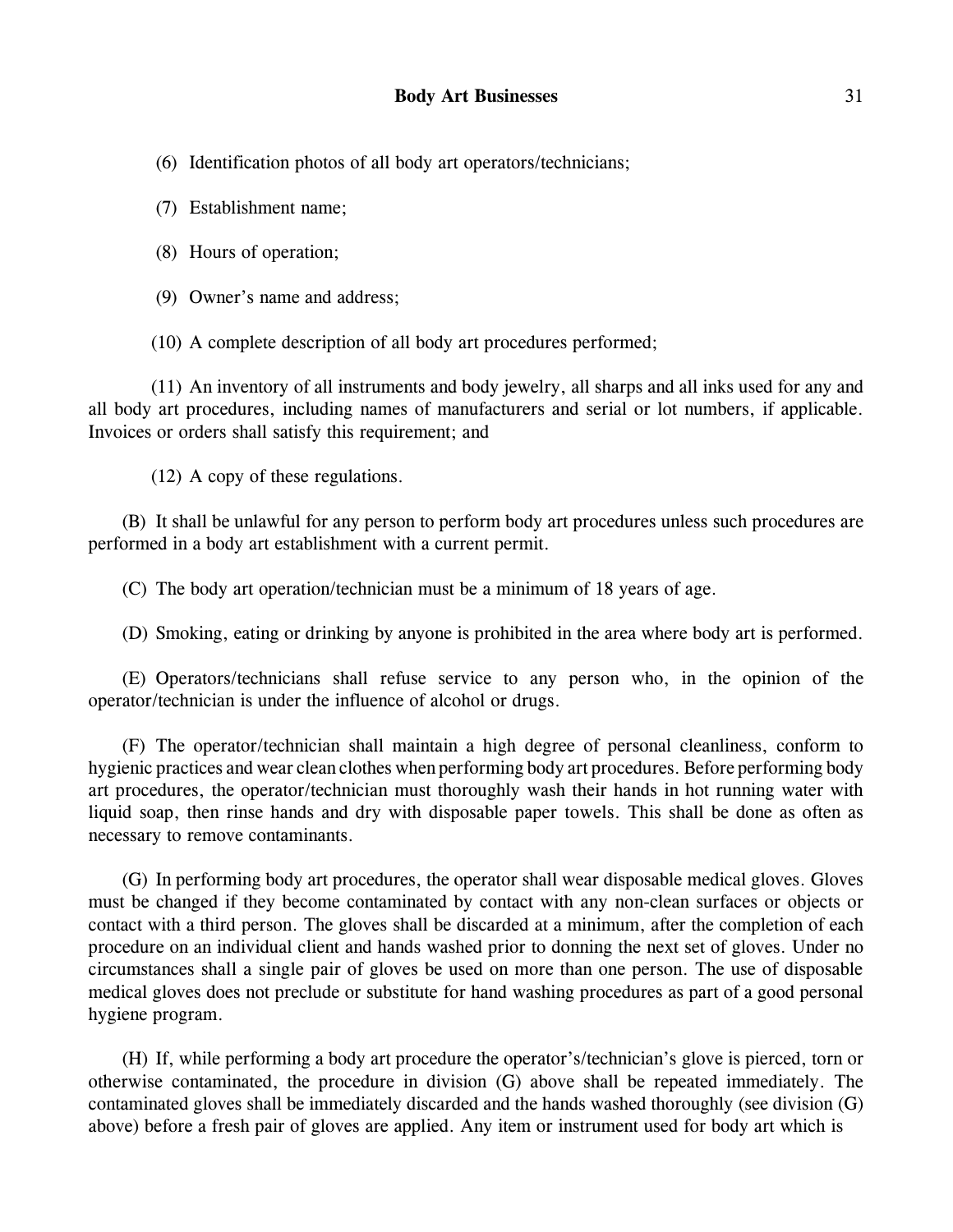contaminated during the procedure shall be discarded and replaced immediately with a new disposable item or a new sterilized instrument or item before the procedure resumes.

(I) Contaminated waste, as defined in this code, which may release liquid blood or body fluids when compressed or may release dried blood or body fluids when handled must be placed in an approved "red" bag which is marked with the International Biohazard Symbol. It must then be disposed of by a waste hauler approved by the Department or, at a minimum, 29 C.F.R. pt. 1910.1030, Occupational Exposure to Bloodborne Pathogens. Sharps ready for disposal shall be disposed of in approved sharps containers. Contaminated waste which does not release liquid blood or body fluids when compressed or does not release dried blood or body fluids when handled may be placed in a covered receptacle and disposed of through normal, approved disposal methods. Storage of contaminated waste on-site shall not exceed the period specified by the Department or more than a maximum of 30 days, as specified in 29 C.F.R. pt. 1910.1030 whichever is less.

(J) No person shall tattoo a person under the age of 21. No person shall perform any other body art procedure upon a person under the age of 18 years without the presence, consent and proper identification of a parent, legal custodial parent or legal guardian. Nothing in this section is intended to require an operator to perform any body art procedure on a person even when parental or guardian consent is given.

(K) Any skin or mucosa surface to receive a body art procedure shall be free of rash or any visible infection.

(L) The skin of the operator/technician shall be free of rash or infection. No person or operator affected with boils, infected wounds, open sores, abrasions, keloids, weeping dermatological lesions or acute respiratory infection shall work in any area of a body art establishment in any capacity in which there is a likelihood that they could contaminate body art equipment, supplies or working surfaces with body substances or pathogenic organisms.

(M) Proof shall be provided upon request of the Department that all operators/technicians have either completed or were offered and declined, in writing, the hepatitis B vaccination series. This offering should be included as a pre-employment requirement. (Prior Code, § 8-3-2) Penalty, see § 10.99

#### **§ 113.03 EXEMPTIONS.**

(A) Physicians licensed by the state, who perform either independent of or in connection with body art procedures as part of patient treatment are exempt from these regulations.

(B) Individuals who pierce only the outer perimeter and lobe of the ear using a pre-sterilized single use stud and clasp ear piercing system are exempt from these regulations. Individuals who use ear piercing systems must conform to the manufacturer's directions on use and applicable United States Food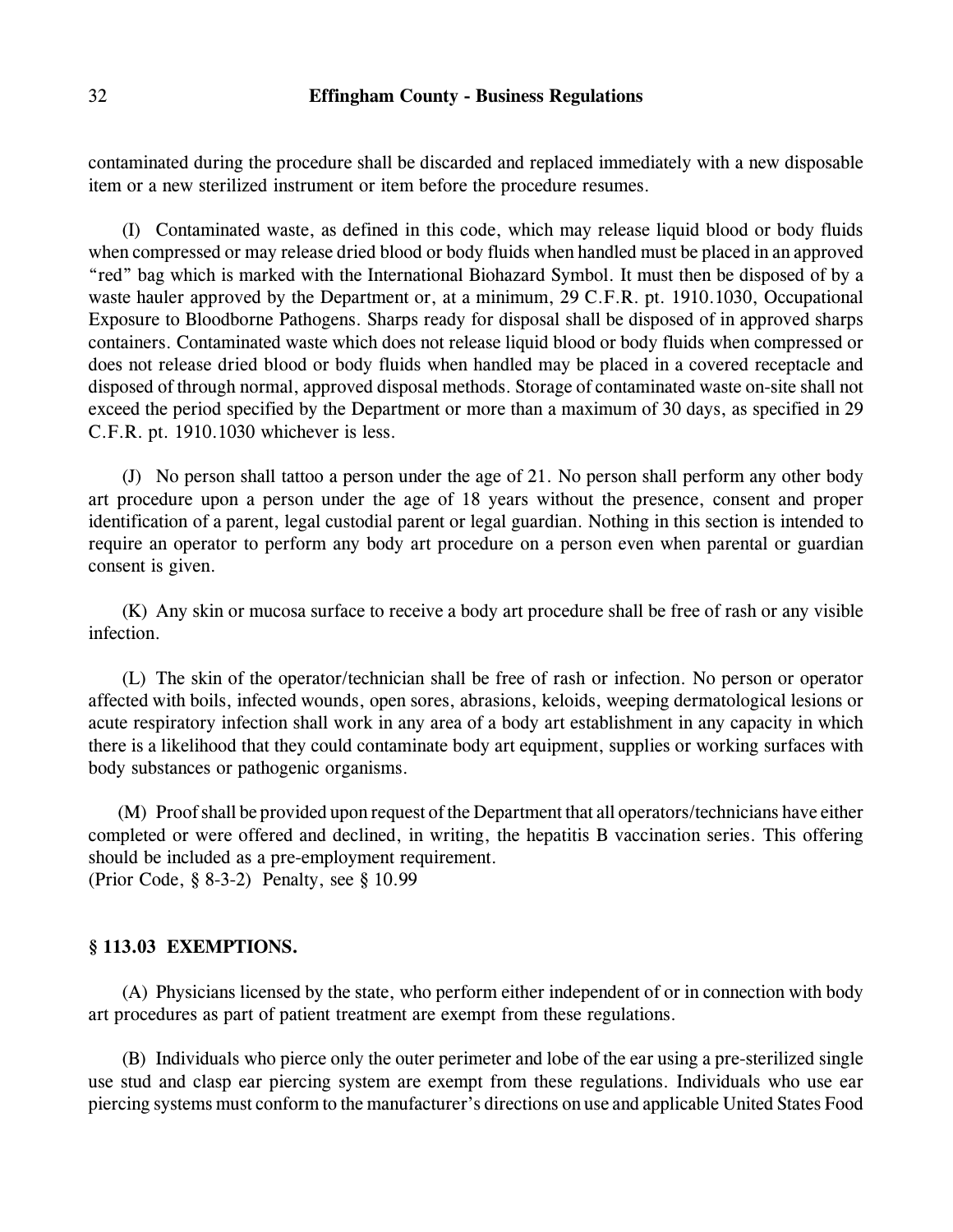and Drug Administration requirements. The Department retains authority to investigate consumer complaints relating to alleged misuse or improper disinfection of ear piercing systems. (Prior Code, § 8-3-3)

# **§ 113.04 PUBLIC NOTIFICATION REQUIREMENTS.**

(A) Verbal and written public educational information, approved by the Department, shall be required to be given to all clients wanting to receive body art procedure(s). Verbal and written instructions, approved by the Department, for the aftercare of the body art procedure site shall be provided to each client by the operator upon completion of the procedure. The written instructions shall advise the client to consult a physician at the first sign of infection or swelling and contain: the name, address and phone number of the establishment. These documents shall be signed and dated by both parties, with a copy given to the client and the operator retaining the original with all other required records. In addition, all establishments shall prominently display a disclosure statement, provided by the Department, which advises the public of the risks and possible consequences of body art services. The facility permit holder shall also post in public view the body art establishment permit showing the name, address and phone number of the Department and the procedure for filing a complaint. The disclosure statement and the notice for filing a complaint shall be included in the establishment application packet.

(B) All infections, complications or diseases resulting from any body art procedure which become known to the operator shall be reported to the Department by the operator within 24 hours. (Prior Code, § 8-3-4)

#### **§ 113.05 CLIENT RECORDS.**

In order for the operator/technician to properly evaluate the client's medical condition for receiving a body art procedure and not violate the client's rights or confidential medical information, the following information shall be given to the operator or technician:

(A) In order for proper healing of your body art procedure, we ask that you disclose if you have or have had any of the following conditions:

(1) Diabetes;

(2) History of hemophilia (bleeding);

(3) History of skin diseases, skin lesions or skin sensitivities to soaps, disinfectants and the like;

(4) History of allergies or adverse reactions to pigments, dyes or other skin sensitivities;

(5) History of epilepsy, seizures, fainting or narcolepsy; and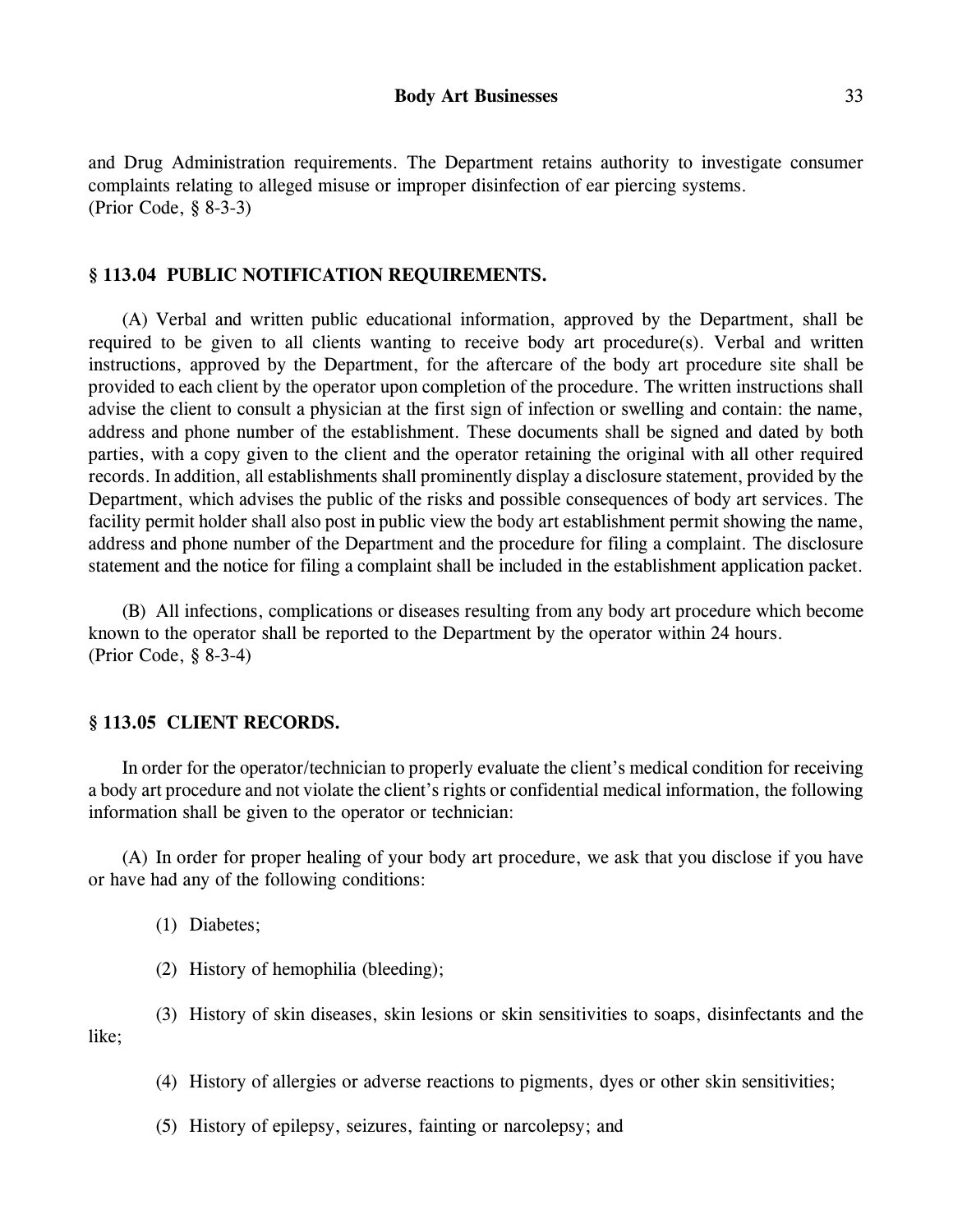$(6)$  Taking medications such as anticoagulants which thin the blood and/or interferes with blood clotting.

(B) The operator/technician should ask the client to sign a release form confirming that the above information was obtained or attempted to be obtained. The client should be asked to disclose any other information that would aid the operator/technician in the client's body art healing process evaluation.

(C) Each operator shall keep records of all body art procedures administered; including date, time, identification and location of the body art procedure(s) performed, and operator's name. All client records shall be confidential and be retained for a minimum of three years and made available to the Department upon notification.

(D) Nothing in this section shall be construed to require the operator to perform a body art procedure upon a client. (Prior Code, § 8-3-5)

# **§ 113.06 RECORDS RETENTION.**

(A) The body art establishment shall keep a record of all persons who have had body art procedures performed.

(B) The record shall include the name, date of birth and address of the client, the date of the procedure, name of operator who performed the procedure(s), type and location of procedure performed, signature of client and if the client is a minor, proof of parental or guardian presence and consent, i.e., signature.

(C) Such records shall be retained for a minimum of three years and available to the Department upon request.

(D) The Department and the body art establishment shall keep such records confidential. (Prior Code, § 8-3-6)

# **§ 113.07 PREPARATION AND CARE OF THE BODY ART AREA.**

(A) Before performing a body art procedure, the immediate and surrounding area of the skin where the body art procedure is to be placed shall be washed with soap and water or an approved surgical skin preparation, depending on the type of body art to be performed. If shaving is necessary, single use disposable razors or safety razors with single service blades shall be used and discarded after each use and the reusable holder shall be autoclaved after use. Following shaving, the skin and surrounding area will be washed with soap and water. The washing pad shall be discarded after a single use.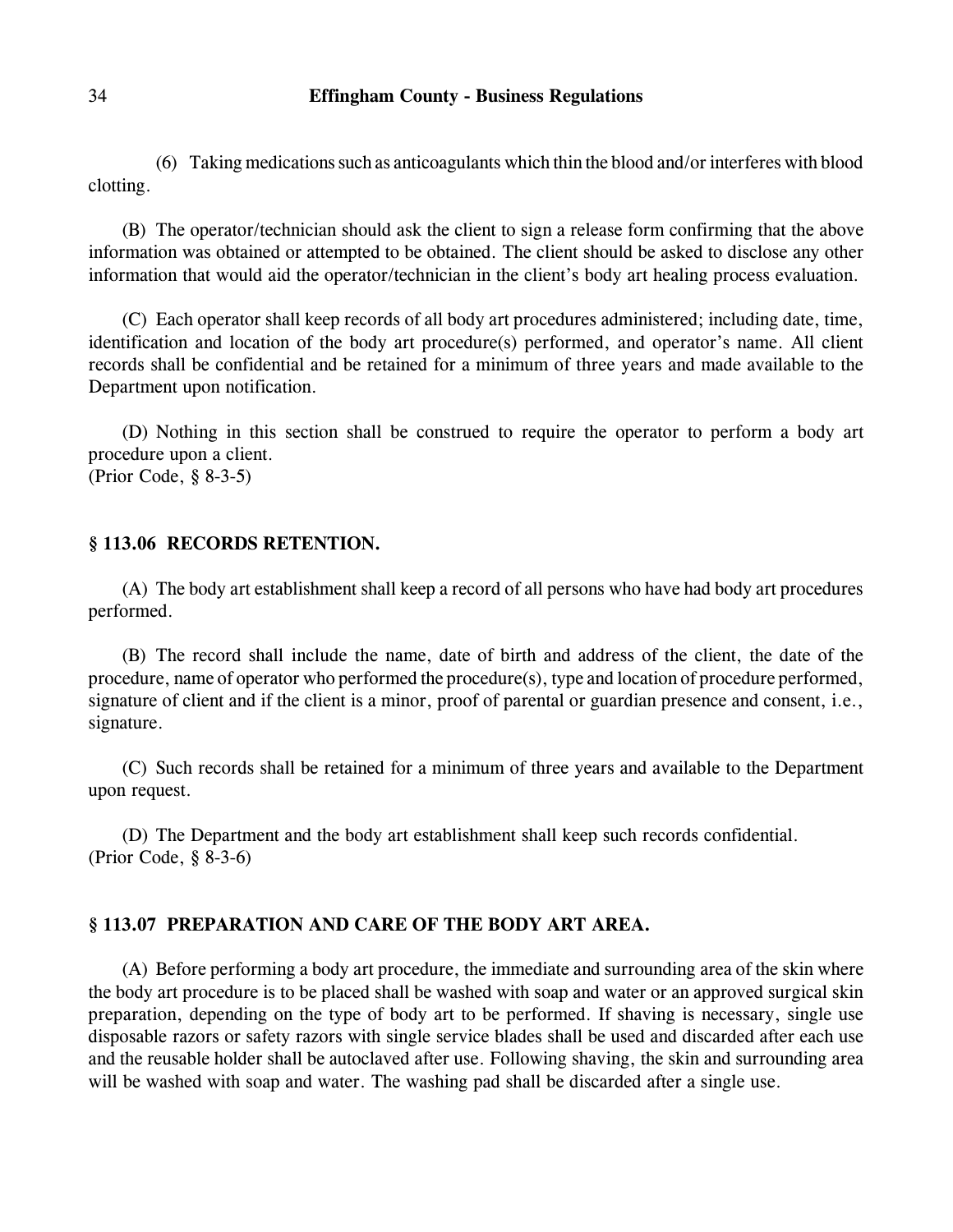(B) In the event of blood flow, all products used to check the flow of blood or to absorb blood shall be single use and disposed of immediately after use in appropriate covered containers, unless the disposal products meet the definition of biomedical waste (see definition). (Prior Code, § 8-3-7)

# **§ 113.08 SANITATION AND STERILIZATION PROCEDURES.**

(A) All non-single use, non-disposable instruments used for body art shall be cleaned thoroughly after each use by scrubbing with an appropriate soap or disinfectant solution and hot water or follow the manufacturer's instructions to remove blood and tissue residue, and placed in an ultrasonic unit which will also be operated in accordance with manufacturer's instructions.

(B) After cleaning, all non-disposable instruments used for body art shall be packed individually in peel-packs and subsequently sterilized (see division (C) below). All peel-packs shall contain either a sterilizer indicator or internal temperature indicator. Peel-packs must be dated with an expiration date not to exceed six months.

(C) All cleaned, non-disposable instruments used for body art shall be sterilized in a steam autoclave or dry heat sterilizer. The sterilizer shall be used, cleaned and maintained according to manufacturer's instruction. A copy of the manufacturer's recommended procedures for the operation of their sterilization unit must be available for inspection by the Department. Sterile equipment may not be used if the package has been breached or after the expiration date without first repackaging and resterilizing. Sterilizers shall be located away from work stations or areas frequented by the public. If the body art establishment uses all single use, disposable instruments and products, and utilizes sterile supplies, an autoclave shall not be required.

(D) Each holder of a permit to operate a body art establishment shall demonstrate that the sterilizer used is capable of attaining sterilization by quarterly spore destruction tests. These tests shall be verified through an independent laboratory. The permit shall not be issued or renewed until documentation of the sterilizer's ability to destroy spores is received by the Department. These test records shall be retained by the operator for a period of three years and made available to the Department upon request.

(E) All reusable needles used in tattooing and cosmetic tattooing shall be cleaned and sterilized prior to use and stored in peel-packs. After sterilization, the instruments used for tattooing/body piercing shall be stored in a dry, clean cabinet or other tightly covered container reserved for the storage of such instruments.

(F) All instruments used for tattooing/body piercing shall remain stored in sterile packages until just prior to performing a body art procedure. When assembling instruments used for performing body art procedures, the operator shall wear disposable medical gloves and use medially recognized techniques to ensure that the instruments and gloves are not contaminated.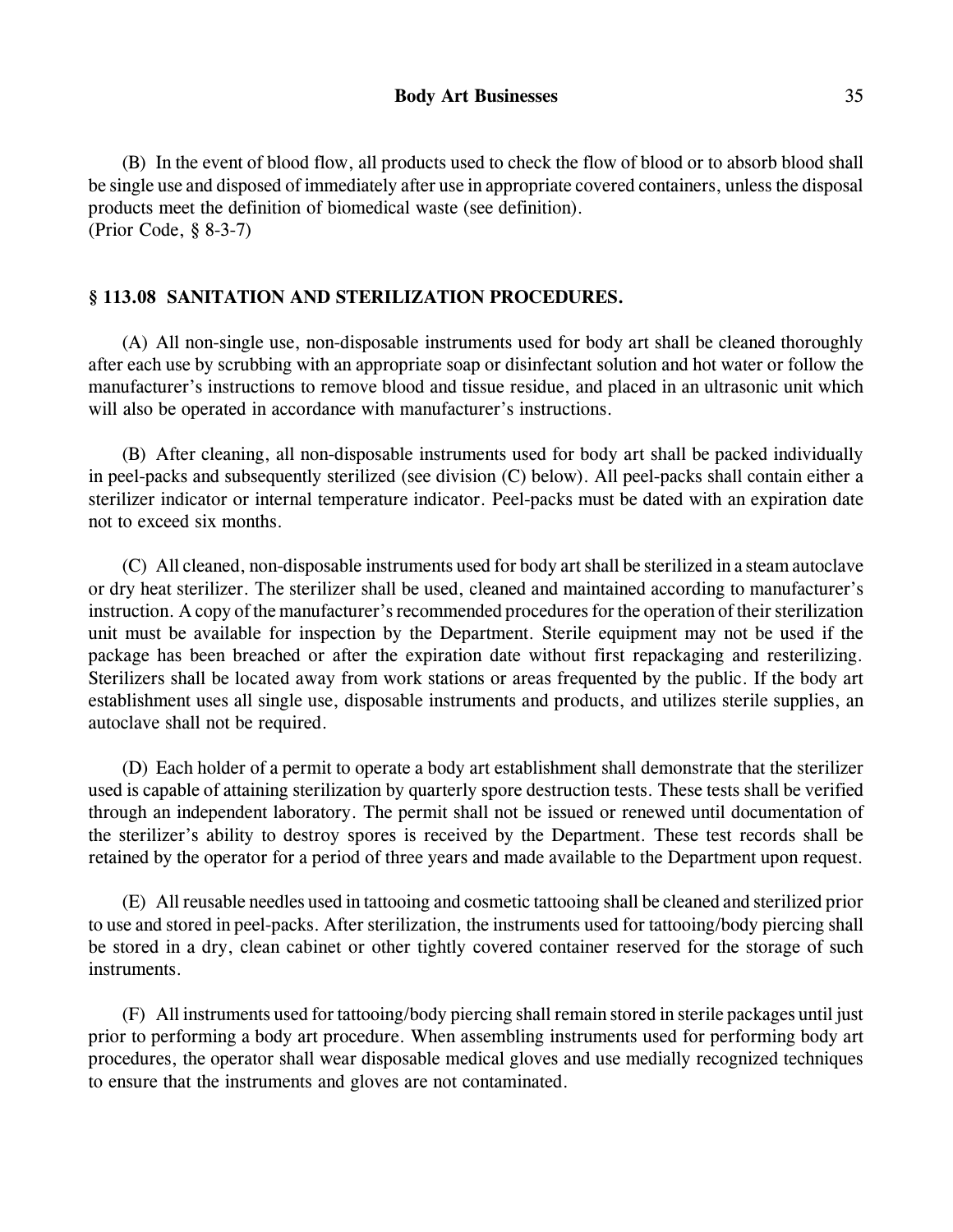(G) All inks, dyes, pigments, needles and equipment shall be specifically manufactured for performing body art procedures and shall be used according to manufacturer's instructions. The mixing of approved inks, dyes or pigments or their dilution with potable water is acceptable. Immediately before applying a tattoo, the quantity of the dye to be used shall be transferred from the dye bottle and placed into single use paper cups or plastic cups. Upon completion of the tattoo, these single cups or caps and their contents shall be discarded.

(Prior Code, § 8-3-8)

#### **§ 113.09 REQUIREMENTS FOR SINGLE USE ITEMS.**

(A) Single use items shall not be used on more than one client for any reason. After use, all single use needles, razors and other sharps shall be immediately disposed of in approved sharps containers.

(B) All products applied to the skin, including body art stencils shall be single use and disposable. Acetate stencils shall be allowed for re-use if sanitization procedures (see definition) are performed between uses if approved by the Department. Petroleum jellies, soaps and other products used in the application of stencils shall be dispensed and applied on the area to be tattooed with sterile gauze or in a manner to prevent contamination of the original container and its contents. The gauze shall be used only once and then discarded.

(Prior Code, § 8-3-9)

# **§ 113.10 REQUIREMENTS FOR PREMISES.**

(A) Body art establishments applying after adoption of this code shall submit a floor plan of the proposed establishment for a plan review by the Department, as part of the permit application process.

(B) All walls, floors, ceilings and all procedure surfaces of a body art establishment shall be smooth, free of open holes or cracks, light-colored, washable and in good repair. Walls, floors and ceilings shall be maintained in a clean condition. All procedure surfaces, including client chairs/benches shall be of such construction as to be easily cleaned and sanitized after each client. All body art establishments shall be completely separated by solid partitions or by walls extending from floor to ceiling, from any room used for human habitation, a food establishment or room where food is prepared, a hair salon, retail sales or other such activity which may cause potential contamination of work surfaces.

(C) Effective measures shall be taken by the body art operator to protect the entrance into the establishment and the breeding or presence on the premises of insects, vermin and rodents. Insects, vermin and rodents shall not be present in any part of the establishment, its appurtenances or appertaining premises.

(D) There shall be a minimum of 45 square feet of floor space for each operator in the establishment. Each establishment shall have an area which may be screened from public view for clients requesting privacy. Multiple body art stations shall be separated by dividers, curtains or partitions, at a minimum.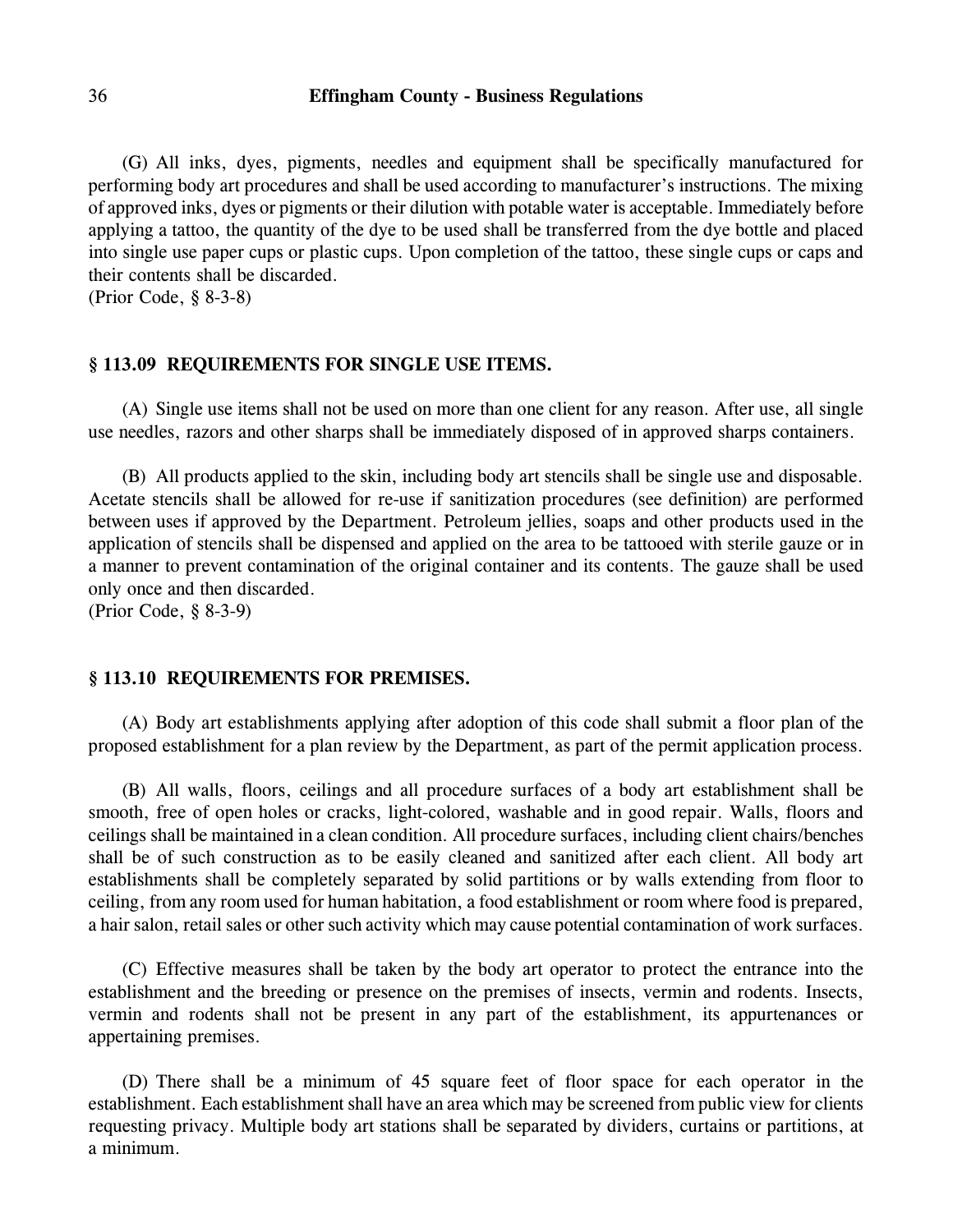(E) The establishment shall be well-ventilated and provided with an artificial light source equivalent to at least 20 footcandles three feet off the floor, except that at least one hundred (200) footcandles shall be provided at the level where the body art procedure is being performed, and where instruments and sharps are assembled.

(F) No animals of any kind shall be allowed in a body art establishment except service animals used by persons with disabilities (e.g., seeing-eye dog). Fish aquariums shall be allowed in waiting rooms and non-procedural areas.

(G) A separate, readily accessible, handsink with hot and cold running water, under pressure, and supplied with liquid soap, and disposable paper towels shall be readily accessible within the body art establishment. One handsink shall serve no more than three operators. In addition, there shall be a minimum of one lavatory, excluding any service sinks, and one toilet in a body art establishment.

(H) At least one covered waste receptacle shall be provided in each operator area and each toilet room. Receptacles in the operator area shall be emptied daily and solid waste shall be removed from the premises at least weekly. All refuse containers shall have lids, be cleanable and kept clean.

(I) All instruments and supplies shall be stored in clean, dry and covered containers.

(J) Reusable cloth items shall be mechanically washed with detergent and dried after each use. The cloth items shall be stored in a dry, clean environment until used. (Prior Code, § 8-3-10)

# **§ 113.11 PERMIT REQUIREMENTS.**

(A) *Establishment permit.*

(1) No person, firm, partnership, joint venture, association, business trust, corporation or any organized group of persons may operate a body art establishment unless it has received a body art establishment permit from the Department.

(2) Any person operating a body art establishment shall obtain an annual permit from the Department.

(3) The applicant shall pay an annual permit fee of \$250 for each body art establishment permit.

(4) A permit for a body art establishment shall not be transferable from one place or person to another.

(5) A current body art establishment permit shall be posted in a prominent and conspicuous area where it may be readily observed by clients.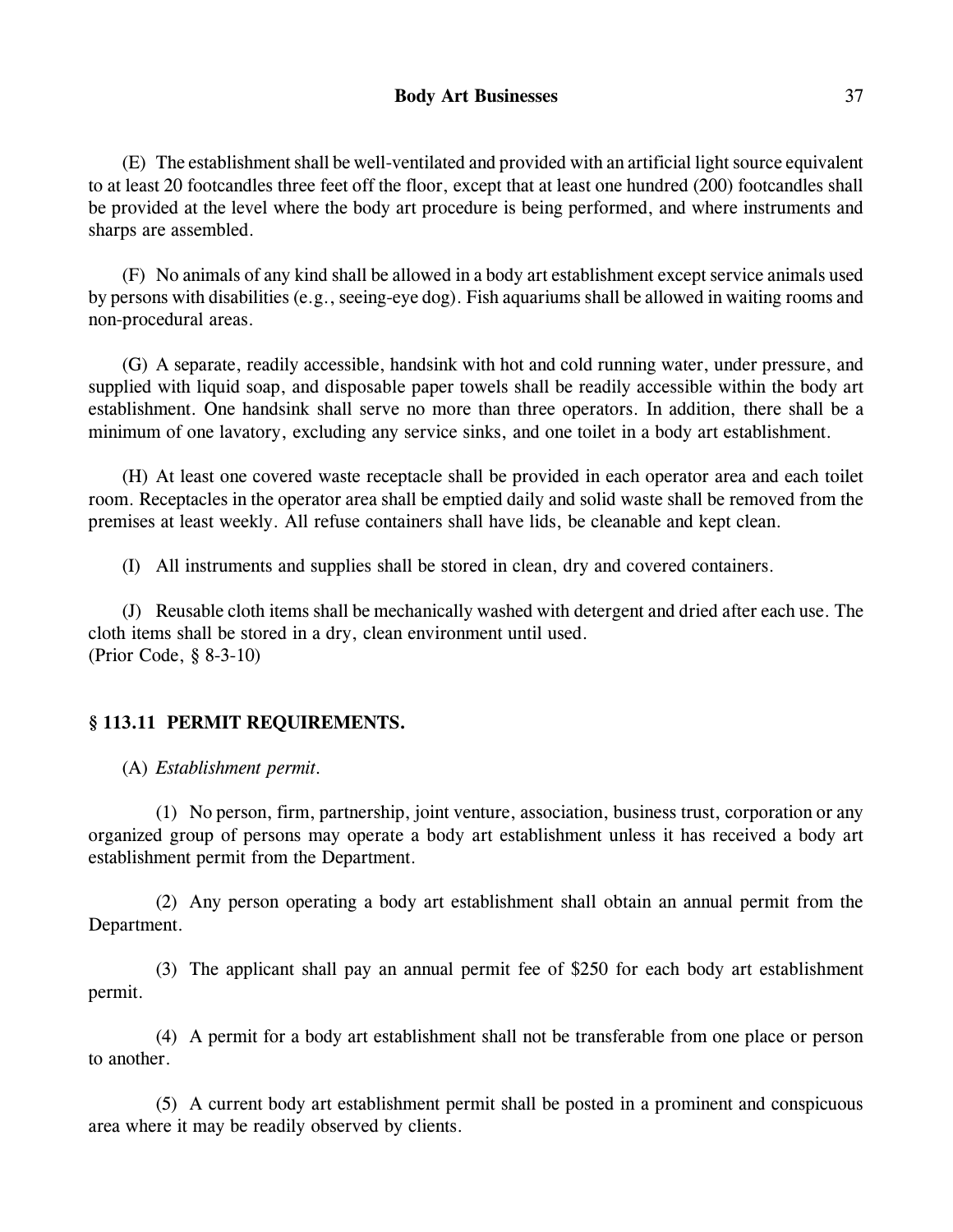(6) The holder of a body art establishment permit must only hire operators who have complied with the operator permit requirements of this code.

(B) *Operator permit.*

(1) No person shall practice body art procedures without first obtaining an operator permit from the Department. Fee for operator permit shall be \$250. The operator permit expires when employment at body art establishment is terminated.

(2) The operator permit shall be valid from the date of issuance and shall automatically expire in two years from the date of issuance unless revoked sooner by the Department in accordance with § 113.16.

- (3) Application for operator permits shall include:
	- (a) Name;
	- (b) Date of birth;
	- (c) Sex;
	- (d) Residence address;
	- (e) Mailing address;
	- (f) Phone number;
	- (g) Place(s) of employment as an operator;

(h) Training and/or experience; and

(i) Proof of attendance at a bloodborne pathogen training program (or equivalent), given or approved by the Department.

(4) Demonstration of knowledge of the following subjects:

- (a) Anatomy;
- (b) Skin diseases, disorders and conditions (including diabetes);

(c) Infectious disease control including waste disposal, handwashing techniques, sterilization equipment operation and methods, and safety and sanitation knowledge of the above subjects may also be demonstrated through submission of documentation of attendance/completion of courses or successful completion of an examination approved or given by the Department with a passing grade of 70%, attained prior to issuance of the operators permit. Examples of courses approved by the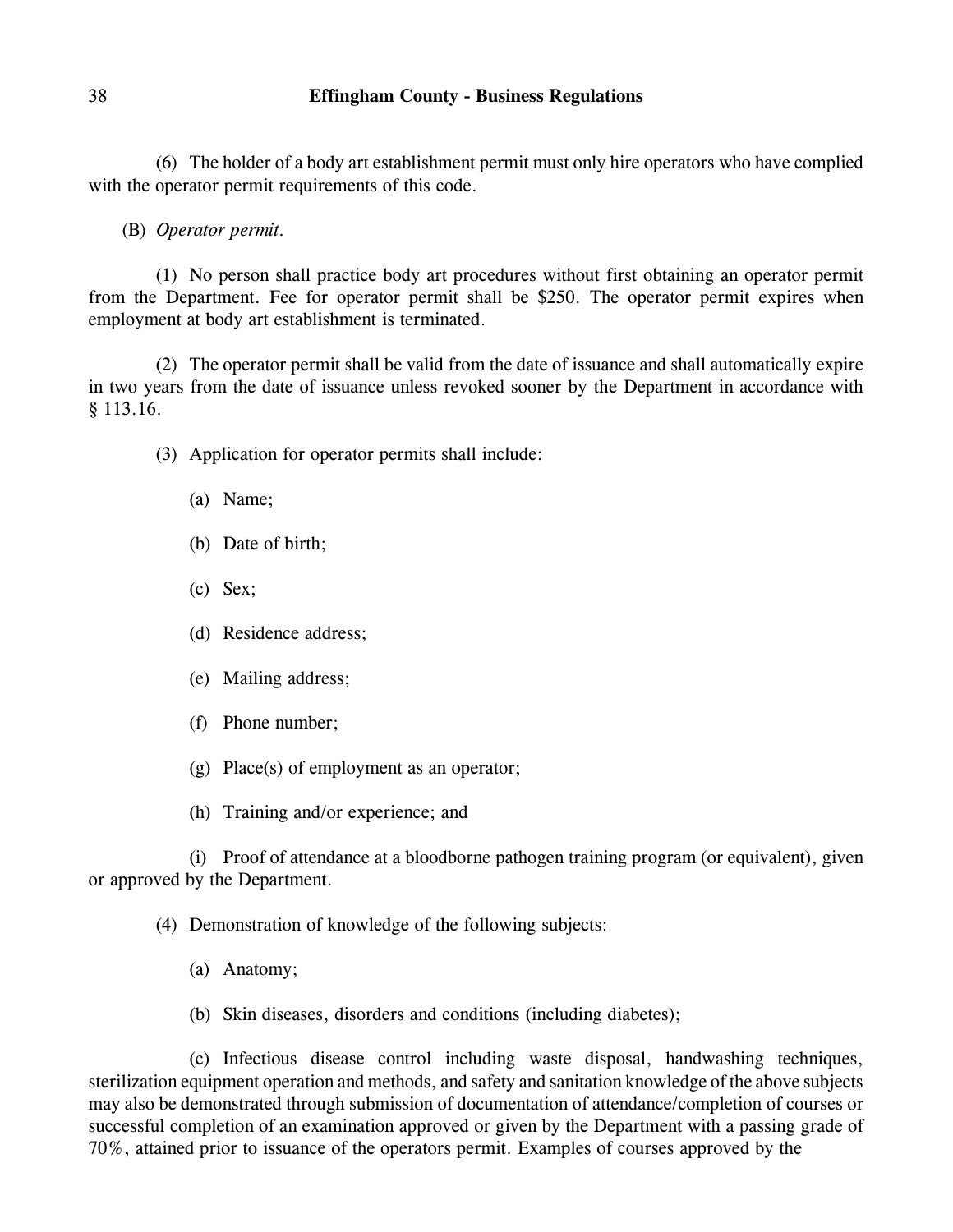Department would include such courses as Preventing Disease Transmission (American Red Cross) and Bloodborne Pathogen Training (U.S. OSHA). Training/courses provided by professional body art organization/associations or by equipment manufacturers may also be submitted to the Department for approval.

(5) No operator permit shall be issued unless, following reasonable investigation by the Department, the body art operator has demonstrated compliance with the provisions of this section and all other provisions of this code.

(6) All operator permits shall be conditioned upon continued compliance with the provisions of this section as well as all applicable provisions of this code.

(7) All operator permits shall be posted in a prominent and conspicuous area where they may be readily observed by clients.

(C) *Temporary establishment/operator permit.* Temporary establishment and, when required, operator permits may be issued for body art services provided outside of the physical site of a certified facility for the purposes of product demonstration, industry trade shows or for educational reasons.

(1) Temporary operator and/or establishment permits will not be issued unless:

(a) The applicant furnishes proof of compliance with divisions (A) and (B) above relating to operator's permits; and/or

(b) The applicant is currently affiliated with a fixed location or permanent facility which, where applicable, is permitted by the appropriate state and/or local jurisdiction; and

(c) The temporary site complies with division (C) above.

(2) In lieu of attendance at a bloodborne pathogens training program given by the Department within the past three years as specified in division (B) above, the applicant may furnish proof of attendance at equivalent training which is acceptable to the Department.

(3) Temporary permits expire after 14 days or the conclusion of the special event, whichever is less.

(4) Temporary operator and/or establishment license will not be issued unless the applicant has paid a reasonable fee as set by the Department.

(5) The temporary establishment/operator license(s) shall not be transferable from one place or person to another.

(6) The temporary establishment/operator licenses shall be posted in a prominent and conspicuous area where they may be readily seen by clients. (Prior Code, § 8-3-11) Penalty, see § 10.99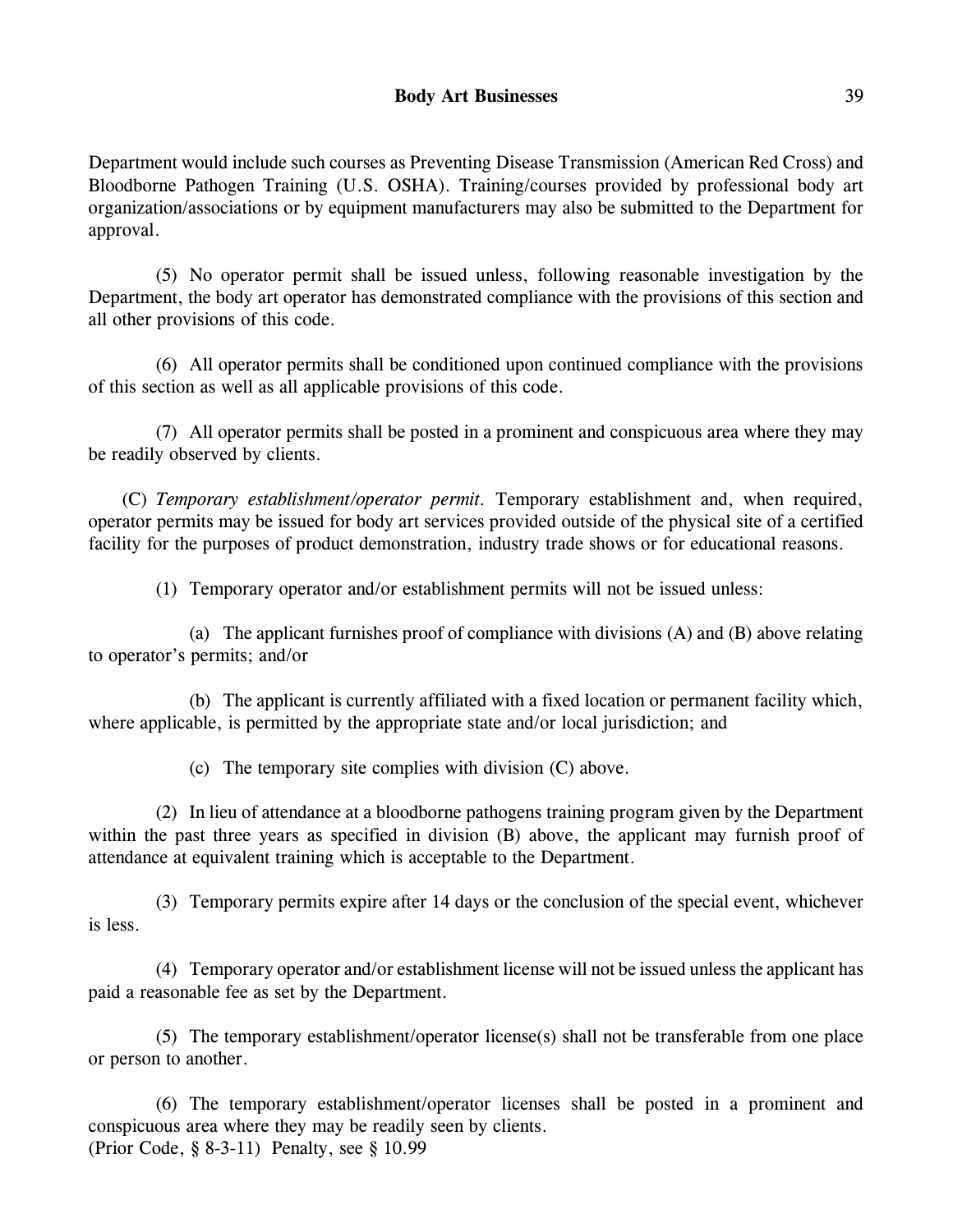# **§ 113.12 TEMPORARY DEMONSTRATION PERMIT REQUIREMENTS.**

(A) A temporary permit may be issued by the Department for educational, trade show or product demonstration purposes only. The permit may not exceed 14 calendar days.

(B) A person who wishes to obtain a temporary demonstration permit must submit the request in writing for review by the Department, at least 30 days prior to the event; the request should specify:

(1) The purpose for which the permit is requested;

(2) The period of time during which the permit is needed (not to exceed 14 calendar days per event), without re-application;

(3) The fulfillment of operator requirements as specified in § 113.11(C); and

(4) The location where the temporary demonstration permit will be used.

(C) The applicant's demonstration project must be contained in a completely enclosed, non-mobile facility (e.g., inside a permanent building).

(D) Compliance with all of the requirements of this code, including, but not limited to:

(1) Conveniently located hand washing facilities with liquid soap, paper towels and hot and cold water under adequate pressure shall be provided. Drainage in accordance with local plumbing codes is to be provided. Tuberculocidal single use hand wipes, approved by the Department, to augment the hand washing requirements of this section must be available in each booth/cubicle;

(2) A minimum of 80 square feet of floor space;

(3) At least 100 footcandles of light at the level where the body art procedure is being performed;

(4) Facilities to properly sterilize instruments - evidence of spore test performed on sterilization equipment 30 days or less prior to the date of the event, must be provided; or only single use, prepackaged, sterilized equipment obtained from reputable suppliers or manufacturers will be allowed; and

(5) Ability to properly clean and sanitize the area used for body art procedures.

(E) The facility where the temporary demonstration permit is needed must be inspected by the Department and a permit issued prior to any body art procedures being performed.

(F) Temporary demonstration permits issued under the provisions of this code may be suspended by the Department for failure of the holder to comply with the requirements of this code.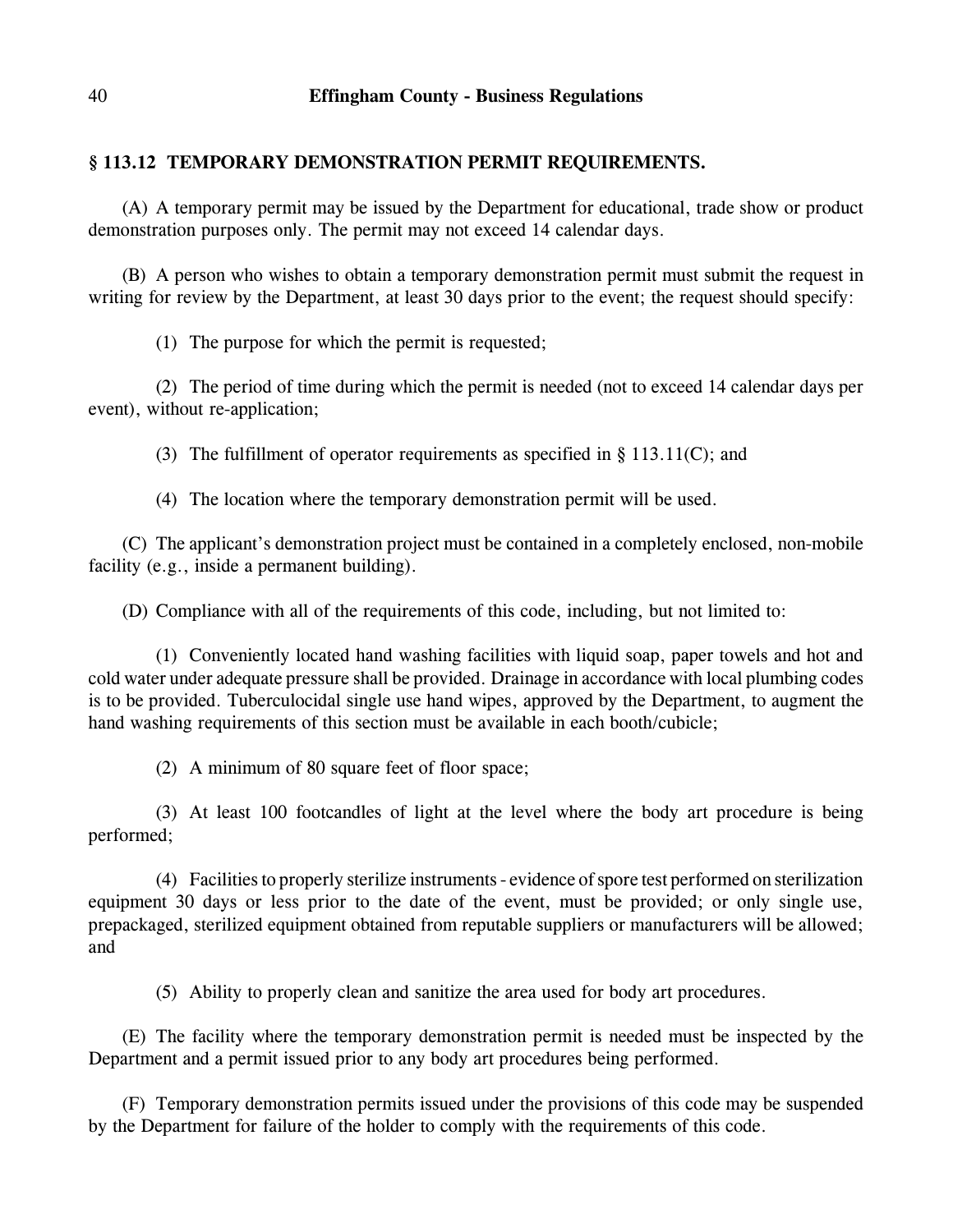(G) All establishment and operator permits and the disclosure notice must be readily seen by clients. (Prior Code, § 8-3-12)

# **§ 113.13 MOBILE BODY ART ESTABLISHMENTS.**

In addition to complying with all of the requirements of this code, mobile body art vehicles and operators/technicians working from a mobile body art establishment shall also comply with all of the following requirements.

(A) Mobile body art establishments are permitted for use only at special events, lasting 14 calendar days or less. Permits must be obtained at least 14 days prior to the event, and no body art procedures are to be performed prior to a permit being issued. Permit holders are responsible for ensuring that all other local agency regulations are complied with, such as, but not limited to, zoning and business license requirements.

(B) Body art performed pursuant to this section shall be done only from an enclosed vehicle such as a trailer or mobile home. No body art procedures shall be performed outside of the enclosed vehicle.

(C) The mobile body art establishment shall be maintained in a clean and sanitary condition at all times. Doors shall be self-closing and tight-fitting. Openable windows shall have tight-fitting screens.

(D) Mobile body art establishments must have approved sterilization equipment available, in accordance with all requirements of § 113.08.

(E) The mobile body art establishment shall be used only for the purpose of performing body art procedure. No habitation or food preparation is permitted inside the vehicle unless the body art work station is separated by walls, floor to ceiling, from the culinary or domicile areas.

(F) The mobile body art establishment shall be equipped with an equipment washing sink and a separate hand sink for the exclusive use of the operator/technician for handwashing and preparing the client for the body art procedures.

(1) The hand sink shall be supplied with hot and cold running water under pressure to a mixing type faucet, and liquid soap and paper towels in dispensers.

(2) An adequate supply of potable water shall be maintained for the mobile body art establishment at all times during operation.

(3) The source of the water and tank storage (gallons) of the tank(s) shall also be identified.

(4) Tuberculocidal single use hand wipes, approved by the Department, to augment the hand washing requirements of this section, must be available.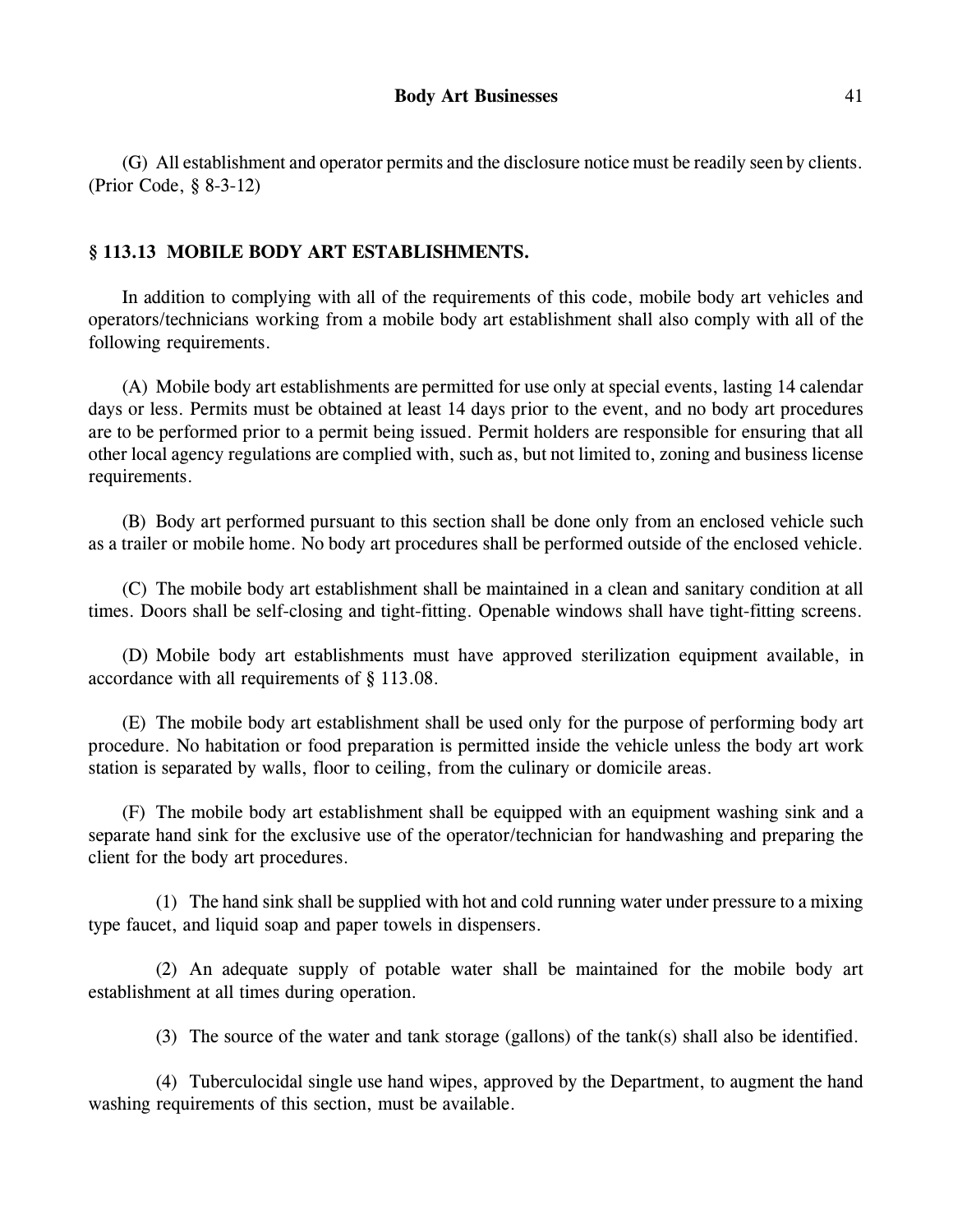(G) All liquid wastes shall be stored in an adequate storage tank with a capacity of at least 50% greater than the capacity of an onboard potable water supply. Liquid wastes shall be disposed of at a site approved by the Department.

(H) Restroom facilities must be available within the mobile body art establishment. A hand sink must be available inside the restroom cubicle. The hand sink shall be supplied with hot and cold running water under pressure to a mixing type faucet, liquid soap and paper towels in dispensers. Restroom doors must be self-closing and adequate ventilation must be available.

(I) All body art operators/technicians working in a mobile body art establishment must have an operator permit and comply with the operator requirements of this code.

(J) No animals, except service animals of clients shall be allowed in the mobile body art establishment at any time.

(K) Mobile body art establishments must receive an initial inspection at a location specified by the Department prior to use to ensure compliance with structural requirements. Additional inspections may be performed at every event where the mobile body art establishment is scheduled to operate.

(L) All mobile body art establishment and operator's permits and the disclosure notice must be readily seen by clients. (Prior Code, § 8-3-13)

# **§ 113.14 PROHIBITIONS.**

The following acts are prohibited:

(A) Tattooing any person under the age of 21. Performing any other body art on any body part of a person under the age of 18 without the written consent and presence of the parent or legal guardian of such minor. This consent is to be given in person to the body artist or responsible person at the facility by the parent or legal guardian at the time the tattooing or piercing is to commence. Photographic identification of the parent or legal guardian is required;

(B) Performing body art on a person who, in the opinion of the operator is inebriated or appears to be under the influence of alcohol or drugs;

(C) Owning, operating or soliciting business as a body art establishment or operator without first obtaining all necessary permits and approvals from the Department, unless specifically exempted by this code; and

(D) Obtaining or attempting to obtain any body art establishment or operator permit by means of fraud, misrepresentation or concealment. (Prior Code, § 8-3-14)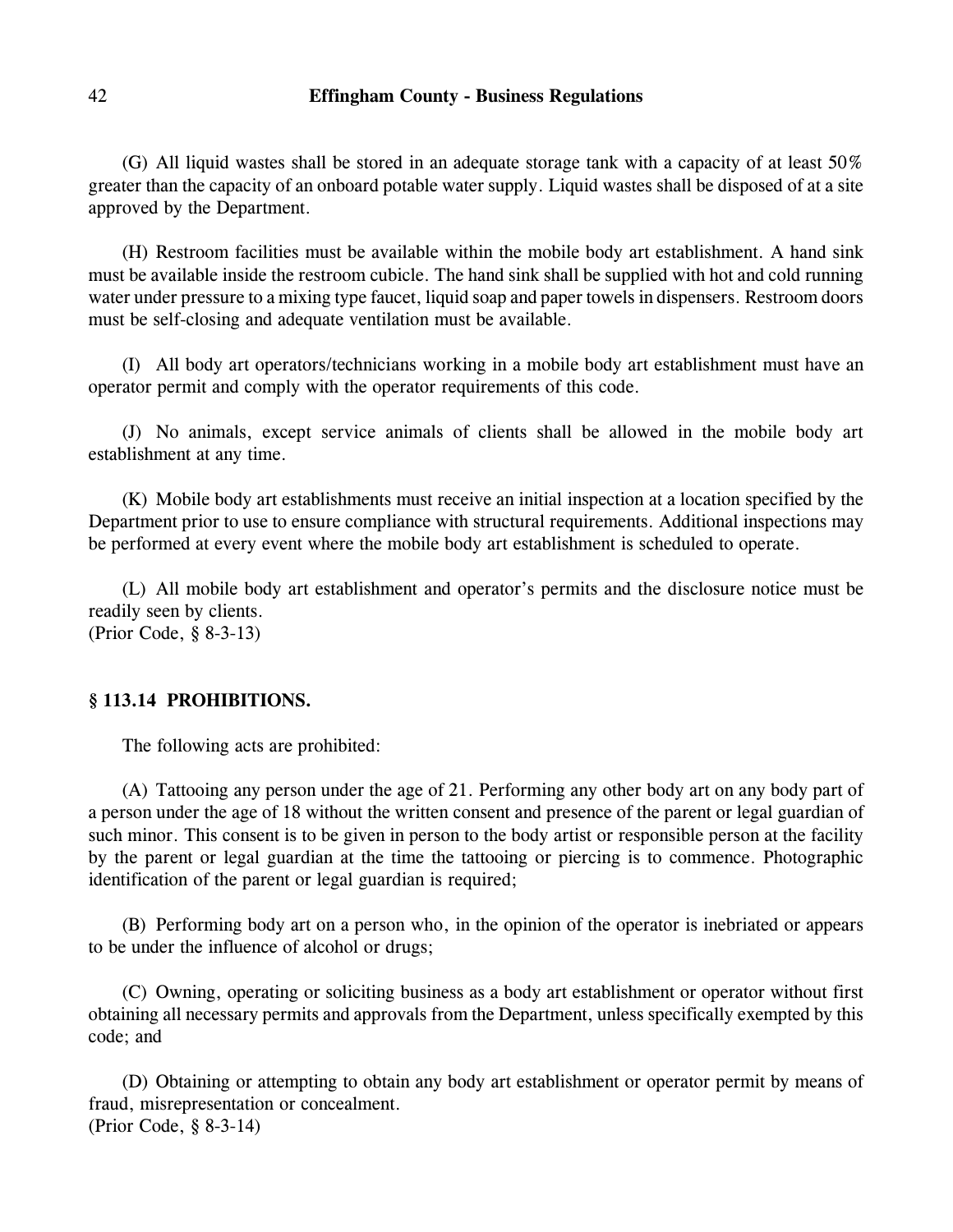# **Body Art Businesses** 43

#### **§ 113.15 ENFORCEMENT.**

(A) Establishments operating at the time of the enactment of this code shall be given a prescribed amount of time to make application to the Department and comply with these regulations. Establishments that continue to operate without proper permits from the Department or operate in violation of these regulations will be subject to legal remedial actions and sanctions as provided by law.

(B) A representative of the Department shall properly identify himself or herself before entering a body art establishment to make an inspection. Such an inspection must be conducted as often as necessary throughout the year to ensure compliance with this code.

(C) It is unlawful for any person to interfere with the Department in the performance of its duties.

(D) A copy of the inspection report must be furnished to the permit holder or operator of the body art establishment, with the Department retaining possession of the original.

(E) If, after investigation, the Department should find that a permittee or operator is in violation of this code, the Department may, in the alternative, advise the permittee or operator, in writing, of its findings and instruct the operator to take specific steps to correct such violations within a reasonable period of time, not to exceed 30 days.

(F) If the Department has reasonable cause of suspect that a communicable disease is, or may be transmitted by an operator, use of unapproved or malfunctioning equipment, or unsanitary or unsafe conditions which may adversely impact the health of the public, upon written notice to the owner or operator, the Department may do any or all of the following:

(1) Issue an order excluding any or all operators from the permitted body art establishment who are responsible, or reasonably appear responsible, for the transmission of a communicable disease until the Department determines there is no further risk to public health; and/or

(2) Issue an order to immediately suspend the permit of the licensed establishment until the Department determines there is no further risk to the public health. Such an order shall state the cause for the action.

(Prior Code, § 8-3-15) Penalty, see § 10.99

# **§ 113.16 SUSPENSION OR REVOCATION OF PERMITS.**

(A) Permits issued under the provision of the code may be suspended temporarily by the Department for failure of the holder to comply with the requirements of this code.

(B) Whenever a permit holder or operator has failed to comply with any notice issued under the provisions of this code, the operator must be notified in writing that the permit is, upon service of this notice, immediately suspended. The notice must also contain a statement informing the permit holder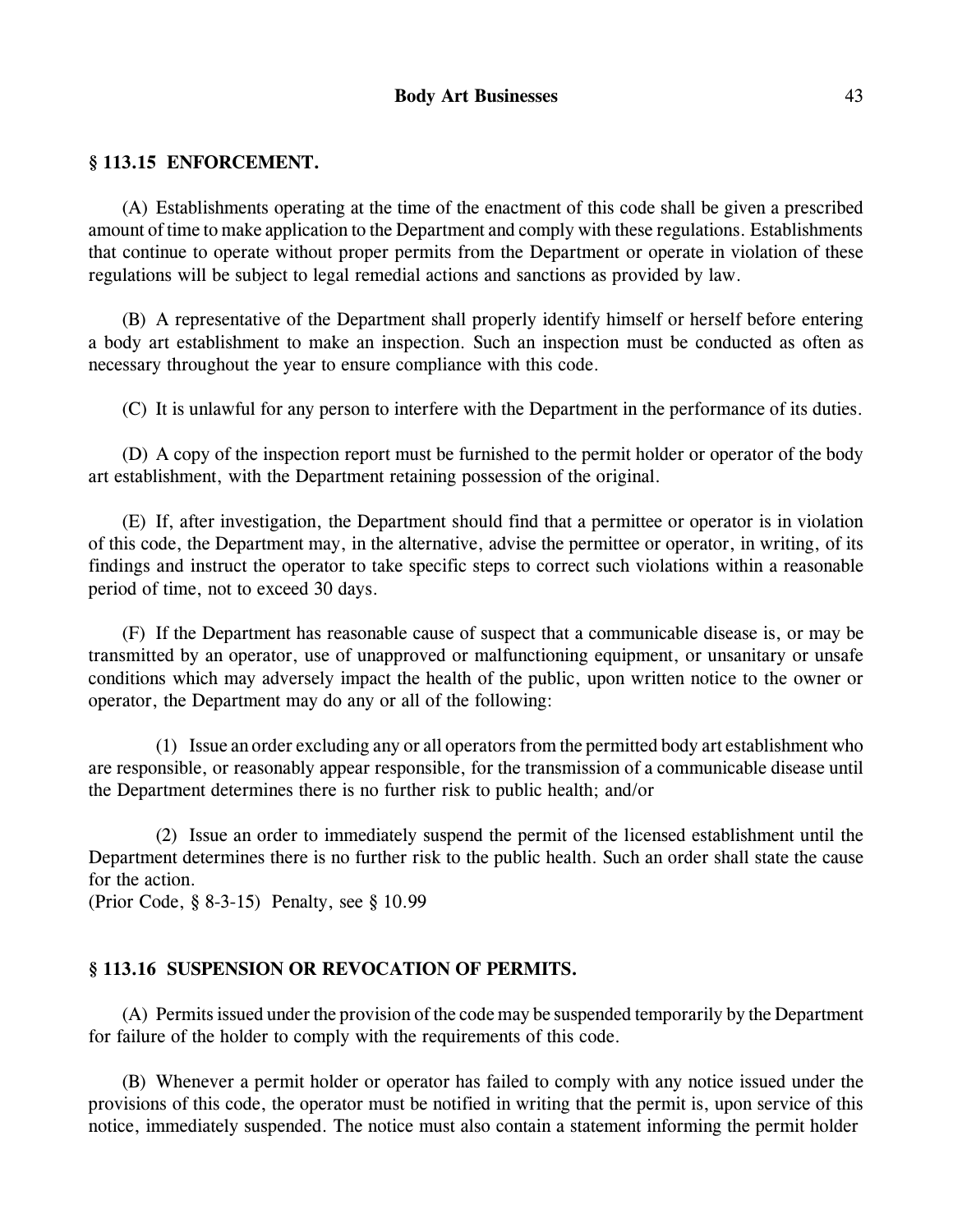or operator that an opportunity for a hearing will be provided if a written request for a hearing is filed with the Department within the time specified by law.

(C) Any person whose permit has been suspended may, at any time, make application for reinstatement of the permit. Within ten days following receipt of a written request, including a statement signed by the applicant that in his or her opinion the conditions causing the suspension have been corrected, and the submission of the reinspection fees of \$125, the Department shall reinspect the body art establishment or evaluate documentation provided by an operator. If the applicant is in compliance with the provisions of this code, the permit will be reinstated.

(D) For repeated or serious (any code infraction that threatens the health of the client or operator) violations of any of the requirements if this code or for interference with Department personnel in the performance of their duties, its permit may be permanently revoked after a hearing. Before taking such action, the Department shall notify the permit holder or operator in writing, stating the reasons for which the permit is subject to revocation and advising the permit holder or operator of the requirements for filing a request for a hearing. A permit may be suspended for cause, pending its revocation or hearing relative thereto.

(E) The Department may permanently revoke a permit after five days following service of the notice unless a request for a hearing is filed within the five-day period with the Department by the permit holder.

(F) The hearings provided for in this section must be conducted by the Department at a time and place designated by the operator. Based upon the record of the hearing, the Department shall make a finding and may sustain, modify or rescind any official notice or order considered in the hearing. A written report of the hearing decision must be furnished to the permit holder or operator by the Department.

(Prior Code, § 8-3-16)

#### **§ 113.17 DEPARTMENT PERSONNEL COMPETENCY REQUIREMENT.**

Department personnel performing environmental health/sanitary evaluations or complaint investigations of body art establishments shall meet the same requirements as specified for operators/technicians in § 113.11 prior to assuming responsibilities for this program. (Prior Code, § 8-3-17)

#### **§ 113.18 INTERPRETATION AND VALIDITY.**

(A) In the interpretation of this code, the singular may be read as the plural, the masculine gender as the feminine or neuter, and the present tense as the past or future, where the context so dictates.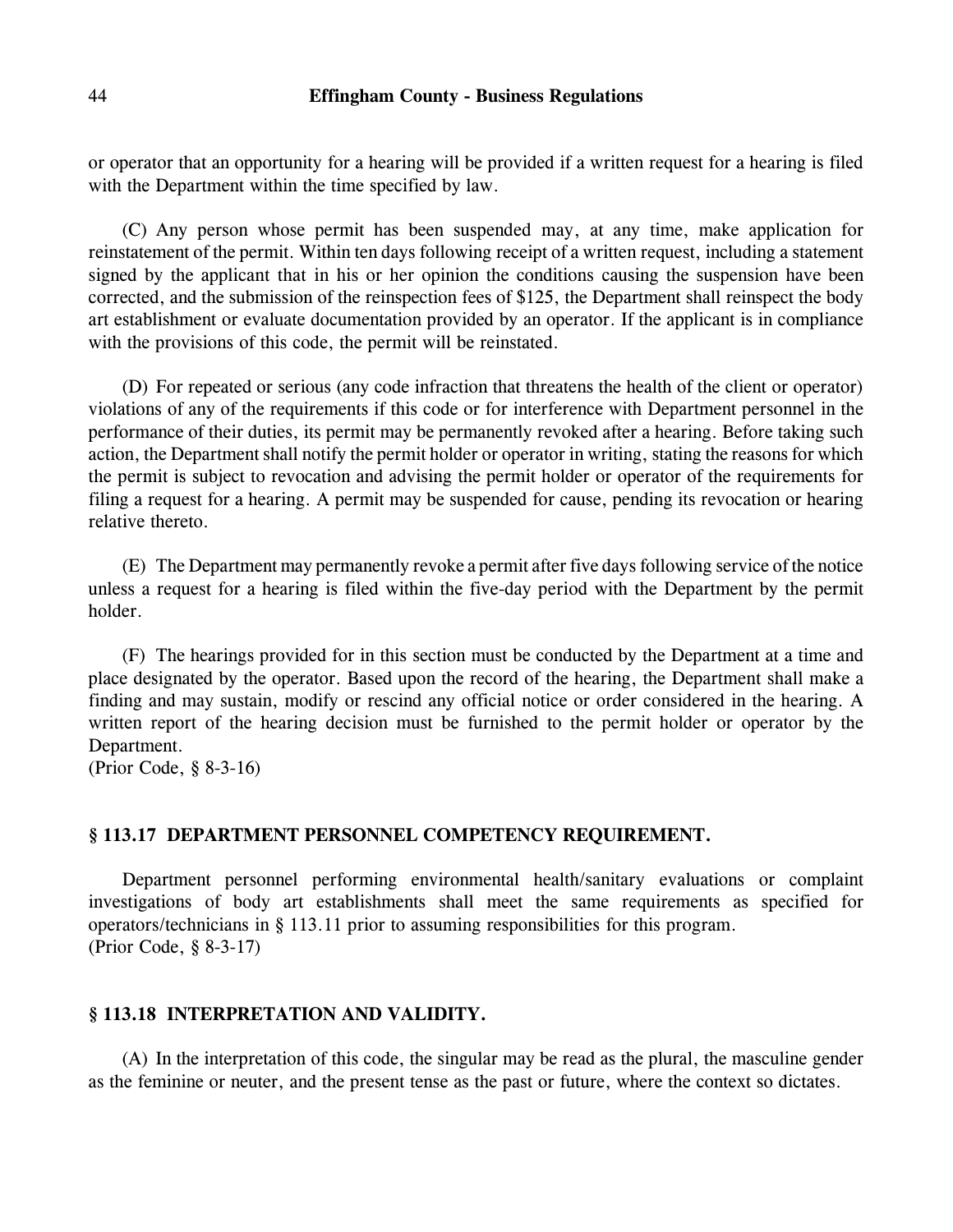(B) In the event any particular clause or section of this code should be declared invalid or unconstitutional by any court of competent jurisdiction, the remaining portions shall remain in full force and effect. Toward that end, the provisions of these regulations are declared to be severable. (Prior Code, § 8-3-18) (Ord. 01-62, passed 11-26-2001)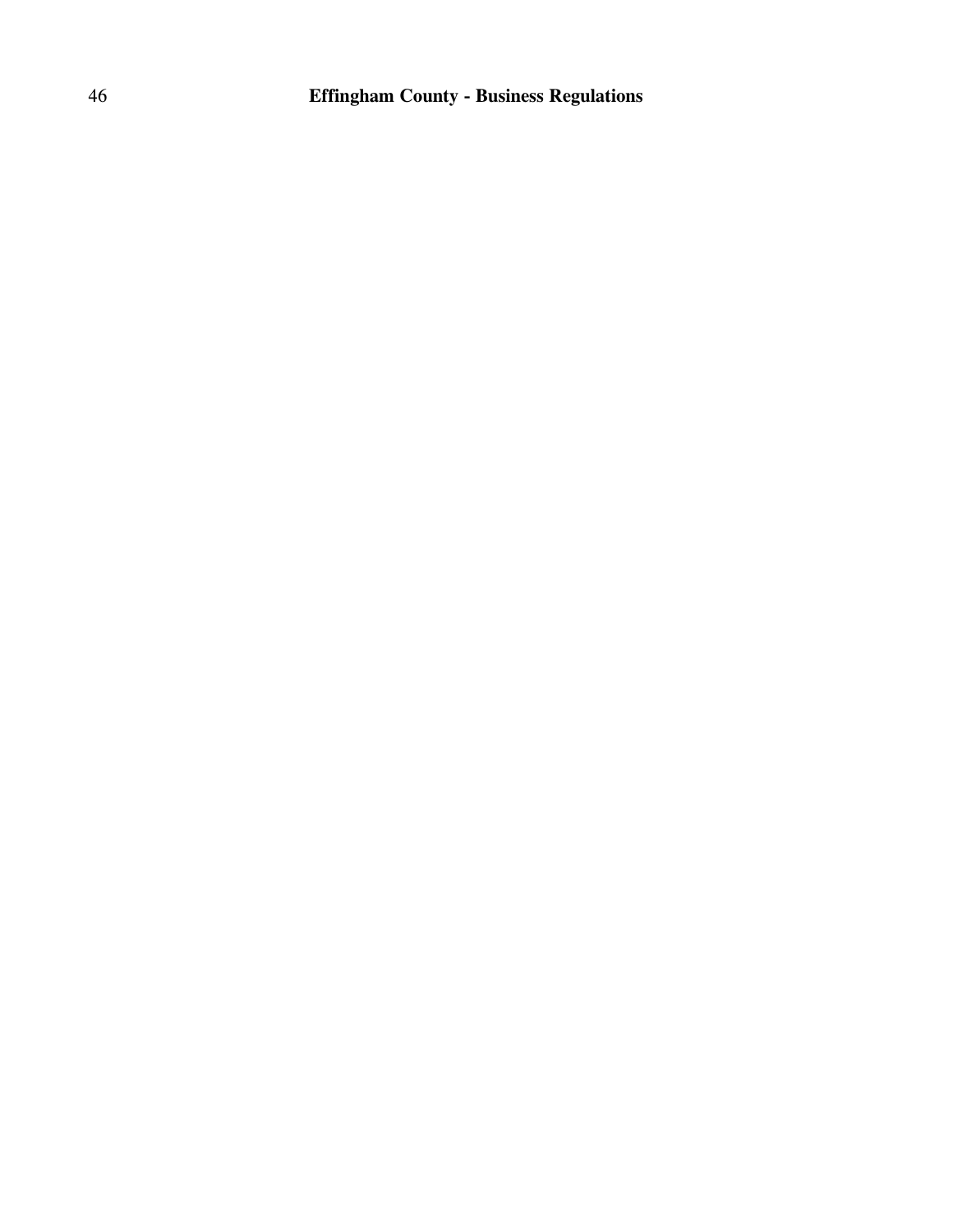# **CHAPTER 114: ADULT ORIENTED BUSINESSES**

#### **Section**

#### *General Provisions*

- 114.01 Purpose
- 114.02 Findings
- 114.03 Definitions
- 114.04 Classifications

#### *Licensing*

- 114.15 Generally
- 114.16 Issuance of license
- 114.17 Fees
- 114.18 Inspection
- 114.19 Expiration of license
- 114.20 Suspension
- 114.21 Revocation
- 114.22 Transfer of license

114.99 Penalty

## *GENERAL PROVISIONS*

## **§ 114.01 PURPOSE.**

(A) It is the purpose of this chapter to regulate adult oriented businesses in order to promote the health, safety and general welfare of the citizens of the county, and to establish reasonable and uniform regulations to prevent the deleterious location and concentration of adult oriented businesses within the county. The provisions of this chapter have neither the purpose nor effect of imposing a limitation or restriction on the content of any communicative materials, including adult oriented material.

(B) Similarly, it is not the intent nor effect of this chapter to restrict or deny access by adults to adult oriented materials protected by the First Amendment, or to deny access by the distributors and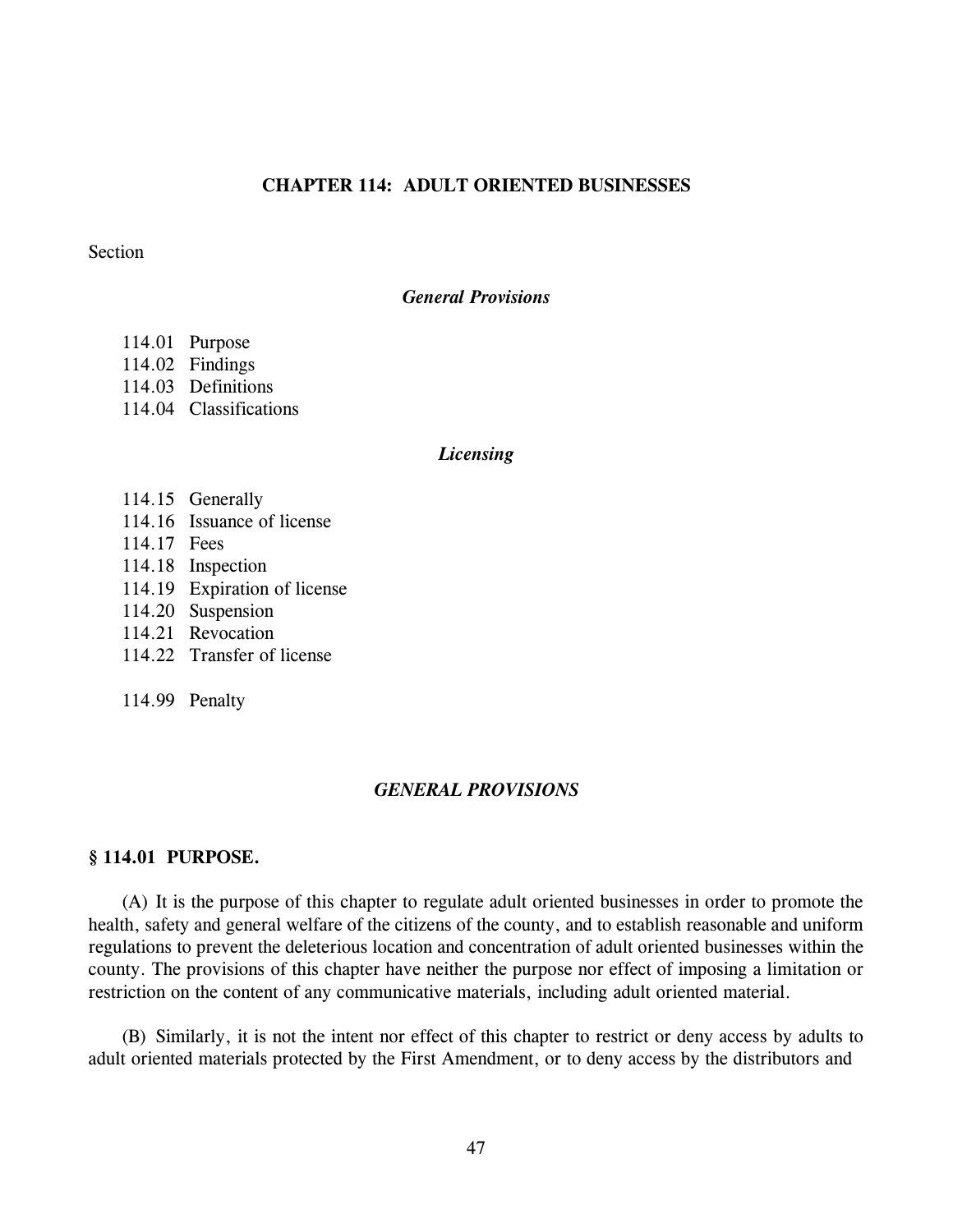exhibitors of adult oriented entertainment to their intended market. Neither is it the intent nor effect of this chapter to condone or legitimize the distribution of obscene material. (Prior Code, § 8-4-1)

#### **§ 114.02 FINDINGS.**

Based on evidence concerning the adverse secondary effects of adult uses on the community presented in hearings and in reports made available to the Commission, and on findings incorporated in the cases of *City of Renton v. Playtime Theaters, Inc.*, 475 U.S. 41 (1986), *Young v. American Mini Theaters*, 426 U.S. 50 (1976), *Barnes v. Glen Theater, Inc.*, 501 U.S. 560 (1991), *North Avenue Novelties Incorporated v. City of Chicago*, 88 F. 3d. 441 (7th Or. 1996), and *Excalibur Group, Inc. v. City of Minneapolis*, 116 F. 3d 1216 (CA8 1997), and on studies in other communities including, but not limited to, Phoenix, Arizona; Minneapolis, Minnesota; Houston, Texas; Indianapolis, Indiana; Amarillo, Texas; Garden Grove, California; Los Angeles, California; Whittier, California; Austin, Texas; Seattle, Washington; Oklahoma City, Oklahoma; Cleveland, Ohio; and Beaumont, Texas; and also on finding from the Report of the Attorney General's Working Group On The Regulation Of Adult Oriented Businesses, (June 6, 1989, State of Minnesota), the Council finds the following.

(A) Adult oriented businesses lend themselves to ancillary unlawful and unhealthy activities that are presently uncontrolled by the operators of the establishments. Further, there is presently no mechanism to make the owners of these establishments responsible for the activities that occur on their premises.

(B) Certain employees and patrons of adult oriented businesses defined in this chapter as adult theaters and cabarets engage in higher incidence of certain types of illicit sexual behavior than employees and patrons other establishments.

(C) Sexual acts, including masturbation, and oral and anal sex, occur at adult oriented businesses, especially those which provide private or semi-private booths or cubicles for viewing films, videos or live sex shows.

(D) Offering and providing such space encourages such activities, which creates unhealthy conditions.

(E) Persons frequent certain adult theaters, adult arcades and other adult oriented businesses for the purpose of engaging in sex within the premises of such adult oriented businesses.

(F) At least 50 communicable diseases may be spread by activities occurring in adult oriented businesses, including, but not limited to, syphilis, gonorrhea, human immunodeficiency virus infection (HIV - AIDS), genital herpes, hepatitis B, non A, non B amebiasis, salmonella infections and shigella infections.

(G) Since 1981 and to the present, there has been an increasing cumulative number of reported cases of AIDS caused by the human immunodeficiency virus (HIV) in the United States.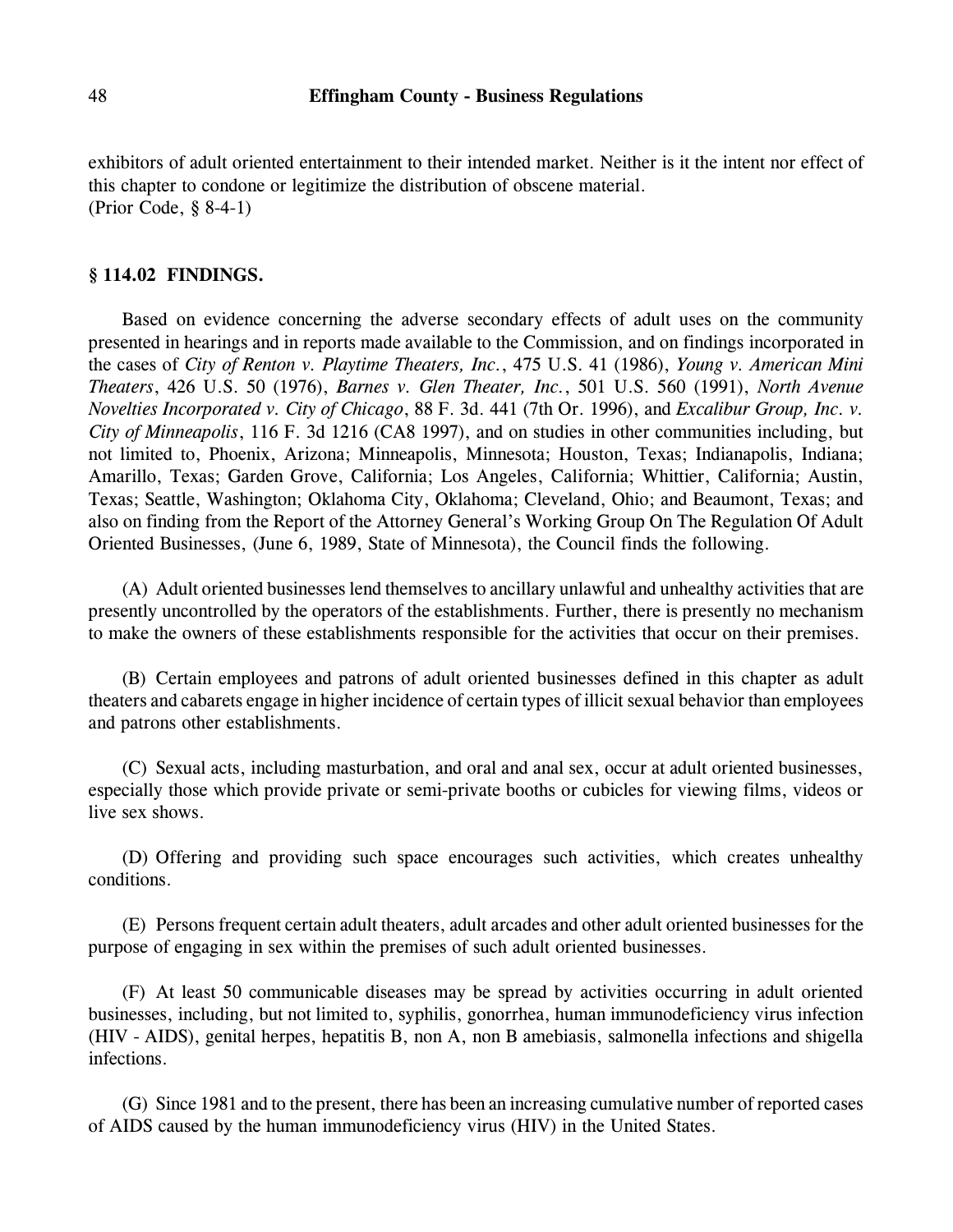(H) The Surgeon General of the United States in his report of October 22, 1986, has advised the American public that AIDS and HIV infection may be transmitted through sexual contact, intravenous drug abuse, exposure to infected blood and blood components, and from an infected mother to her newborn.

(I) According to the best scientific evidence, AIDS and HIV infection, as well as syphilis and gonorrhea, are principally transmitted by sexual acts.

(J) Sanitary conditions in some adult oriented businesses are unhealthy, in part, because the activities conducted there are unhealthy, and, in part, because of the unregulated nature of the activities and the failure of the owners and the operators of the facilities to self regulate those activities and maintain those facilities.

(K) Numerous studies and reports have determined that semen is found in the areas of adult oriented businesses where persons view "adult" oriented films.

(L) The findings noted in divisions (A) through (K) above raise substantial and legitimate governmental concerns.

(M) Adult oriented businesses have operational characteristics which should be reasonably regulated in order to protect those substantial and legitimate governmental concerns.

(N) A reasonable licensing procedure is an appropriate mechanism to place the burden of that reasonable regulation on the owners and operators of the adult oriented businesses. Further, such a licensing procedure will place a heretofore nonexistent incentive on the operators to see that the adult oriented business is run in a manner consistent with the health, safety and welfare of its patrons and employees, as well as the citizens of the county. It is appropriate to require reasonable assurances that the licensee is the actual operator of the adult oriented business, fully in possession and control of the premises and activities occurring therein.

(O) Prohibiting of doors on adult booths and requiring sufficient lighting on premises with adult booths advances a substantial governmental interest in curbing the illegal and unsanitary sexual activity occurring in adult theaters.

(P) The disclosure of certain information by those persons ultimately responsible for the day-to-day operation and maintenance of the adult oriented business, where such information is substantially related to the significant government interest in the operation of such uses, will aid in preventing the spread of sexually transmitted diseases.

(Q) It is desirable in the prevention of the spread of communicable diseases to obtain a limited amount of information regarding certain employees who may engage in the conduct which this chapter is designed to prevent or who are likely to be witnesses to such activity.

(R) There are certain operational characteristics of adult oriented businesses that have adverse secondary effects (noted herein) on communities, including, but not limited to, the advertisement of adult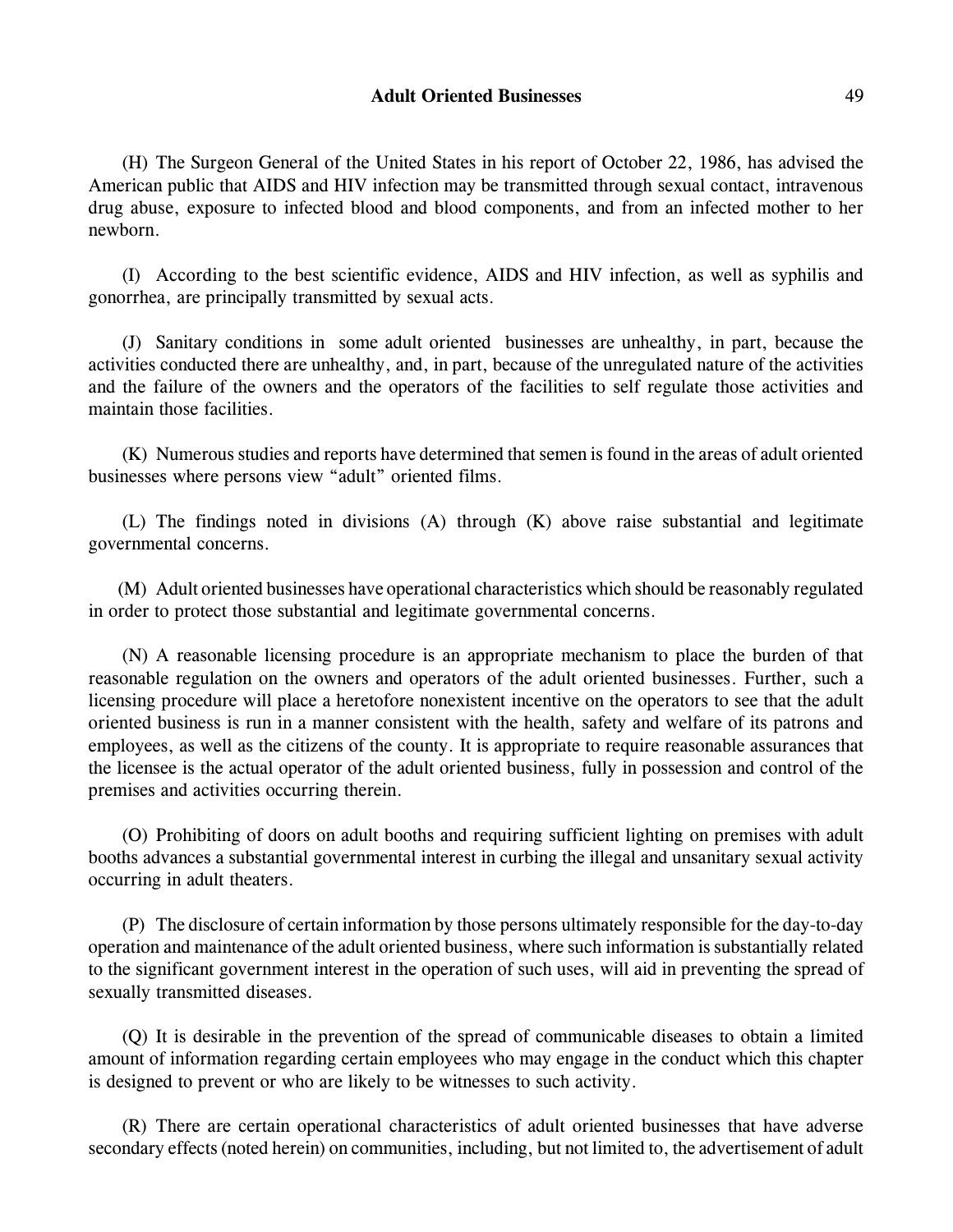oriented business through the use of large signs, which contribute to the blighting and/or downgrading of surrounding property.

(S) The general welfare, health, morals and safety of the citizens of the county will be promoted by the enactment of this chapter.

(T) Due to the adverse secondary effects (noted herein) on communities, it is reasonable and necessary to impose reasonable time, place and manner restrictions on adult oriented businesses in the form of zoning and locational regulations contained in this chapter, and that these regulations are tailored to advance the legitimate governmental interest of avoiding, to the extent possible, the impact of such harmful and adverse secondary effects on the community while ensuring that such regulations do not unreasonably limit alternative avenues of communications.

(U) Based on *Renton v. Playtime Theaters, Inc.*, 475 U.S. 41 (1986), and *North Avenue Novelties Incorporated v. City of Chicago*, 88 F. 3d 441 (7th Cir. 1996), the Commission further finds that this chapter, while advancing the legitimate and substantial governmental interest of protecting property values, preventing increase in crime, and protecting the health, safety and welfare of the community, does not unreasonably limit alternative avenues of communication for adult oriented businesses and the proposed ordinance does provide a reasonable opportunity to disseminate speech to the extent that:

(1) No adult oriented businesses presently exist within the corporate boundaries of the county;

(2) Over the past five years, the county has received only zero inquiries regarding the location of an adult oriented business in the county, and that none have located within the county;

(3) Based on the findings of the locational study, there is ample area for the locations of adult oriented businesses in that the total area within the county's zoning jurisdiction equals approximately 1.17 square miles, the Industrial Zone equals approximately 755 acres, and that approximately 400 acres are available for the location of adult oriented businesses; and

(4) The areas available for the location of adult oriented businesses are presently served by adequate public utilities and infrastructure, or such areas can be readily served with such public utilities and infrastructure if and when the need for development of such areas arises.

(V) Increased criminal activity in areas where adult oriented businesses operate, including increased property crimes (vandalism, burglary, larceny, auto theft), violent crimes (murder, rape, robbery and assault) and sex crimes (rape, indecent exposure, child molestation). Due to the increase in criminal activity, insurance rates also increased.

(W) Substantial depreciation in neighborhood property values occurs where adult oriented businesses are located.

(X) Tendency of local citizenry to avoid areas where adult oriented businesses are located. These studies noted that patrons of adult oriented businesses are typically not resident of nearby neighborhoods, and that without community identify, behavior is less inhibited which contributes to increased criminal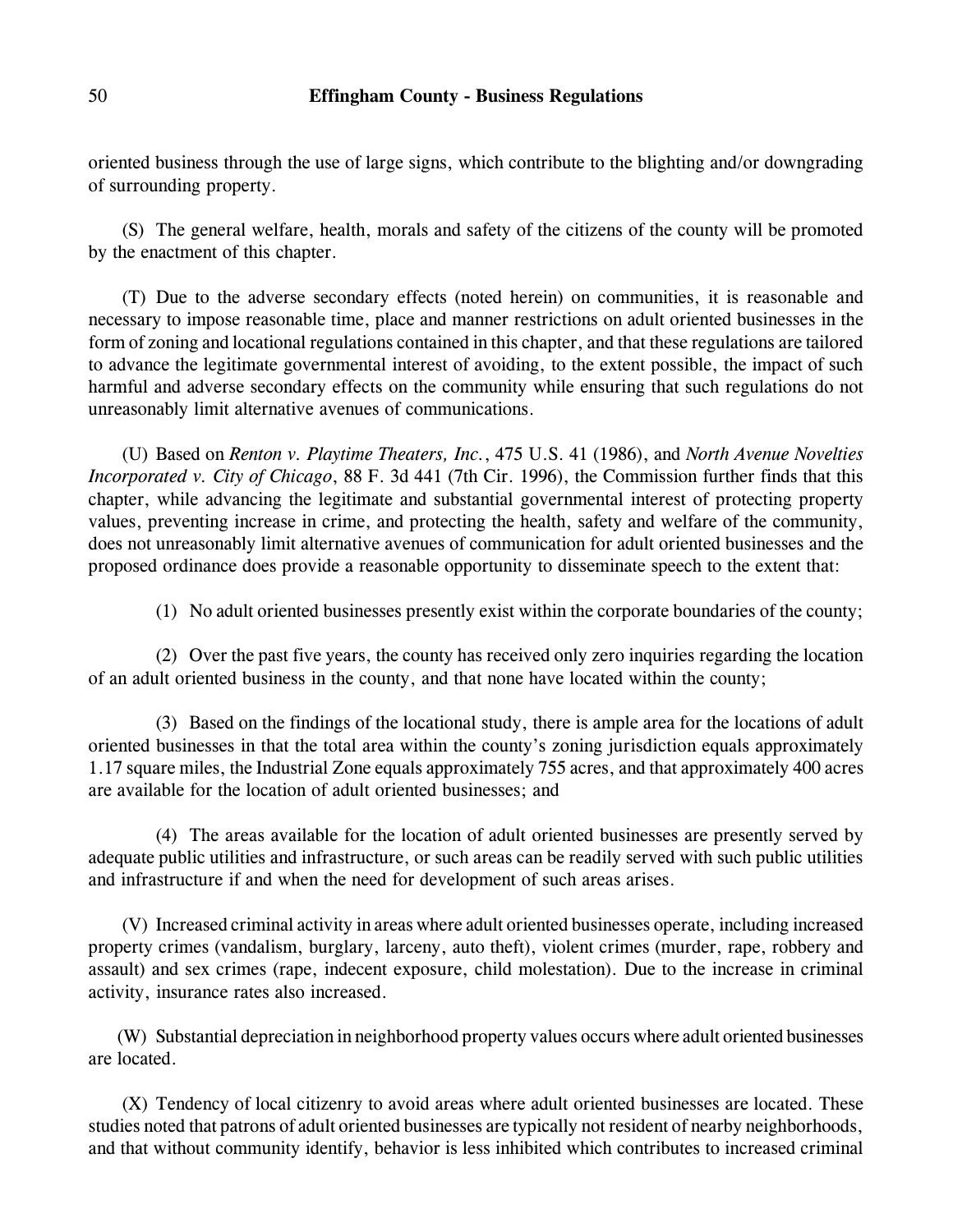activity. The studies also noted that the owners of adult oriented businesses are typically not residents of the community in which the adult oriented business is located.

(Y) The location of adult oriented businesses near establishments selling alcoholic beverages compounds the problem of increased criminal activity.

(Z) Increased public health hazards due to illicit sexual encounters in adult oriented businesses, including, but not limited to, sexual encounters within "peep show booths", used condoms littering the streets and sidewalks, and increased prostitution.

(AA) Adult oriented businesses cause an increase in noise, lighting and traffic during late night hours.

(BB) County will be best able to buffer the harmful secondary effects of adult oriented businesses on surrounding areas by imposing reasonable design controls on the appearance and image of adult oriented businesses.

(CC) Those findings made in the prefatory portion of this chapter are hereby adopted. (Prior Code, § 8-4-2)

# **§ 114.03 DEFINITIONS.**

For the purpose of this chapter, the following definitions shall apply unless the context clearly indicates or requires a different meaning.

*ADULT ARCADE.* Any place to which the public is permitted or invited wherein coin-operated, slug-operated or for any form of consideration, electronically, electrically or mechanically controlled still or motion picture machines, projectors, video or laser disc players, or other image producing devices are maintained to show images to five or fewer persons per machine at any one time, and where the images so displayed are distinguished or characterized by the depicting or describing of specified sexual activities or specified anatomical areas.

(Prior Code, § 8-4-10)

# *ADULT BOOKSTORE*, *ADULT NOVELTY STORE* or *ADULT VIDEO STORE.*

(1) A commercial establishment which, as one of its principal purposes, offers for sale or rental for any form of consideration any one or more of the following:

(a) Books, magazines, periodicals or other printed matter, or photographs, film, motion pictures, video cassettes or video reproductions, slides or other visual representations which are characterized by the depiction or description of specified sexual activities or specified anatomical areas; or

(b) Instruments, devices or paraphernalia which are designed for use in connection with specified sexual activities.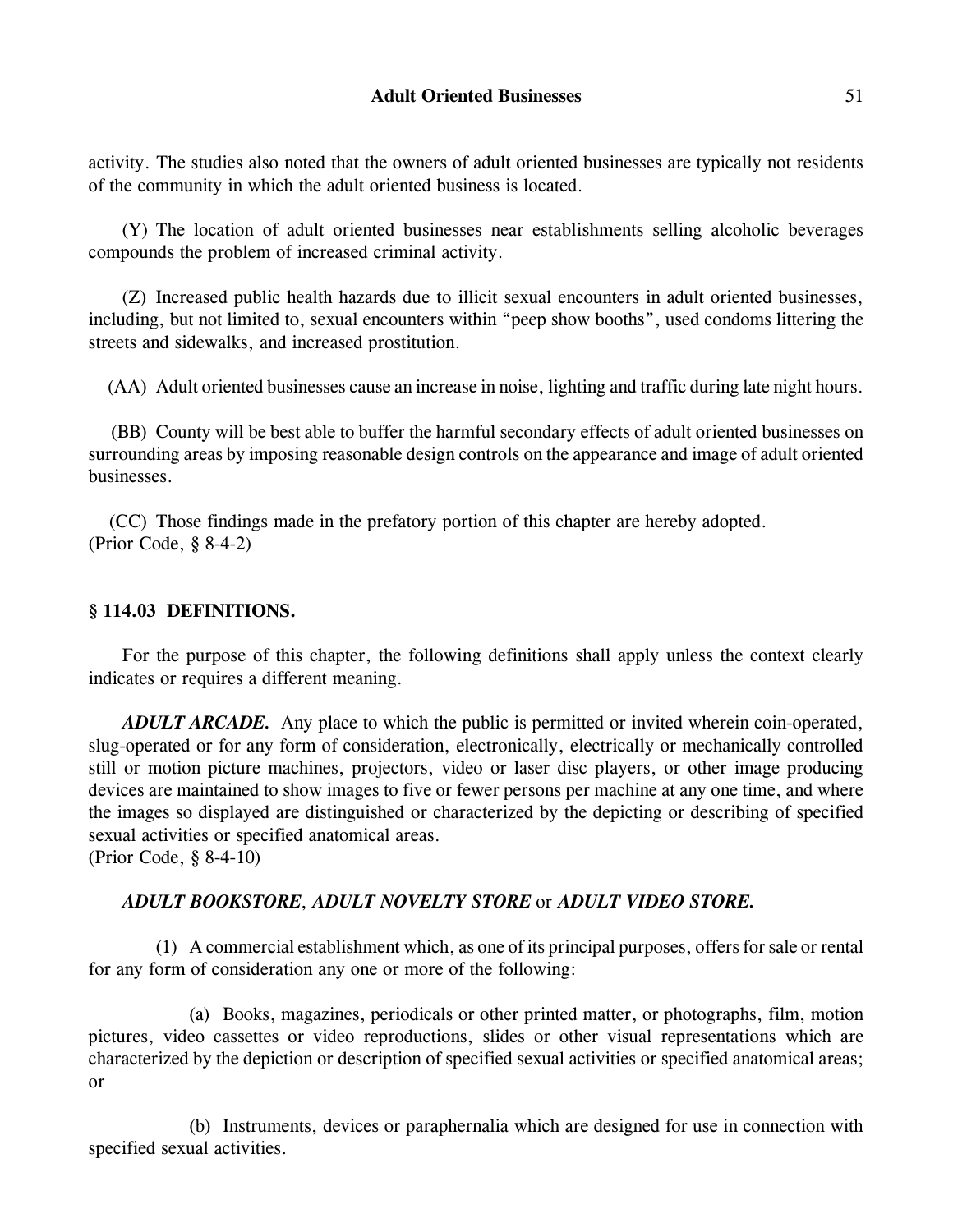(2) A commercial establishment may have other principal business purposes that do not involve the offering for sale or rental of material depicting or describing specified sexual activities or specified anatomical areas and still be categorized as adult bookstore, adult novelty store or adult video store. Such other business purposes will not serve to exempt such commercial establishments from being categorized as an adult bookstore, adult novelty store or adult video store so long as one of its principal business purposes is the offering for sale or rental for consideration the specified materials which are characterized by the depiction or description of specified sexual activities or specified anatomical areas. (Prior Code, § 8-4-11)

*ADULT CABARET.* A nightclub, bar, restaurant or similar commercial establishment which regularly features:

(1) Persons who appear in a state of nudity or semi-nude;

(2) Live performances which are characterized by the exposure of specified anatomical areas or by specified sexual activities; or

(3) Films, motion pictures, video cassettes, slides or other photographic reproductions which are characterized by the depiction or description of specified sexual activities or specified anatomical areas.

(Prior Code, § 8-4-12)

*ADULT MOTEL.* A hotel, motel or similar commercial establishment which:

(1) Offers accommodations to the public for any form of consideration; provides patrons with closed-circuit television transmissions, films, motion pictures, video cassettes, slides or other photographic reproductions which are characterized by the depiction or description of specified sexual activities or specified anatomical areas; and has a sign visible from the public right-of-way which advertises the availability of this adult type of photographic reproductions;

(2) Offers a sleeping room for rent for a period of time that is less than ten hours; or

(3) Allows a tenant or occupant of a sleeping room to subrent the room for a period of time that is less than ten hours. (Prior Code, § 8-4-13)

*ADULT MOTION PICTURE THEATER.* A commercial establishment where, for any form of consideration, films, motion pictures, video cassettes, slides or similar photographic reproductions are regularly shown which are characterized by the depiction or description of specified sexual activities or specified anatomical areas.

(Prior Code, § 8-4-14)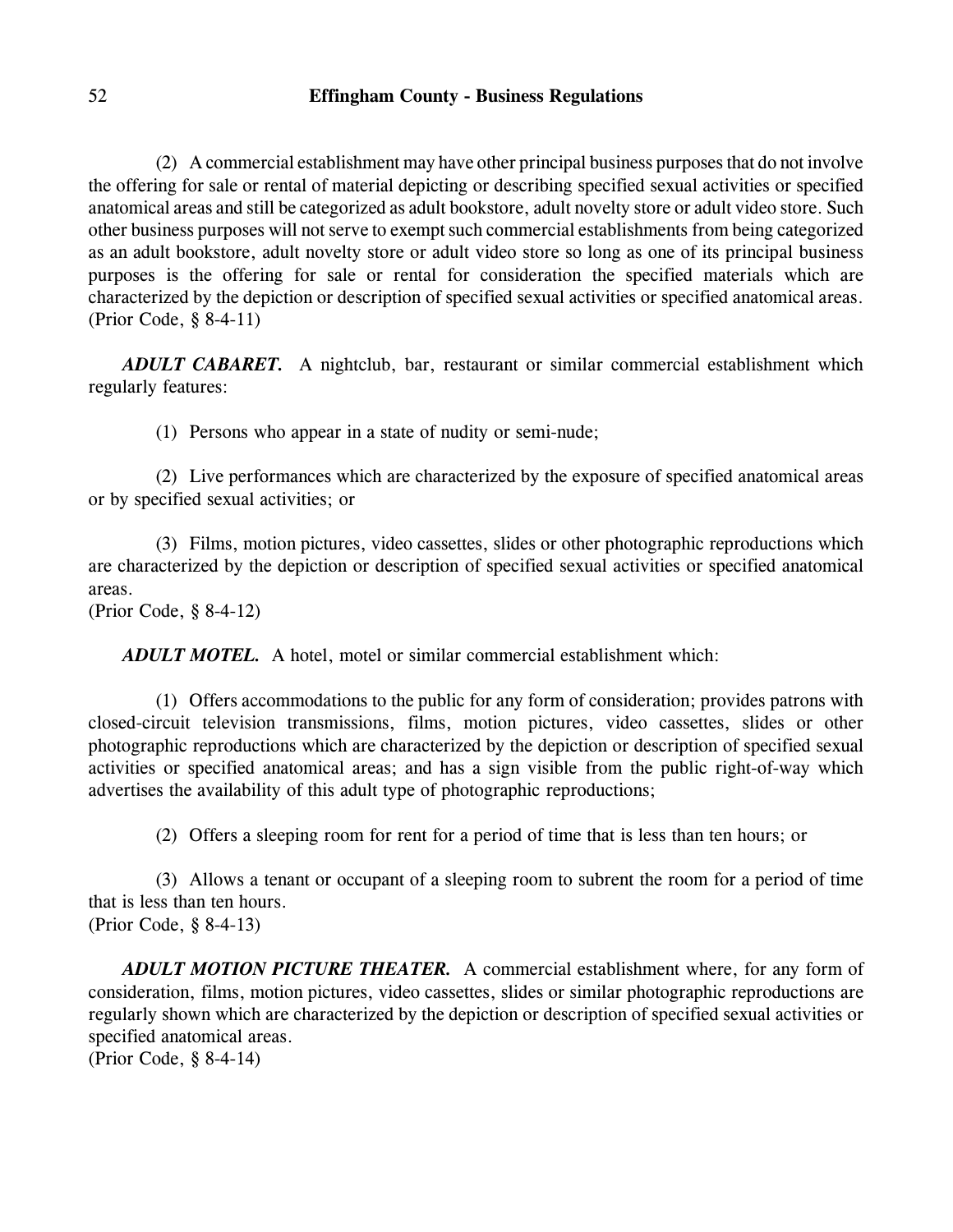*ADULT ORIENTED BUSINESS.* Adult oriented business means an adult arcade, adult bookstore, adult novelty store, adult video store, adult cabaret, adult motel, adult motion picture theater, escort agency, nude model studio or sexual encounter center. (Prior Code, § 8-4-26)

*ADULT THEATER.* A theater, concert hall, auditorium or similar commercial establishment which regularly features persons who appear in a state of nudity or semi-nude, or live performances which are characterized by the exposure of specified anatomical areas or by specified sexual activities. (Prior Code, § 8-4-15)

# *EMPLOYEE.*

(1) A person who performs any service on the premises of adult oriented business on a full-time, part-time or contract basis, whether or not the person is denominated an employee, independent contractor, agent or otherwise and whether or not said person is paid a salary, wage or other compensation by the operator of said business.

(2) *EMPLOYEE* does not include a person exclusively on the premises for repair or maintenance of the premises or equipment on the premises, or for the delivery of goods to the premises. (Prior Code, § 8-4-16)

*ESCORT.* A person who, for consideration and/or payment, offers to act as a companion, guide or date for another person, or who agrees or offers to privately model lingerie or to privately perform a striptease for another person. (Prior Code, § 8-4-17)

*ESCORT AGENCY.* A person or business or association who furnishes, offers to furnish or advertises to furnish escorts as one of its primary business purposes for a fee, tip or other consideration. (Prior Code, § 8-4-18)

*ESTABLISHMENT.* Includes any of the following:

(1) The opening or commencement of any adult oriented business as a new business;

(2) The conversion of an existing business, whether or not an adult oriented business, to any adult oriented business;

(3) The additions of any adult oriented business to any other existing adult oriented business; or

(4) The relocation of any adult oriented business. (Prior Code, § 8-4-19)

*LICENSEE.* A person in whose name a license to operate an adult oriented business has been issued, as well as the individual listed as an applicant on the application or a license; and in the case of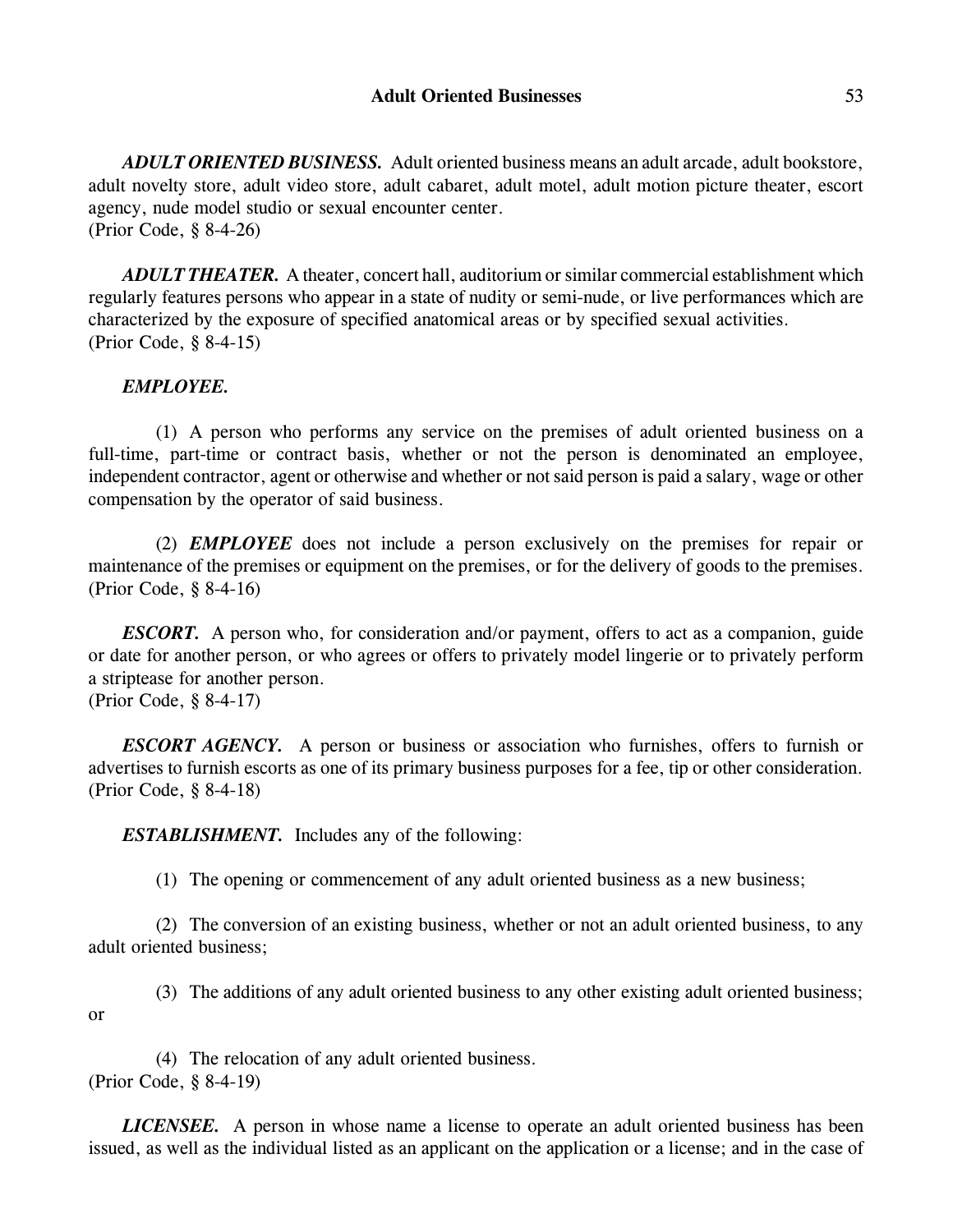an employee, a person in whose name a license has been issued authorizing employment in an adult oriented business.

(Prior Code, § 8-4-20)

#### *NUDE MODEL STUDIO.*

(1) Any place where a person who appears semi-nude, in a state of nudity or who displays specified anatomical areas and is provided to be observed, sketched, drawn, painted, sculptured, photographed or similarity depicted by other persons who pay money or any form of consideration.

(2) *NUDE MODEL STUDIO* shall not include a proprietary school licensed by the state or college, community college or university supported entirely or in part by public taxation; a private college or university which maintains and operates educational programs in which credits are transferable to a college, community college or university supported entirely or partly by taxation; or in a structure:

(a) That has no sign visible from the exterior of the structure and no other advertising that indicates a nude or semi-nude person is available for viewing;

(b) Where in order to participate in a class; a student must enroll at least three days in advance of the class; and

(c) Where no more than one nude or semi-nude model is on the premises at any one time. (Prior Code, § 8-4-21)

*NUDITY, STATE OF NUDITY.* The showing of the human male or female genitals, pubic area, vulva, anus, anal cleft or cleavage with less than a fully opaque covering, the showing of the female breast with less than a fully opaque covering of any part of the nipple, or the showing of the covered male genitals in a discernibly turgid state. (Prior Code, § 8-4-22)

*PERSON*. An individual, proprietorship, partnership, limited liability company, corporation, association or other legal entity. (Prior Code, § 8-4-23)

*SEMI-NUDE, SEMI-NUDE CONDITION.* The showing of the female breast below a horizontal line across the top of the areola at its highest points or the showing of the male or female buttocks. This definition shall include the entire lower portion of the human female breast, but shall not include any portion of the cleavage of the human female breast exhibited by a dress, blouse, skirt, leotard, bathing suit or other wearing apparel provided the areola is not exposed in whole or in part. (Prior Code, § 8-4-24)

*SEXUAL ENCOUNTER CENTER.* A business or commercial enterprise that, as one of its principal business purposes, offers for any form of payment or consideration: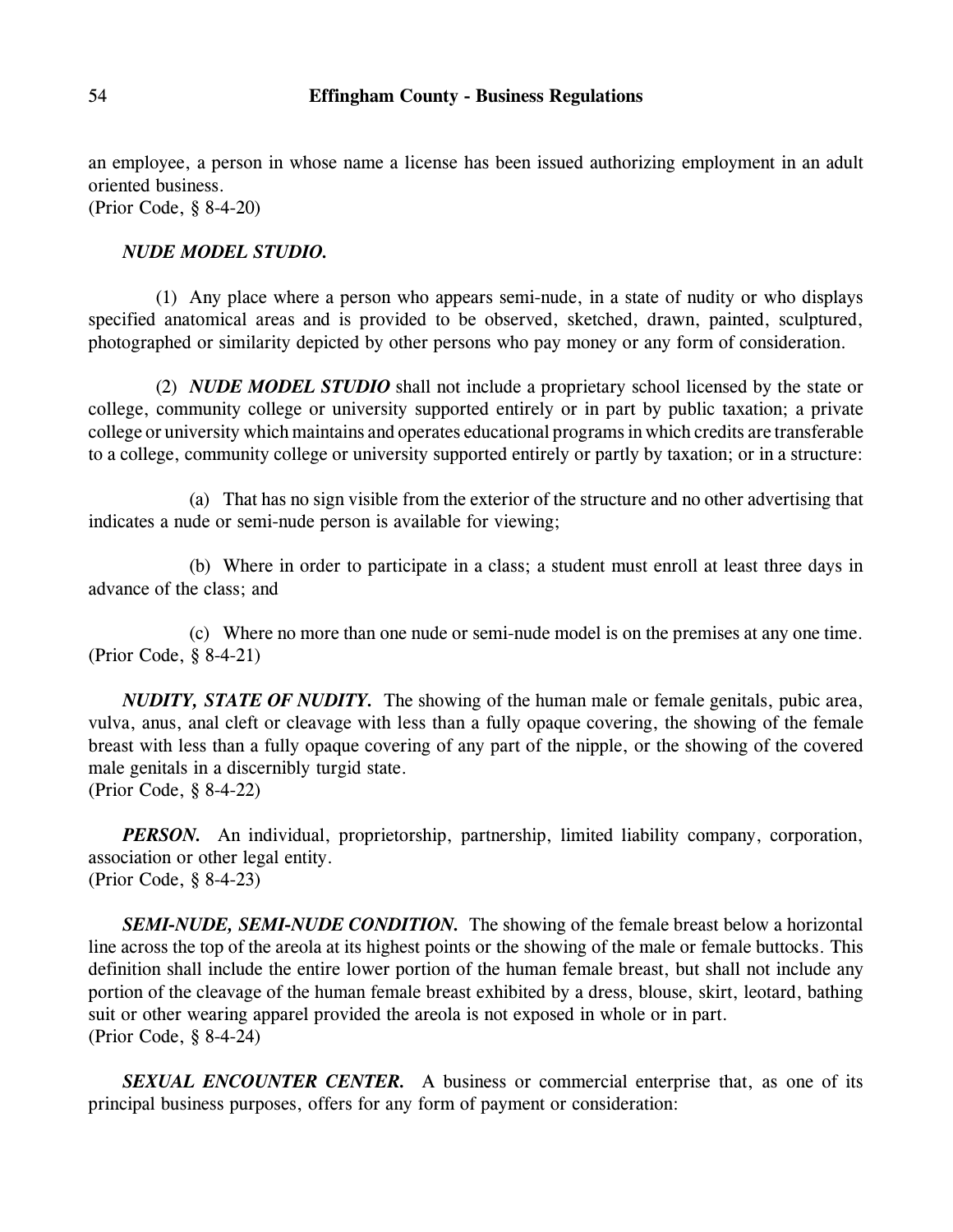(1) Physical contact in the form of wrestling or tumbling between persons of the opposite sex; or

(2) Activities between male and female persons and/or persons of the same sex when one or more of the persons is in a state of nudity or semi-nude. (Prior Code, § 8-4-25)

# *SPECIFIED ANATOMICAL AREAS.*

(1) The human male genitals in a discernibly turgid state, even if completely and opaquely covered; or

(2) Less than completely and opaquely covered human genitals, pubic region, buttocks or female breast below a point immediately above the top of the areola. (Prior Code, § 8-4-27)

# *SPECIFIED SEXUAL ACTIVITIES.*

(1) The fondling or other erotic touching of human genitals, pubic region, buttocks, anus or female breasts;

(2) Sex acts, normal or perverted, actual or simulated, including intercourse, oral copulation, masturbation or sodomy; or

(3) Excretory functions as part of or in connection with any of the activities set forth in divisions (1) and (2) above. (Prior Code, § 8-4-28)

*SUBSTANTIAL ENLARGEMENT OF AN ADULT ORIENTED BUSINESS.* The increase in floor areas occupied by the business by more than 25%, as the floor areas exist on the date this chapter takes effect. (Prior Code, § 8-4-29)

*TRANSFER OF OWNERSHIP OR CONTROL.* (Of an adult oriented business) means and includes any of the following:

(1) The sale, lease or sublease of the business;

(2) The transfer of securities which constitute a controlling interest in the business, whether by sale, exchange or similar means; or

(3) The establishment of a trust, gift or other similar legal device which transfers the ownership or control of the business, except for transfer by bequest or other operation of law upon the death of the person possessing the ownership or control. (Prior Code, § 8-4-30)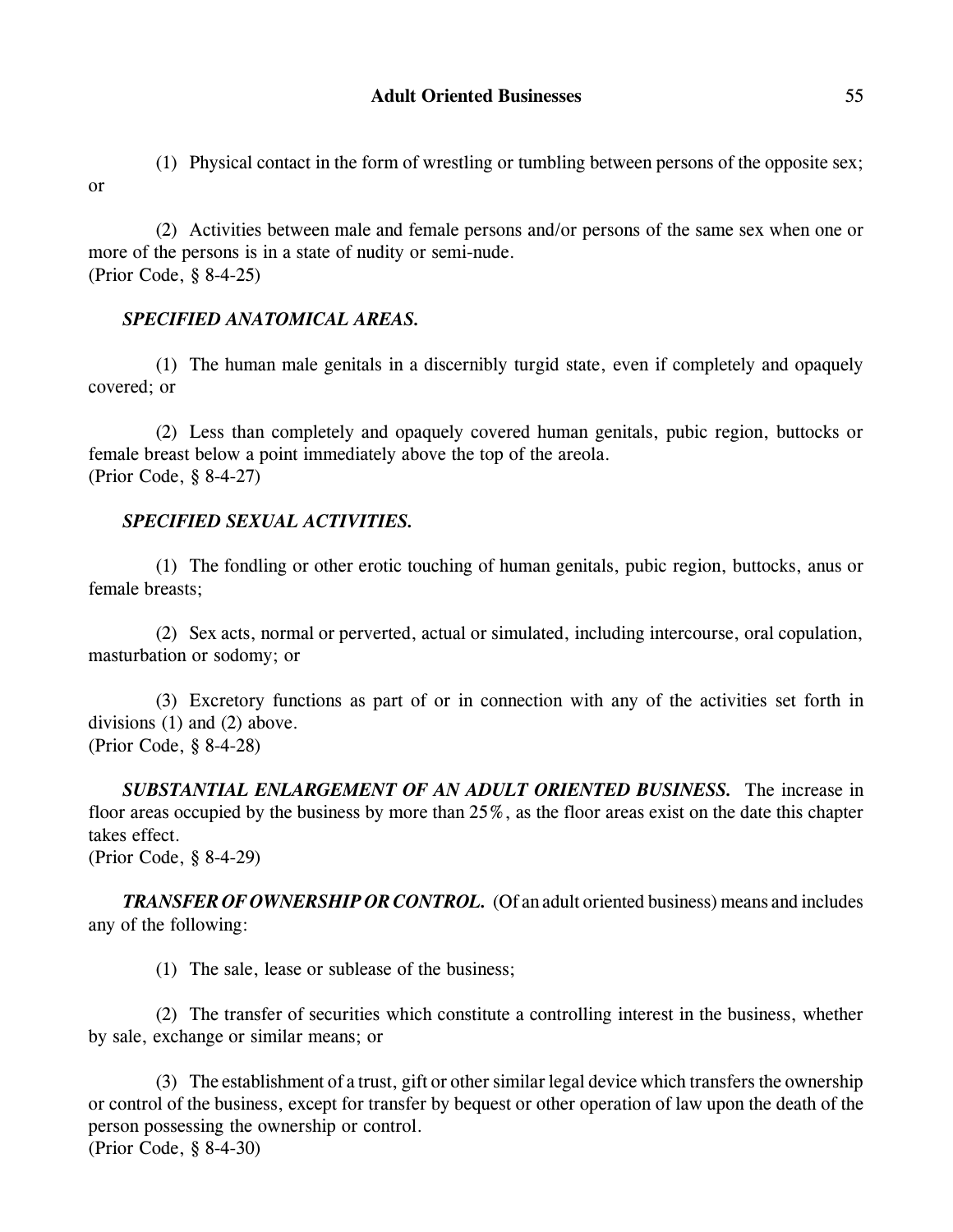## **§ 114.04 CLASSIFICATIONS.**

The term *ADULT ORIENTED BUSINESS* shall mean include, and are classified as follows:

- (A) Adult arcades;
- (B) Adult bookstores, adult novelty stores or adult video stores;
- (C) Adult cabarets;
- (D) Adult motels;
- (E) Adult motion picture theaters;
- (F) Adult theaters;
- (G) Escort agencies;
- (H) Nude model studios; and

(I) Sexual encounter centers. (Prior Code, § 8-4-36)

# *LICENSING*

## **§ 114.15 GENERALLY.**

(A) *License required.* It is unlawful:

(1) For any person to operate an adult oriented business without a valid adult oriented business license issued by the county pursuant to this chapter;

(2) For any person who operates an adult oriented business to employ a person to work for the adult oriented business who is not licensed as an adult oriented business employee by the county pursuant to this chapter; and

(3) For any person to obtain employment with an adult oriented business without having secured an adult oriented business employee license pursuant to this chapter. (Prior Code, § 8-4-41)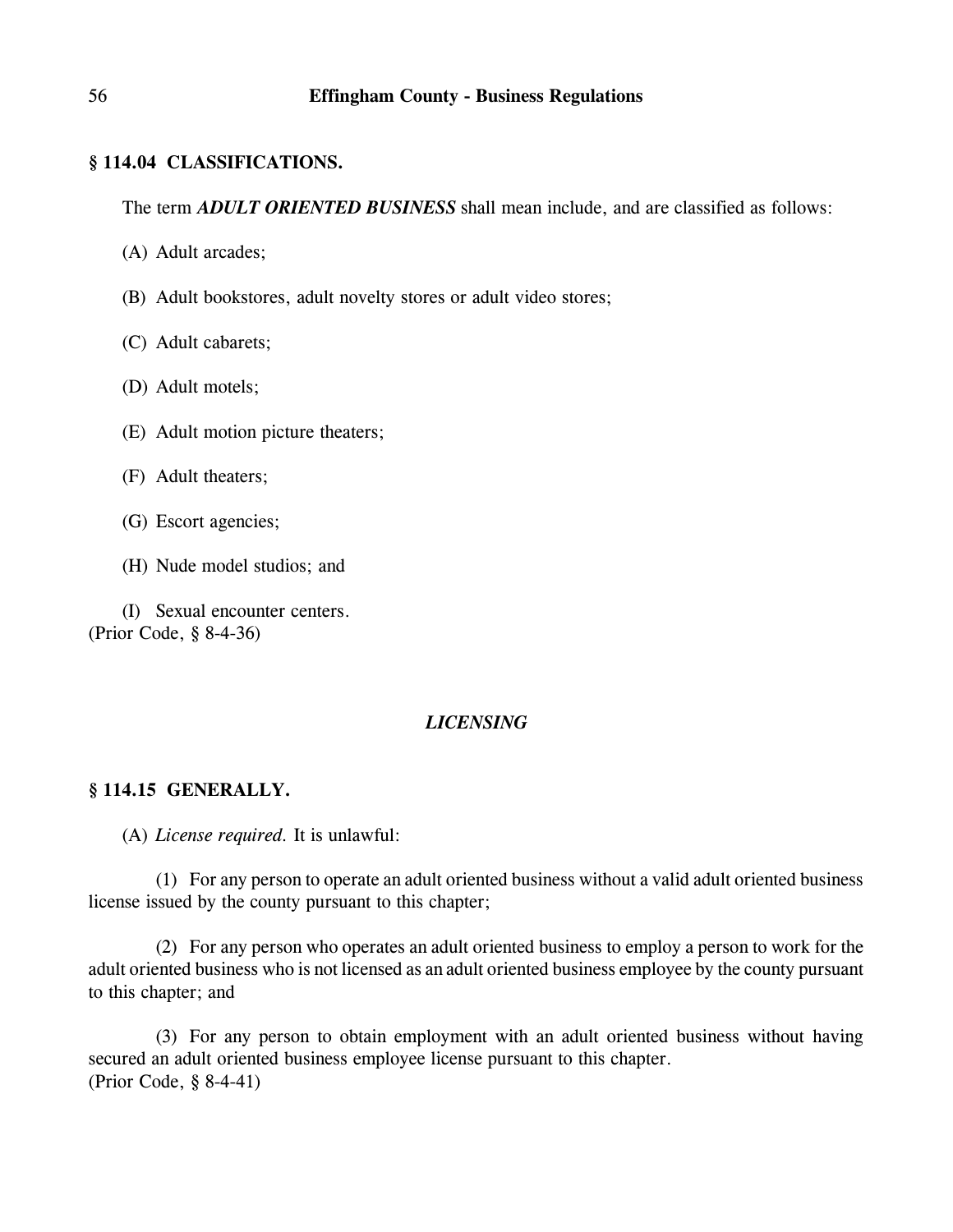(B) *Forms by county.* An application for an adult oriented business license must be made on a form provided by the county. (Prior Code, § 8-4-42)

(C) *Applicant's qualifications.* All applicants must be qualified according to the provisions of the chapter. The application may request and the applicant shall provide such information as to enable the county to determine whether the applicant meets the qualifications established in this chapter. (Prior Code, § 8-4-43)

(D) *Application signature.* If a person wishes to operate an adult oriented business is an individual, the person must sign the application for a license as applicant. If a person who wishes to operate an adult oriented business is other than an individual, each individual who has a 10% or greater ownership interest in the business must sign the application for a license as applicant. Each applicant must be qualified under the following section and each applicant shall be considered a licensee if a license is granted.

(Prior Code, § 8-4-44)

(E) *Information on applicant.* The completed application for an adult oriented business license shall contain the following information and shall be accompanied by the following documents:

(1) If the applicant is:

(a) An individual, the individual shall state his or her legal name and any aliases and submit proof that he or she is 18 years of age;

(b) A partnership, the partnership shall state its complete name, and the names of all partners, whether the partnership is general or limited, and a copy of the partnership agreement, if any; and

(c) A corporation, the corporation shall state its complete name, the date of its incorporation, evidence that the corporation is in good standing under the laws of its state of incorporation, the names and capacity of all officers, directors and stockholders, and the name of the registered corporate agent and the address of the registered office for service of process.

(2) If the applicant intends to operate the adult oriented business under name other than that of the applicant he or she must state: the adult oriented business' fictitious name; and submit the registration documents required under applicable state law to operate under a fictitious name;

(3) Whether the applicant has had a previous license under this chapter or other similar adult oriented business ordinance from another city, county or unit of local government within the United States of America denied, suspended or revoked, including the name and location of the adult oriented business for which the permit was denied, suspended or revoked, as well as the date of the denial, suspension or revocation, and whether the applicant has been a partner in a partnership or an officer, director or principal stockholder of a corporation, or a member or manager of a limited liability company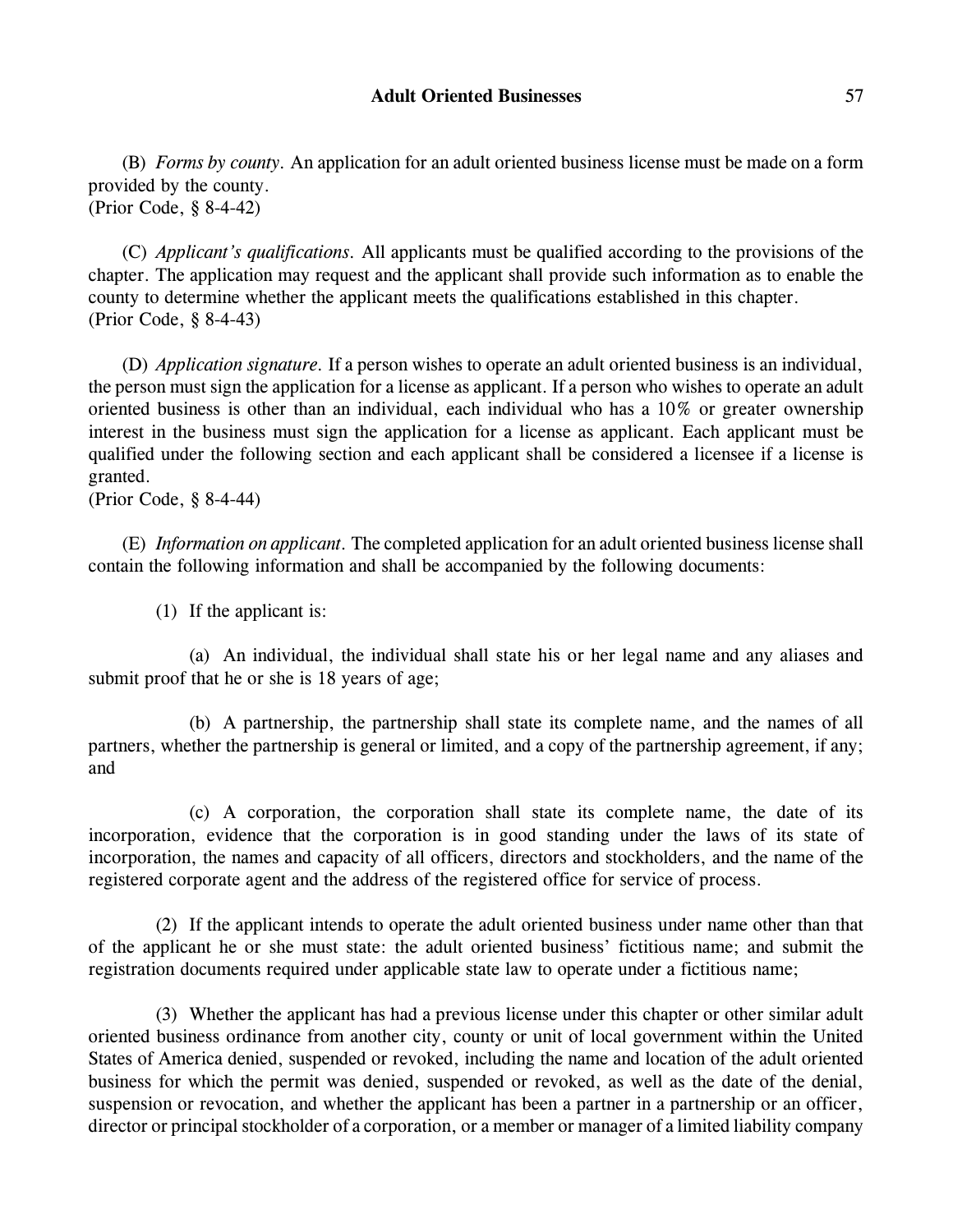that is licensed under this chapter whose license has previously been denied, suspended or revoked, including the name and location of the adult oriented business for which the permit was denied, suspended or revoked as well as the date of denial, suspension or revocation;

(4) Whether the applicant holds any other licenses under this chapter or other similar adult oriented business ordinance from another city, county or other unit of local government within the United States of America, and, if so, the names and locations of such other licensed businesses;

(5) The single classification of license of which the applicant is filing;

(6) The location of the proposed adult oriented business, including a legal description of the property, street address and telephone number(s), if any;

(7) The applicant's mailing address;

(8) A recent photograph of the applicant(s);

(9) The applicant's driver's license number, Social Security number and/or his or her or its state or federally issued tax identification number;

(10) A sketch or diagram showing the configuration of the premises, including a statement of total floor space occupied by the business, prepared by a professional architect, engineer or similar professional. The sketch or diagram must be drawn to a designated scale or drawn with marked dimensions of the interior of the premises to an accuracy of plus or minus six inches;

(11) A plat prepared within 30 days prior to application by a registered land surveyor and/or professional engineer depicting the property lines and the structures containing any existing adult oriented businesses within 1,000 feet of the proposed adult oriented business location, the property lines and location of any religious institution/synagogue, school, establishment selling or offering for sale alcoholic beverages, residential structure, place of public accommodation, restaurant or public park or recreation area within 1,000 feet of the proposed adult oriented business location. For purposes of this section, a use shall be considered existing or established if it is in existence at the time an application is submitted; and

(12) If an applicant wishes to operate an adult oriented business, other than an adult motel, which shall exhibit on the premises, in a viewing room or booth of less than 150 square feet of floor space, films, video cassettes, other video reproductions or live entertainment which depict specified sexual activities or specified anatomical areas, then the applicant shall comply with the application requirements set forth in § 114.22(C). (Prior Code, § 8-4-45)

(F) *Employee license required.* Before any applicant may be issued an adult oriented business employee license, the applicant shall submit on a form to be provided by the county the following information: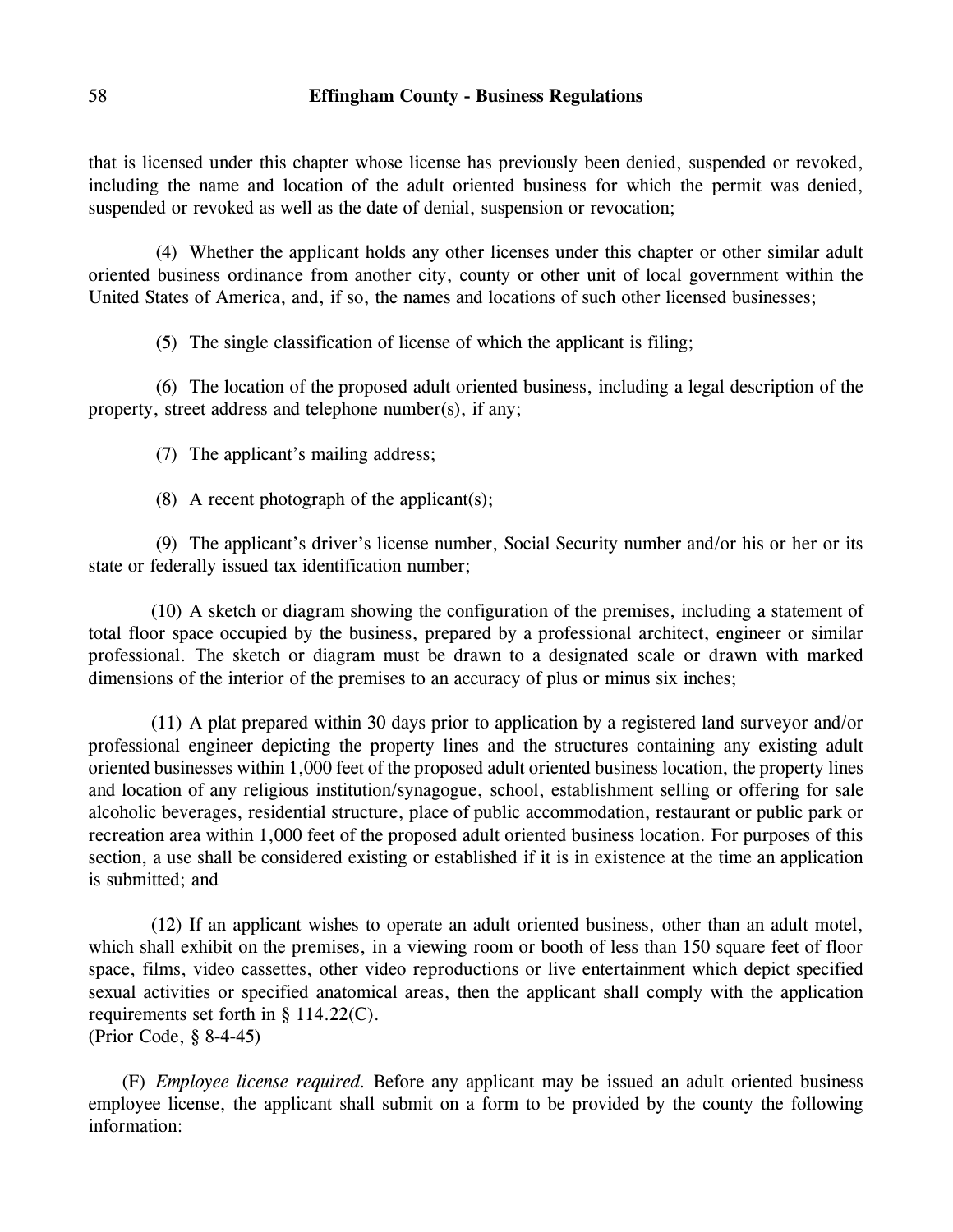(1) The applicant's name or any other name (including "stage" names) or aliases used by the individual;

- (2) Age, date and place of birth;
- (3) Height, weight, hair and eye color;
- (4) Present residence address and telephone number;
- (5) Present business address and telephone number;
- (6) Date, issuing state and number of driver's permit or other identification card information;
- (7) Social Security number; and

(8) Proof that the individual is at least 18 years of age. (Prior Code, § 8-4-46)

(G) *Application attachments.* Attached to the application form for an adult oriented business employee license as provided above, shall be the following:

(1) A color photograph of the applicant clearly showing the applicant's face; and

(2) A statement detailing the license history of the applicant for the five years immediately preceding the date of the filing of the application, including whether such applicant previously operated or is seeking to operate, in this or any other county, city, state or country has ever had a license, permit or authorization to do business denied, revoked or suspended. In the event of any such denial, revocation or suspension, state the name, the name of the issuing or denying jurisdiction, and describe in full the reason for the denial, revocation or suspension. A copy of any order of denial, revocation or suspension shall be attached to the application.

(Prior Code, § 8-4-47) Penalty, see § 114.99

# **§ 114.16 ISSUANCE OF LICENSE.**

(A) *Temporary status; investigation.*

(1) Upon the filing of said application for an adult oriented business employee license, the county shall issue a temporary license to said applicant. The application shall then be referred to the County Sheriff's Department for an investigation to be made on such information as is contained on the application. The application process shall be completed within 30 days from the date the completed application is filed.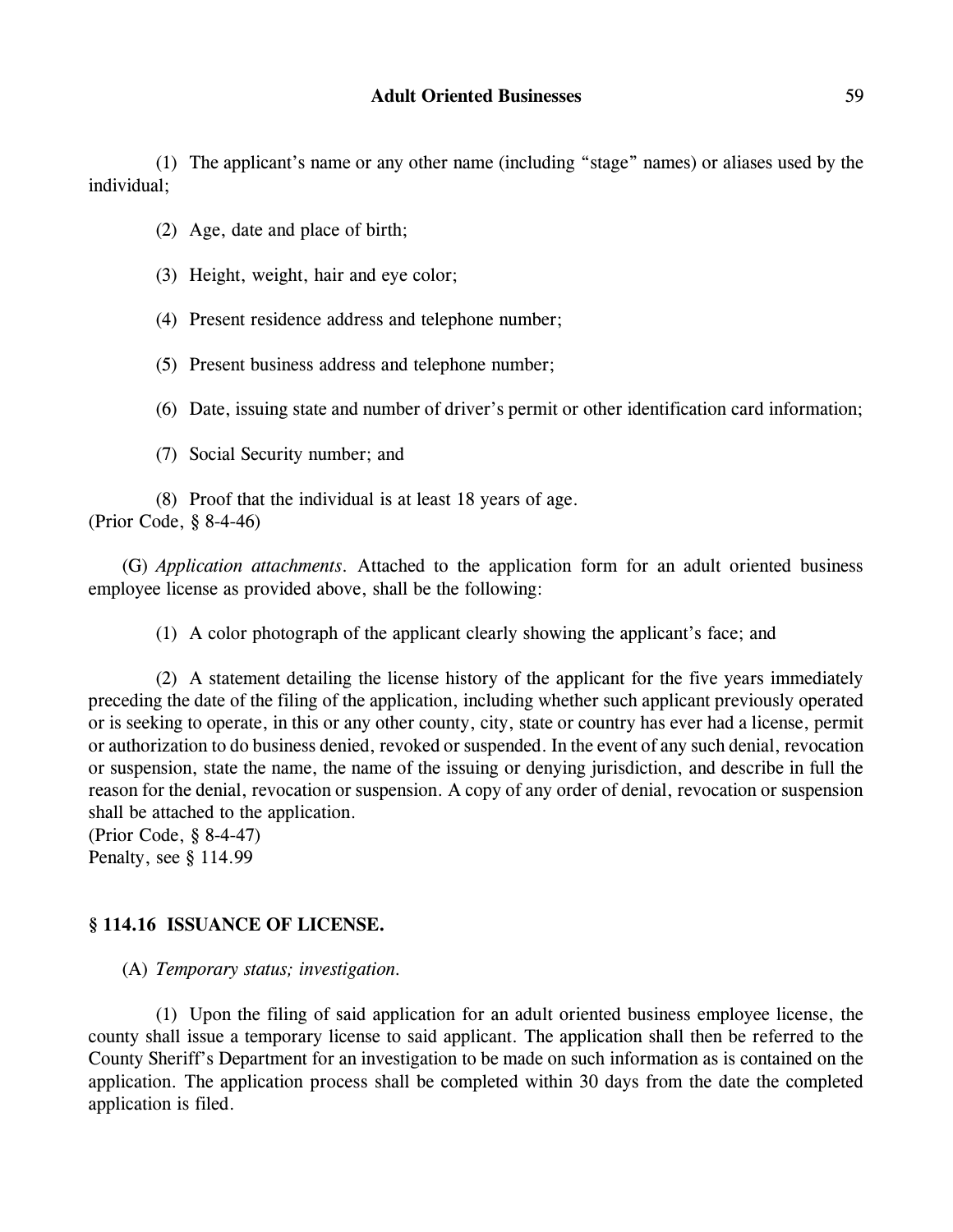(2) After the investigation, the county shall issue a license, unless it is determined by the county by a preponderance of the evidence that one or more of the following findings is true:

(a) The applicant has failed to provide information reasonably necessary for issuance of the license or has falsely answered a question or request for information on the application form;

(b) The applicant is under the age of 18 years;

(c) The adult oriented business employee license is to be used for employment in a business prohibited by local or state law, statute, rule or regulation or prohibited by a particular provision of this chapter; or

(d) The applicant has had an adult oriented business employee license revoked by the county within two years of the date of the current application. If the adult oriented business employee license is denied, the temporary license previously issued shall be immediately deemed null and void. Denial, suspension or revocation of a license issued permit to this section shall be subject to appeal as set forth in § 114.21. (Prior Code, § 8-4-51)

(B) *Renewal.* A license granted pursuant to this section shall be subject to annual renewal upon the written application of the applicant as stated herein. (Prior Code, § 8-4-52)

(C) *Time parameters for county.* Within 30 days after receipt of a completed adult oriented business application, the county shall approve or deny the issuance of a license to an applicant; the county shall approve the issuance of a license to an applicant unless it is determined by a preponderance of the evidence that one or more of the following findings is true:

(1) An applicant is under 18 years of age;

(2) An applicant or a person with whom applicant is residing is overdue in payment to the county of taxes, fees, fines or penalties assessed against or imposed upon him or her in relation to any business;

(3) An applicant has failed to provide information reasonably necessary for issuance of the license or has falsely answered a question or request for information on the application form;

(4) An applicant has been denied a license by the county to operate an adult oriented business within the preceding 12 months or whose license to operate an adult oriented business has been suspended or revoked within the preceding 12 months;

(5) The premises to be used for the adult oriented business have not been approved by the Fire Department and the Building Official as being in compliance with applicable laws and ordinances;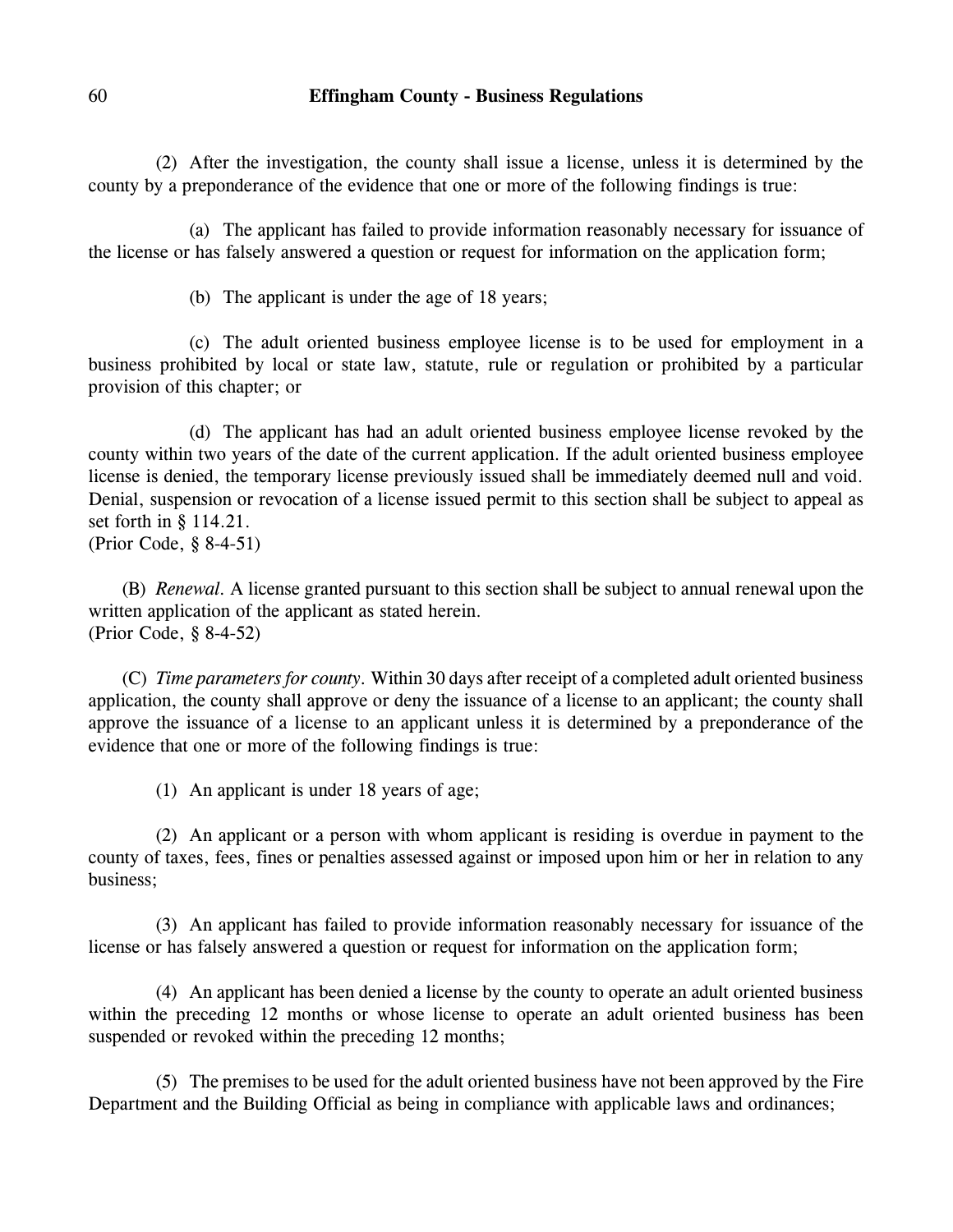#### Adult Oriented Businesses 61

(6) The license fee required by this chapter has not been paid; and/or

(7) An applicant of the proposed adult oriented business is in violation of or is not in compliance with any of the provisions of this chapter. (Prior Code, § 8-4-53)

(D) *Display of license.* The license, if granted, shall state on its face the name of the person or persons to whom it is granted, the expiration date, the address of the adult oriented business and the classification for which the license is issued pursuant to § 114.04. All licenses shall be posted in a conspicuous place at or near the entrance to the adult oriented business so that they may be easily read at any time.

(Prior Code, § 8-4-54)

(E) *Premises in compliance.* The Fire Department and the Building Official shall complete their certification that the premises is in compliance or not in compliance with applicable laws and ordinances within 30 days of receipt of the application by the county. (Prior Code, § 8-4-55)

(F) *License classification.* An adult oriented business license shall be issued for only one classification as found in § 114.04. (Prior Code, § 8-4-56)

#### **§ 114.17 FEES.**

(A) *Application and investigation fee.* Every application for an adult oriented business license or adult oriented business employee license (whether for a new license or for renewal of an existing license) shall be accompanied by a \$500 non-refundable application and investigation fee. (Prior Code, § 8-4-60)

(B) *License fee; non-refundable.* In addition to the application and investigation fee required above, every adult oriented business and an adult oriented business employee that is granted a license (new or renewal) shall pay to the county an annual non-refundable license fee of \$1,000 within 30 days of license issuance or renewal. (Prior Code, § 8-4-61)

(C) *County Clerk.* All license applications and fees shall be submitted to the County Clerk. (Prior Code, § 8-4-62)

#### **§ 114.18 INSPECTION.**

An applicant or licensee shall permit representatives of the Sheriff's Department, the Fire Department, the Zoning Department and the County Health Department to inspect the premises of an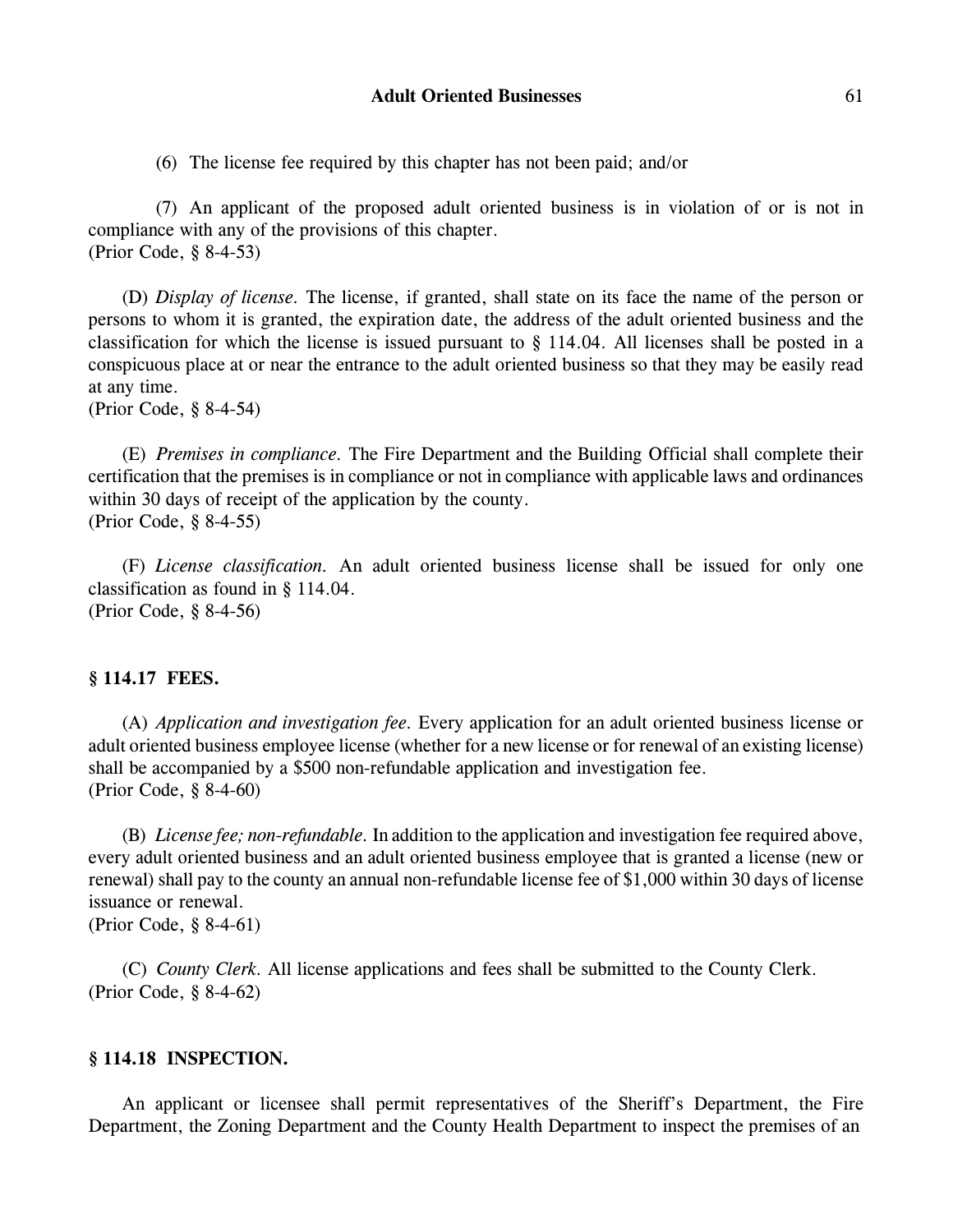adult oriented business for the purpose of ensuring compliance with this chapter at any time the premises is open for business.

(Prior Code, § 8-4-66) Penalty, see § 114.99

#### **§ 114.19 EXPIRATION OF LICENSE.**

(A) *Expiration.* Each license shall expire one year from the date of issuance and may be renewed only by making application as provided in § 114.15. Application for renewal shall be made at least 30 days before the expiration date, and when made less than 30 days before the expiration date, the expiration date of the license will not be affected. (Prior Code, § 8-4-70)

(B) *Denial of license.* When the county denies renewal of a license, the applicant shall not be issued a license for one year from the date of denial. If, subsequent to denial, the county finds that the basis for denial of the renewal license has been corrected or abated, the applicant may be granted a license if at least 90 days have elapsed since the date denial became final. (Prior Code, § 8-4-71)

#### **§ 114.20 SUSPENSION.**

The county shall suspend a license for a period not to exceed 30 days if the county determines that a licensee or an employee of a license has:

(A) Violated or is not in compliance with any section of this chapter; or

(B) Refused to allow an inspection of the adult oriented business premises as authorized by this chapter.

(Prior Code, § 8-4-73)

#### **§ 114.21 REVOCATION.**

(A) *Mandatory revocation.* The county shall revoke a license if suspension in § 114.20 occurs and the license has been suspended within the preceding 12 months. (Prior Code, § 8-4-75)

(B) *Conditions for revocation.* The county shall revoke a license if the county determines that:

(1) A licensee gave false or misleading information in the material submitted during the application process;

(2) A licensee has knowingly allowed possession, use or sale of controlled substances or alcoholic beverages on the premises;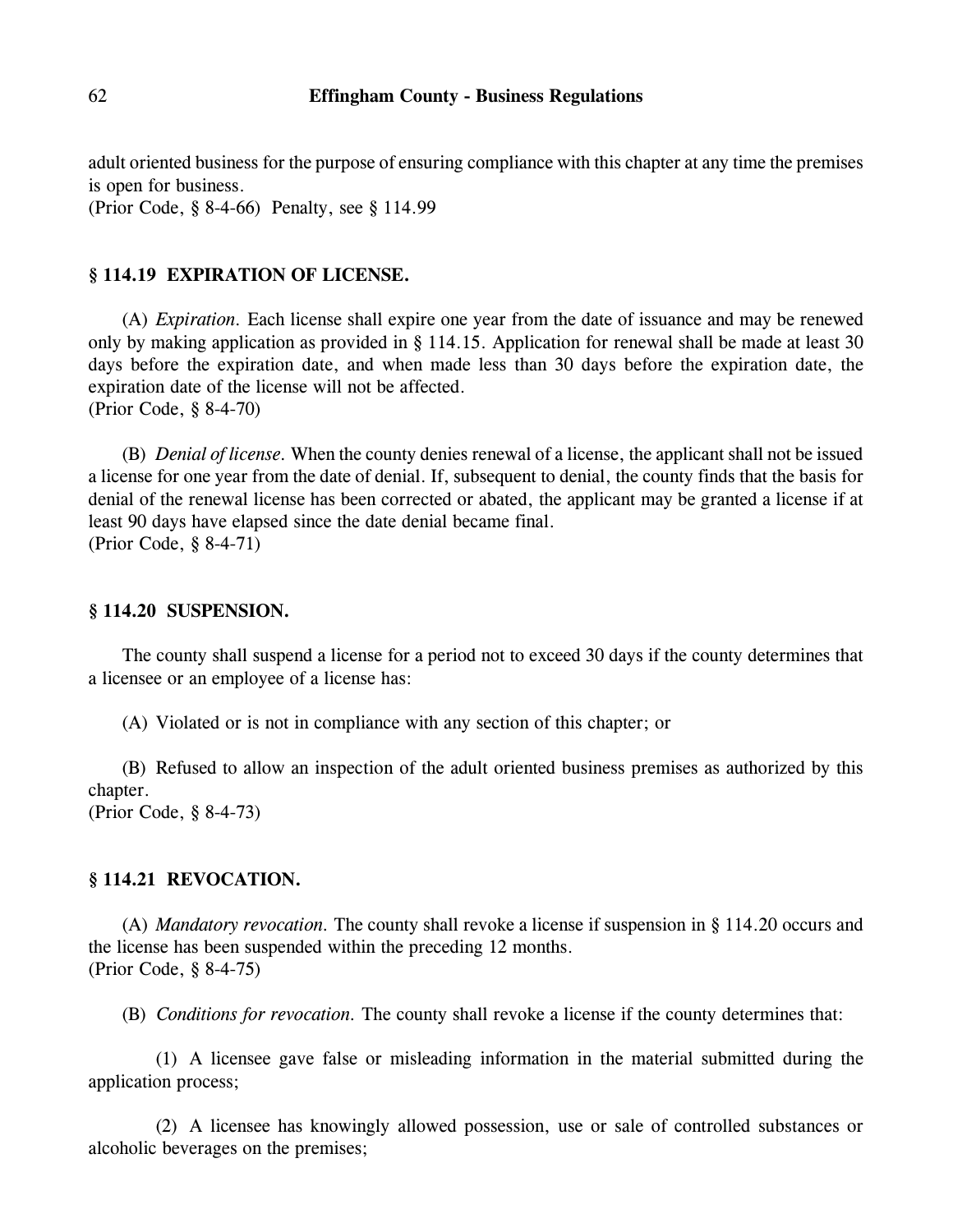(3) A licensee has knowingly allowed prostitution on the premises;

(4) A licensee knowingly operated the adult oriented business during a period of time when the license was suspended; or

(5) Except in the case of an adult motel, a licensee has knowingly allowed any act of sexual intercourse, sodomy, oral copulation, masturbation or other sex act to occur in or on the premises. (Prior Code, § 8-4-76)

(C) *Length of revocation.* When the county revokes a license, the revocation shall continue for one year, and the licensee shall not be issued an adult oriented business license for one year from the date the revocation became effective. If, subsequent to revocation, the city finds that the basis for the revocation has been corrected or abated, the applicant may be granted a license if at least 90 days have elapsed since the date the revocation became effective. (Prior Code, § 8-4-77)

(D) *Judicial review.* After denial of a renewal of an application, or suspension or revocation of any license may seek prompt judicial review of such administrative action in any court of competent jurisdiction. The administrative action shall be promptly reviewed by the court. (Prior Code, § 8-4-78)

#### **§ 114.22 TRANSFER OF LICENSE.**

(A) *Non-transferable.* A license granted under this chapter shall be deemed non-transferable. A licensee shall not transfer or attempt to transfer his or her or its license to another, nor shall a licensee operate an adult oriented business under the authority of a license, or for the classification designated on the license.

(Prior Code, § 8-4-79)

(B) *Additional regulations for adult motels.* Evidence that a sleeping room in a hotel, motel or a similar commercial establishment has been rented and vacated two or more times in a period of time that is less than ten hours creates a rebuttable presumption that the establishment is an adult motel as that term is defined in this chapter. (Prior Code, § 8-4-80)

(C) *Exhibition of adult explicit films in viewing rooms.* A person who operates or causes to be operated an adult oriented business, other than an adult motel, which exhibits on the premises in a viewing room of less than 150 square feet of floor space, a film, video cassette, live entertainment or other video reproduction which depicts specified sexual activities or specified anatomical areas, shall comply with the following requirements.

(1) Upon application for an adult oriented business license, the application shall be accompanied by a diagram of the premises showing a plan thereof specifying the location of one or more manager's stations and the location of all overhead lighting fixtures and designating any portion of the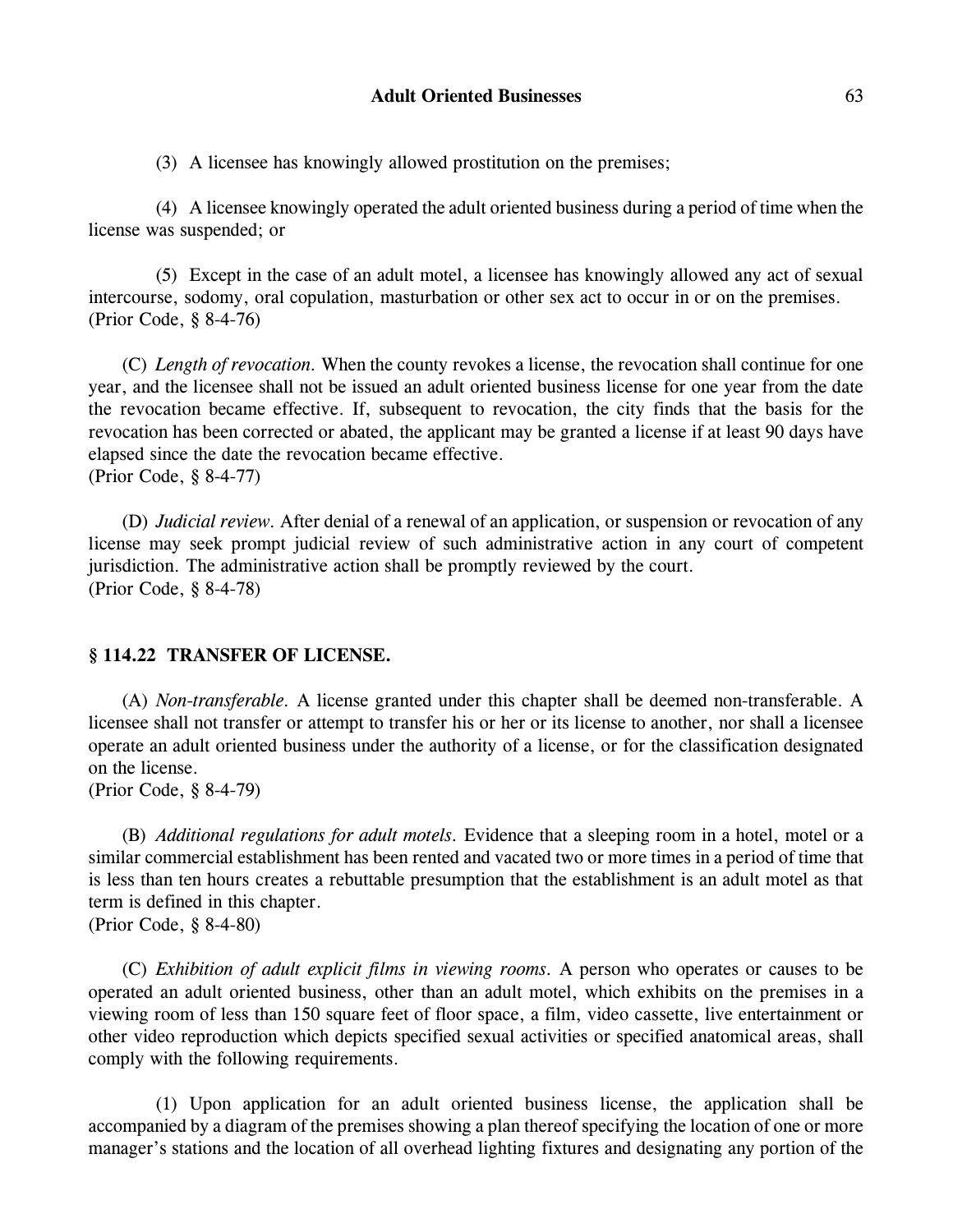premises in which patrons will not be permitted. A manager's station may not exceed 32 square feet of floor area. The diagram shall also designate the place at which the permit will be conspicuously posted, if granted. A professionally prepared diagram in the nature of an engineer's or architect's blueprint shall be required; each diagram should be oriented to the north or to some identifiable scale or with marked dimensions sufficient to show the various internal dimensions of all areas of the interior of the premises to an accuracy of plus or minus six inches. The county may waive the foregoing diagram for renewal applications if the applicant adopts a diagram that was previously submitted and certifies that the configuration of the premises has not been altered since it was prepared.

(2) The application shall be sworn to be true and correct by the applicant.

(3) No alteration in the configuration or location of a manager's station may be made without the prior approval of the county.

(4) It is the duty of the licensee of the premises to ensure that at least one licensed employee is on duty and situated in each manager's station at all times that any patron is present inside the premises.

(5) The interior of the premises shall be configured in such a manner that there is an unobstructed view from a manager's station of every area of the premises to which any patron is permitted access for any purpose, excluding restrooms. Restrooms may not contain video reproduction equipment. If the premises has two or more manager's stations identifiable, then the interior of the premises shall be configured in such manner that there is an unobstructed view of each area of the premises to which any patron is permitted access for any purpose from at least one of the manager's station.

(6) It shall be the duty of the licensee to ensure that the view area specified in division  $(C)(5)$ above remains unobstructed by any doors, curtains, partitions, walls, merchandise, display racks or other materials and, at all times, to ensure that no patron is permitted access to any area of the premises which has been identifiable as an area in which patrons will not be permitted in the application filed pursuant to division  $(C)(1)$  above.

(7) No viewing room may be occupied by more than one person at any time.

(8) The premises shall be equipped with overhead lighting fixtures of sufficient intensity to illuminate every place to which patrons are permitted access.

(9) It shall be the duty of the licensee to ensure that the illumination described above is maintained at all times that any patron is present in the premises.

(10) No licensee shall allow openings of any kind to exist between viewing booths or rooms.

(11) No person shall make or attempt to make an opening of any kind between viewing booths or rooms.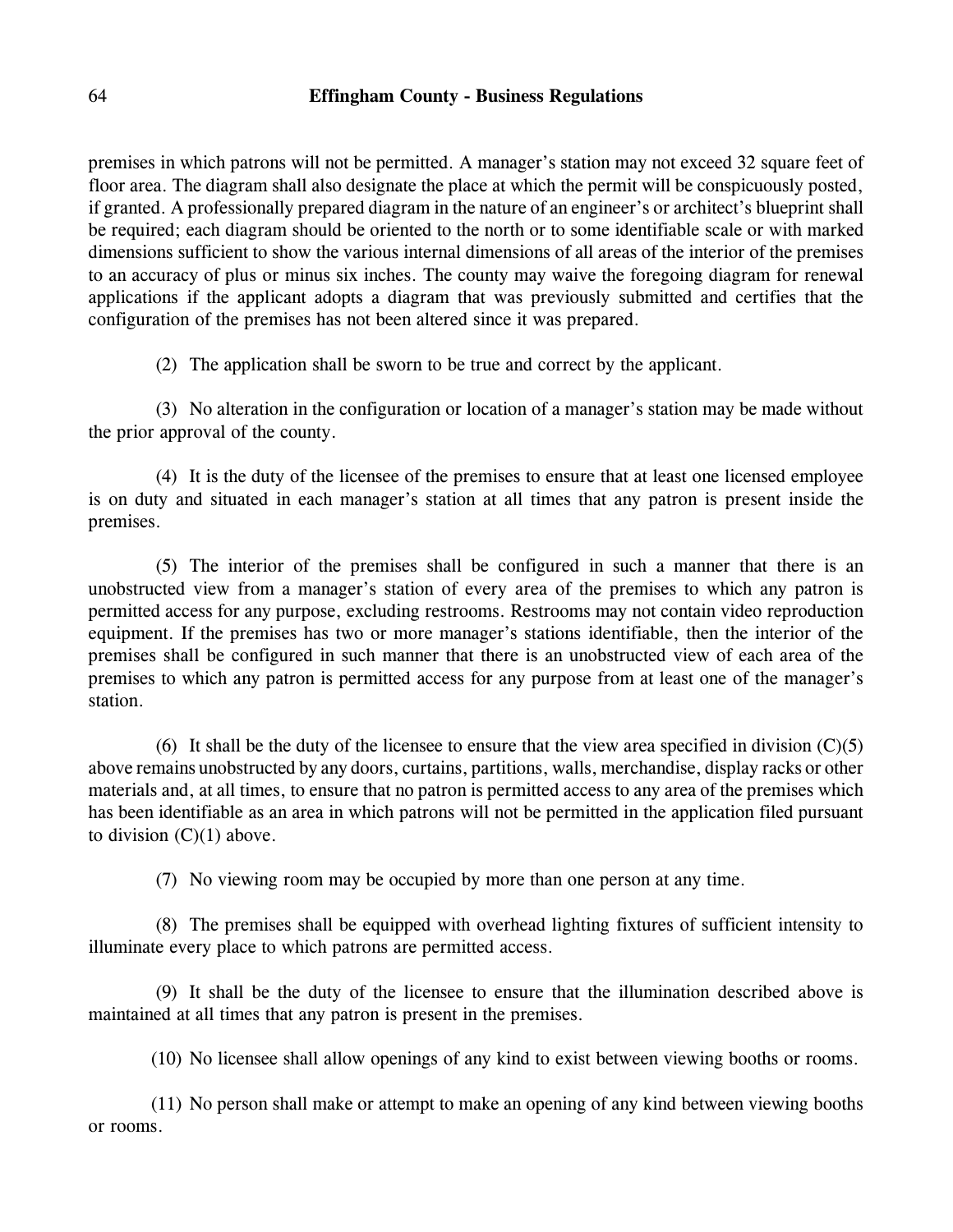(12) The licensee shall, during each business day, regularly inspect the walls between the viewing booths to determine if any openings or holes exist.

(13) The licensee shall cause all floor coverings in viewing booths to be nonporous, easily cleanable surfaces, with no rugs or carpeting.

(14) The licensee shall cause all wall surfaces and ceiling surfaces in viewing booths to be constructed or, or permanently covered by, nonporous, easily cleanable material. No wood, plywood, composition board or other porous material shall be used. (Prior Code, § 8-4-81)

(D) *Escort agencies regulations.* An escort agency shall not employ any person under the age of 18 years. (Prior Code, § 8-4-82)

(E) *Nude model studios regulations.*

(1) A nude model studio shall not employ any person under the age of 18 years.

(2) A person under the age of 18 years commits an offense if the person appears semi-nude or in a state of nudity in or on the premises of a nude model studio. It is a defense to prosecution under this division (E)(2) the person under 18 years was in a restroom not open to public view to any other person. (Prior Code, § 8-4-83)

(3) A nude model studio shall not place or permit a bed, sofa or mattress in any room on the premises, except that a sofa may be placed in a reception room open to the public.

(F) *Public nudity regulations.*

(1) It shall be a Class C misdemeanor for a person who knowingly and intentionally, in an adult oriented business, appears in a state of nudity or depicts specified sexual activities.

(2) It shall be a Class C misdemeanor for an employee, while semi-nude in an adult oriented business, to solicit any pay or gratuity from any patron or customer or for any patron or customer to pay or give any gratuity to any employee, while said employee is semi-nude in an adult oriented business.

(3) It shall be a Class C misdemeanor for an employee, while semi-nude, to touch a customer or the clothing of a customer. (Prior Code, § 8-4-84)

(G) *Children in adult oriented business prohibited.* A person commits a Class C misdemeanor if the person knowingly allows a person under the age of 18 years on the premises of an adult oriented business.

(Prior Code, § 8-4-85)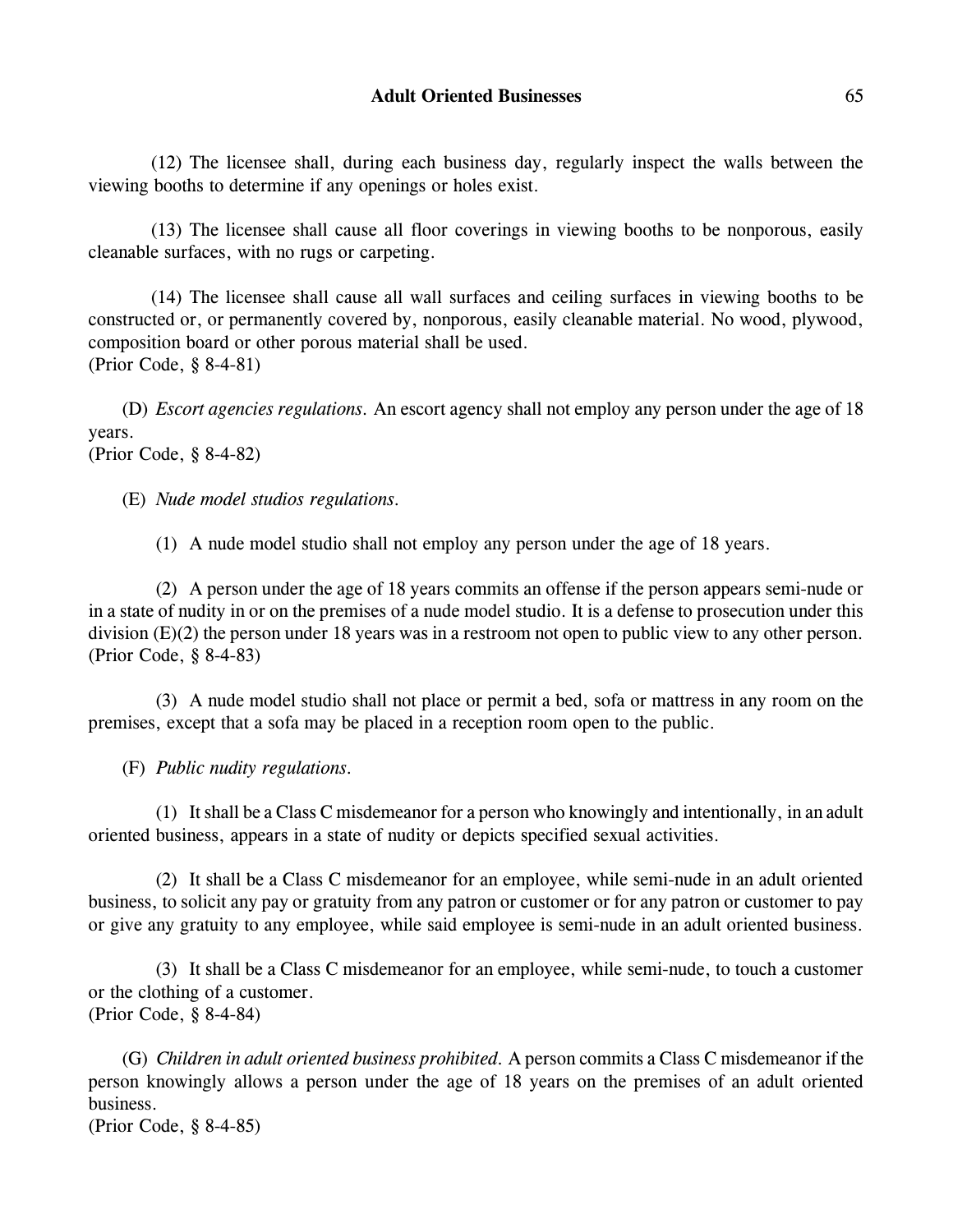(H) *Hours of operation.* No adult oriented business, except for an adult motel, may remain open at any time between the hours of 1:00 a.m. and 8:00 a.m. on weekdays and Saturdays, and 1:00 a.m. and 12:00 p.m. on Sundays.

(Prior Code, § 8-4-86)

(I) *Exemptions.* It is a defense to prosecution under division (F) above that a person appearing in a state of nudity did so in a modeling class operated:

(1) By a proprietary school, licensed by the state; a college, community college or university supported entirely or partly by taxation, or by a private college or university which maintains and operates educational programs in which credits are transferable to a college, community college or university supported entirely or partly by taxation; and

(2) In a structure:

(a) Which has no sign visible from the exterior of the structure and no other advertising that indicates a nude person is available for viewing;

(b) Where, in order to participate in a class a student must enroll at least three days in advance of the class; and

(c) Where no more than one nude model is on the premises at any one time. (Prior Code, § 8-4-87)

(J) *Injunction.* A person who operates or causes to be operated an adult oriented business without a valid driver's license or in violation of § 40-5-12 of the Zoning Code is subject to a suit for injunctive and/or declaratory relief in a court of competent jurisdiction, as well as prosecution for criminal violations.

(Prior Code, § 8-4-88) Penalty, see § 114.99

# **§ 114.99 PENALTY.**

(A) Anyone violating any provision of this chapter for which no specific penalty is prescribed shall be subject to § 10.99.

(B) A person who operates an adult business, or his or her agent or employee, commits a Class C misdemeanor, punishable by a fine of \$500, if the person refused to permit such lawful inspection of the premises at any time it is open for business (in violation of § 114.18). (Prior Code, § 8-4-67)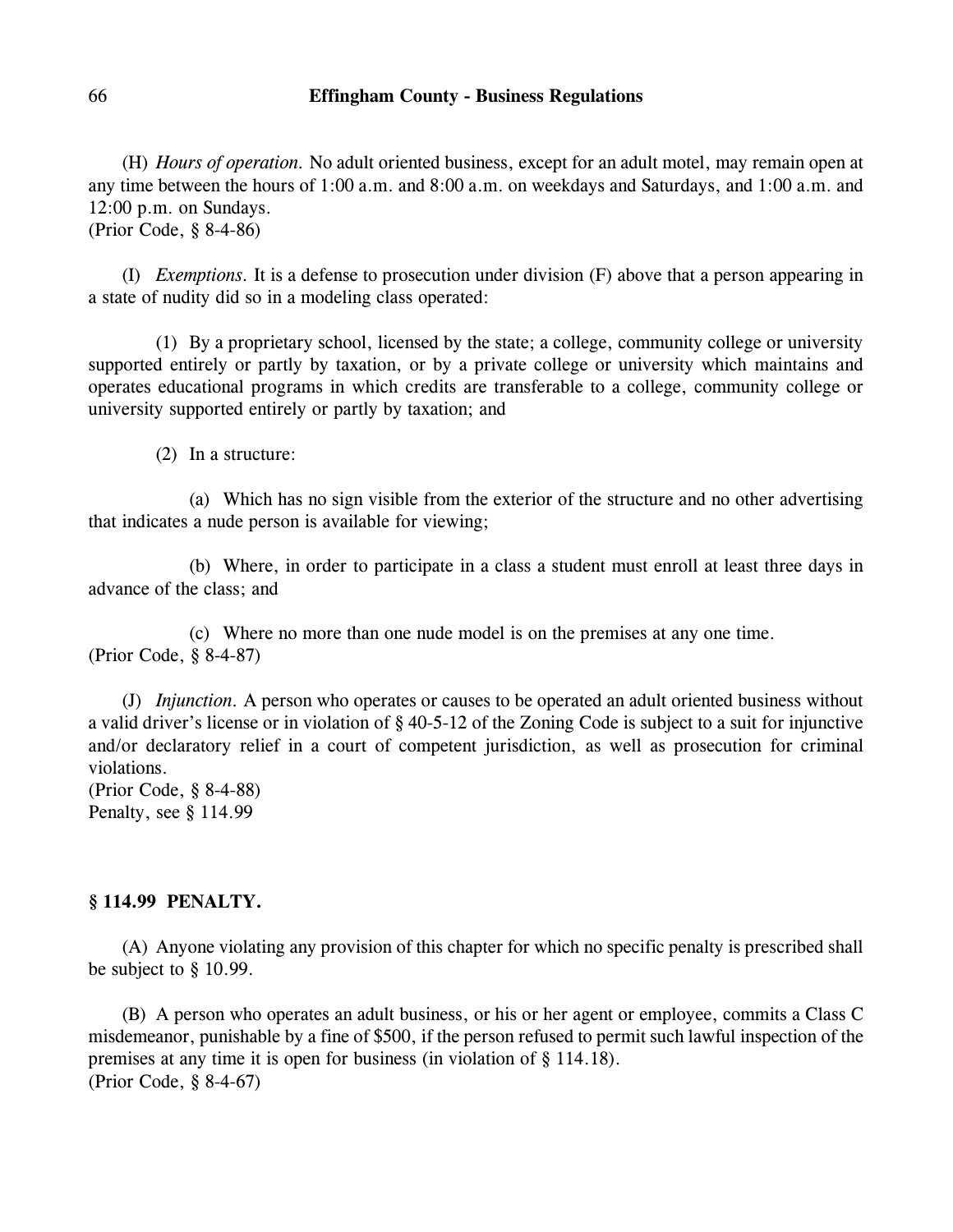(C) (1) A person commits a Class C misdemeanor (punishable by a fine of \$500) if, as the person in control of a sleeping room in a hotel, motel or similar commercial establishment that does not have an adult oriented license, he or she rents or subrents a sleeping room to a person and, within ten hours from the time the room is rented, he or she rents or subrents the same room again (in violation of  $§ 114.22(B)).$ 

(2) For purposes of division (C)(1) above, the terms *RENT* or *SUBRENT* mean the act of permitting a room to be occupied for any form of consideration. (Prior Code, § 8-4-80)

(D) A person having a duty under § 114.22(C)(1) commits a Class C misdemeanor (punishable by a fine of \$500) if he or she knowingly fails to fulfill that duty. (Prior Code, § 8-4-81)

(E) A person commits a Class C misdemeanor (punishable by a fine of \$500) if the person acts as an escort or agrees to act as an escort for any person under the age of 18 years (in violation of  $§ 114.22(D)$ .

(Prior Code, § 8-4-82)

(F) A person commits a Class C misdemeanor (punishable by a fine of \$500) offense if the person appears in a state of nudity, or knowingly allows another person to appear in a state of nudity in an area of a nude model studio premises which can be viewed from the public right-of-way (in violation of  $$114.22(E)$ .

(G) Public nudity regulations:

(1) It shall be a Class C misdemeanor (punishable by a fine of \$500) for a person who knowingly and intentionally, in an adult oriented business, appears in a state of nudity or depicts specified sexual activities (in violation of  $\S$  114.22(F)(1));

(2) It shall be a Class C misdemeanor (punishable by a fine of \$500) for an employee, while semi-nude in an adult oriented business, to solicit any pay or gratuity from any patron or customer or for any patron or customer to pay or give any gratuity to any employee, while said employee is semi-nude in an adult oriented business (in violation of  $\S$  114.22(F)(2)); and

(3) It shall be a Class C misdemeanor (punishable by a fine of \$500) for an employee, while semi-nude, to touch a customer or the clothing of a customer (in violation of  $\S$  114.22(F)(3)). (Prior Code, § 8-4-84)

(H) Children in adult oriented business prohibited: a person commits a Class C misdemeanor (punishable by a fine of \$500) if the person knowingly allows a person under the age of 18 years on the premises of an adult oriented business (in violation of § 114.22(G). (Prior Code, § 8-4-85)

<sup>(</sup>Prior Code, § 8-4-83)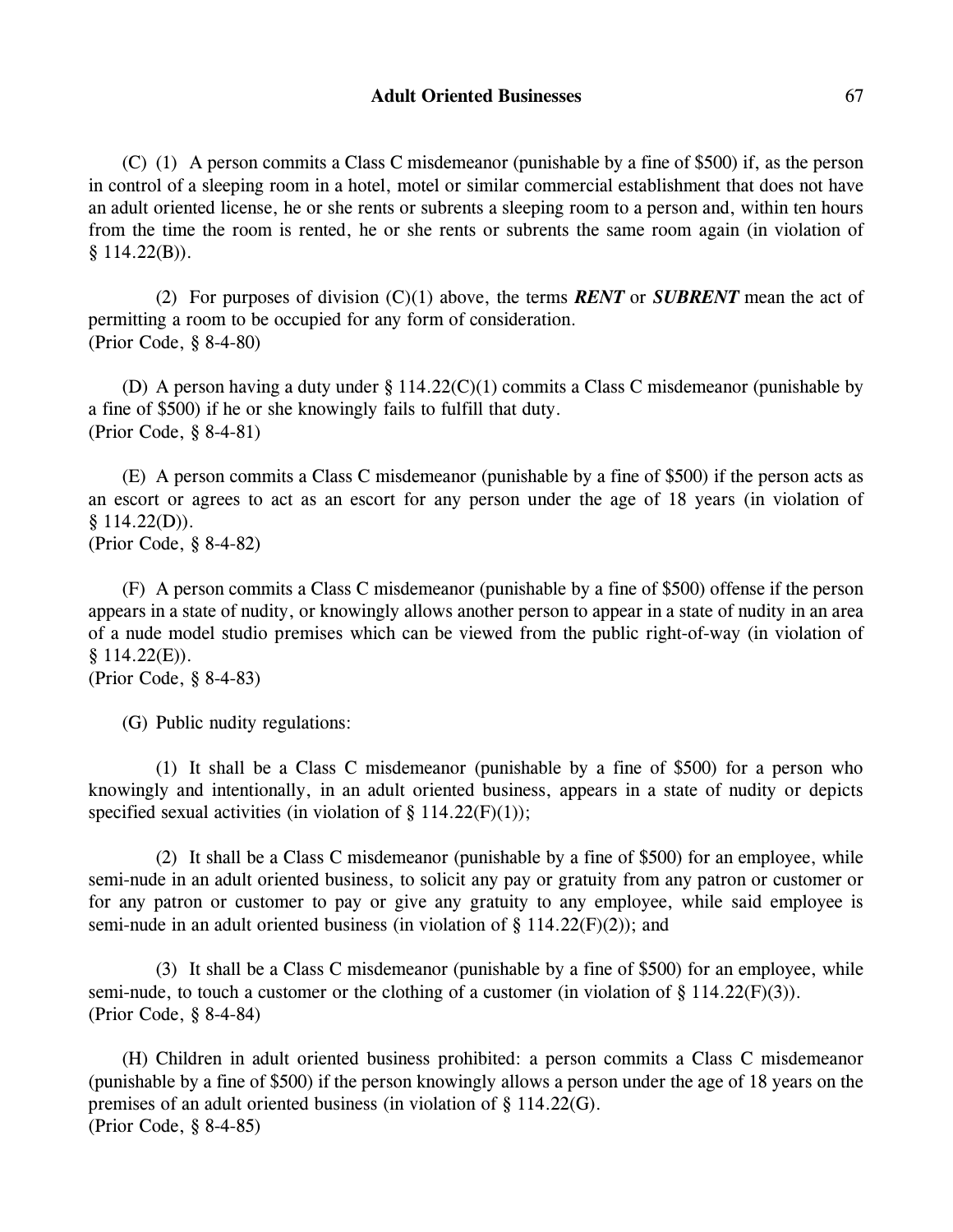(I) Violations of § 114.22(J) shall be deemed a Class C misdemeanor punishable by a fine of \$750. Each day an adult oriented business so operates is a separate offense or violation. (Prior Code, § 8-4-88)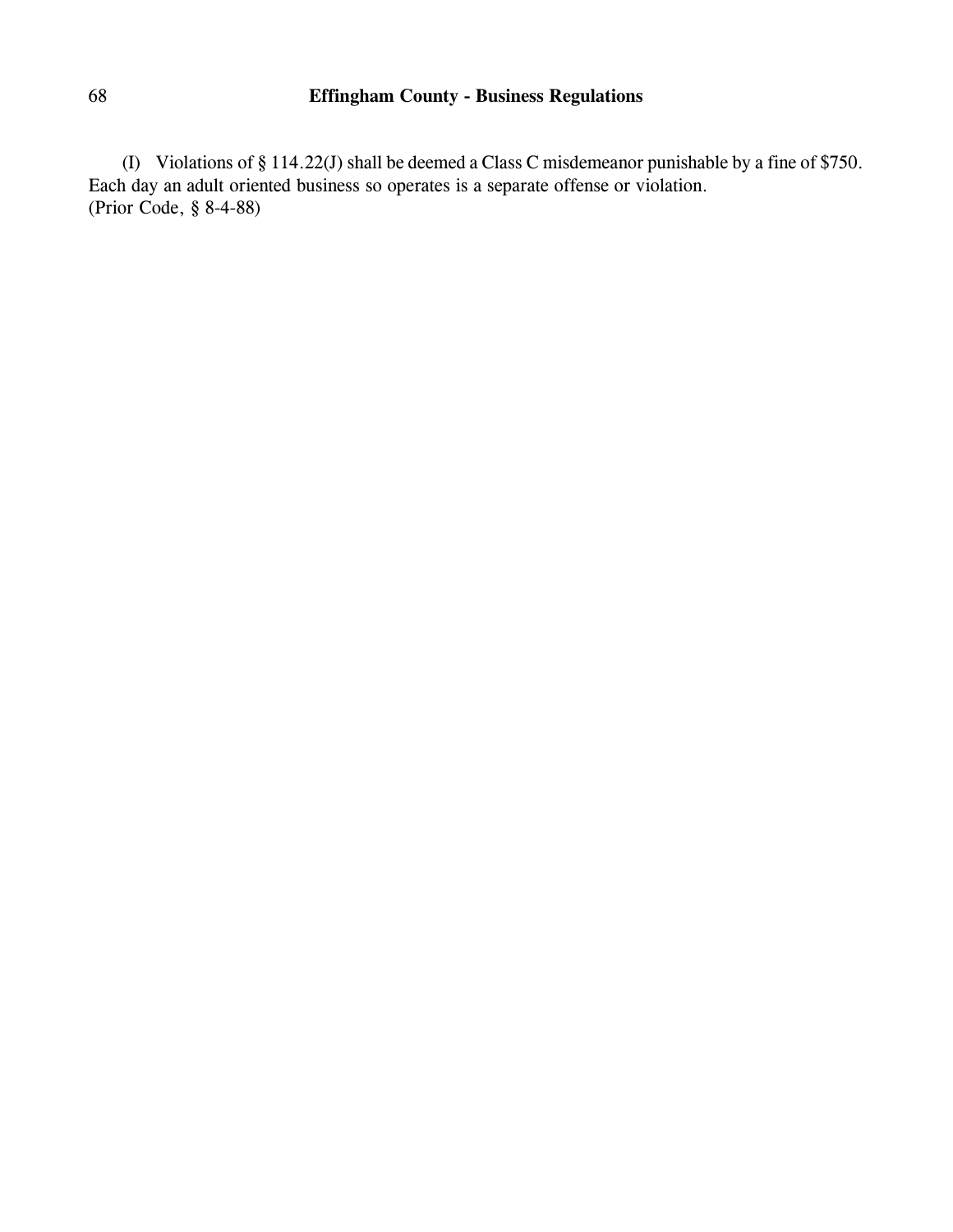# **CHAPTER 115: FOOD ESTABLISHMENTS**

## Section

# *General Provisions*

- 115.01 Program mission
- 115.02 Adoption by reference
- 115.03 Definitions

#### *Permit Requirements*

- 115.15 Permit required
- 115.16 Permit issuance
- 115.17 Permit renewals
- 115.18 Permit updates
- 115.19 Permit suspension
- 115.20 Reinstatement of a suspended permit
- 115.21 Permit revocation

# *Administration*

- 115.30 Food establishment construction or remodeling
- 115.31 Food-borne disease survey
- 115.32 Embargo and condemnation

### *Inspections*

- 115.45 Permit classifications
- 115.46 Inspection frequency
- 115.47 Right of entry

# *Hearings*

- 115.60 Hearing before the health authority
- 115.61 Hearing before the Board of Health
- 115.99 Penalty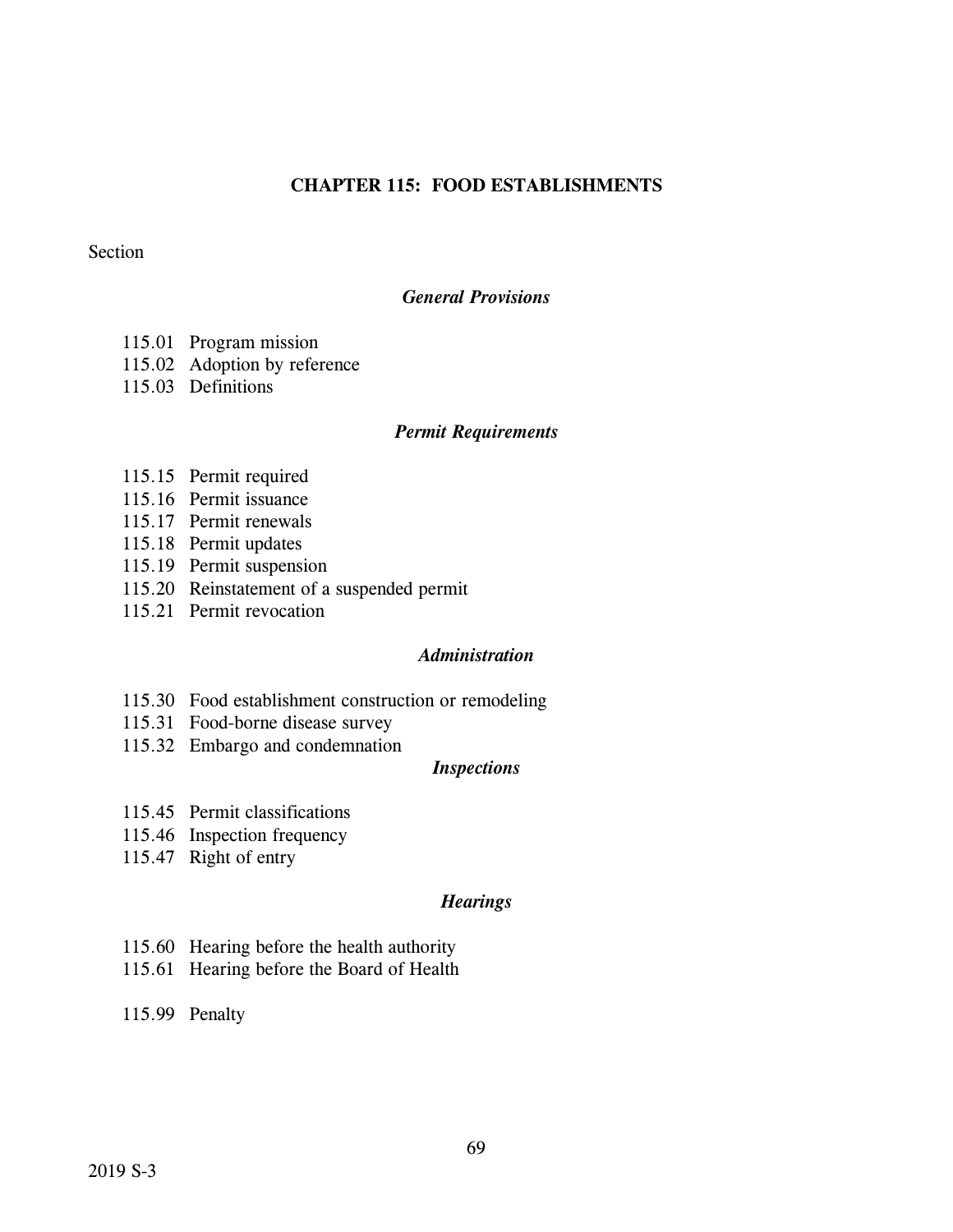### *GENERAL PROVISIONS*

#### **§ 115.01 PROGRAM MISSION.**

In order to protect the citizens within its jurisdiction from contracting and transmitting food-borne diseases, the County Health Department shall perform a comprehensive food protection program. The County Health Department shall undertake activities to identify, reduce and, whenever possible, eliminate factors that may cause food-borne illnesses in order to reduce the incidence of food-borne illnesses.

(Ord. 18-73, passed 8-20-2018)

## **§ 115.02 ADOPTION BY REFERENCE.**

(A) In addition to those provisions set forth herein, this chapter hereby adopts by reference the current edition and subsequent revisions of the following:

- (1) Illinois Department of Public Health Food Code, 77 Ill. Admn. Code 750;
- (2) Food Handling Regulation Enforcement Act, 410 ILCS 625;
- (3) Bed and Breakfast Act, 50 ILCS 820/1 et seq.;
- (4) Smoke Free Illinois Act, 410 ILCS 82.

(B) The program shall include enforcement authority as outlined in the County Health Department food inspection and enforcement procedures. The Board of Health shall have the authority to establish and determine such procedures.

(Ord. 18-73, passed 8-20-2018)

#### **§ 115.03 DEFINITIONS.**

In addition to the definitions contained  $\S$  115.02, the following definitions shall apply in the interpretation and enforcement of this chapter.

*ADULTERATED.* The condition of any food:

(1) If it bears or contains any poisonous or deleterious substance in a quantity that may render it injurious to health; or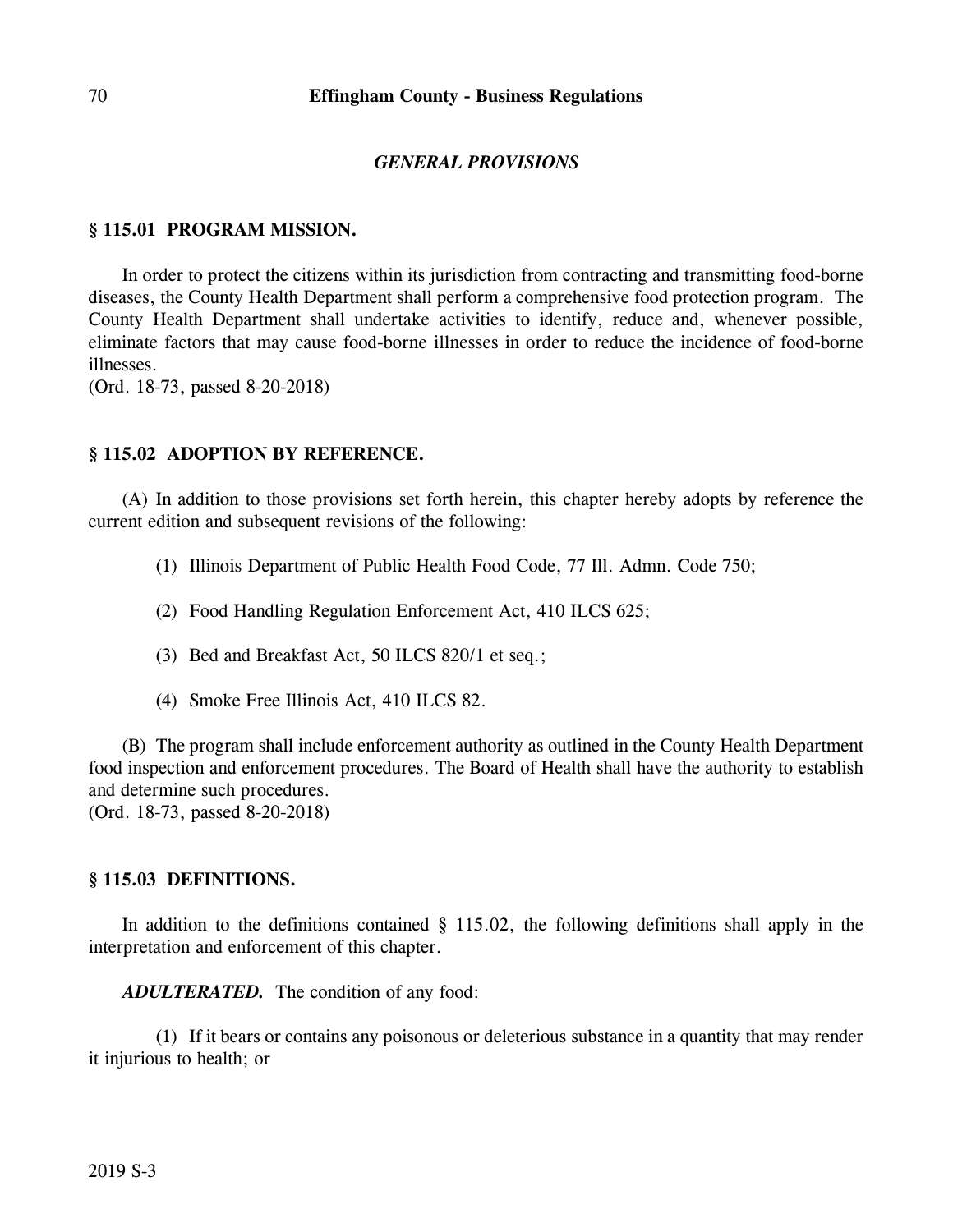(2) If it bears or contains any added poisonous or deleterious substance for which no safe tolerance has been established by regulation, or in excess of such tolerance of one that has been established; or

(3) If it consists, in whole or in part, of any filthy, putrid or decomposed substance, or if it is otherwise unfit for human consumption; or

(4) If it has been processed, prepared, packed or held under unsanitary conditions whereby it may have been contaminated with filth or whereby it may have been rendered injurious to health; or

(5) If it is, in whole or in part, the product of a diseased animal or animal that has died otherwise than by slaughter; or

(6) If its containers are composed, in whole or in part, of any poisonous or deleterious substance that may render their contents injurious to health.

*BOARD OF HEALTH* or *PUBLIC HEALTH BOARD.* The Effingham County Board of Health.

*EXTENSIVELY REMODELED.* Whenever an existing structure is converted for use as a food establishment, or whenever any structural additions or alterations are made to existing establishments; such as, changes, modifications and extensions of plumbing systems, excluding routine maintenance.

*FOOD.* Any raw, cooked or processed edible substance, ice, beverage or ingredient used or intended for use or sale, in whole or in part, for human consumption.

# *FOOD ESTABLISHMENT.*

(1) An operation that:

(a) Stores, prepares, packages, serves, vends food directly to the consumer, or otherwise provides human consumption, such as a restaurant, satellite- or catered-feeding location, catering operation if the operation provides food directly to a consumer or to a conveyance used to transport people, market, vending location, conveyance used to transport people, institution or food pantry; and

(b) Relinquishes possession of food to a consumer directly, or indirectly, through a delivery service such as home delivery of grocery orders or restaurant takeout orders, or delivery service that is provided by common carriers.

(2) Includes:

(a) An element of the operation, such as transportation vehicle or a central preparation facility, that supplies a vending location or satellite-feeding location, unless the vending or feeding location is permitted by the regulatory authority; and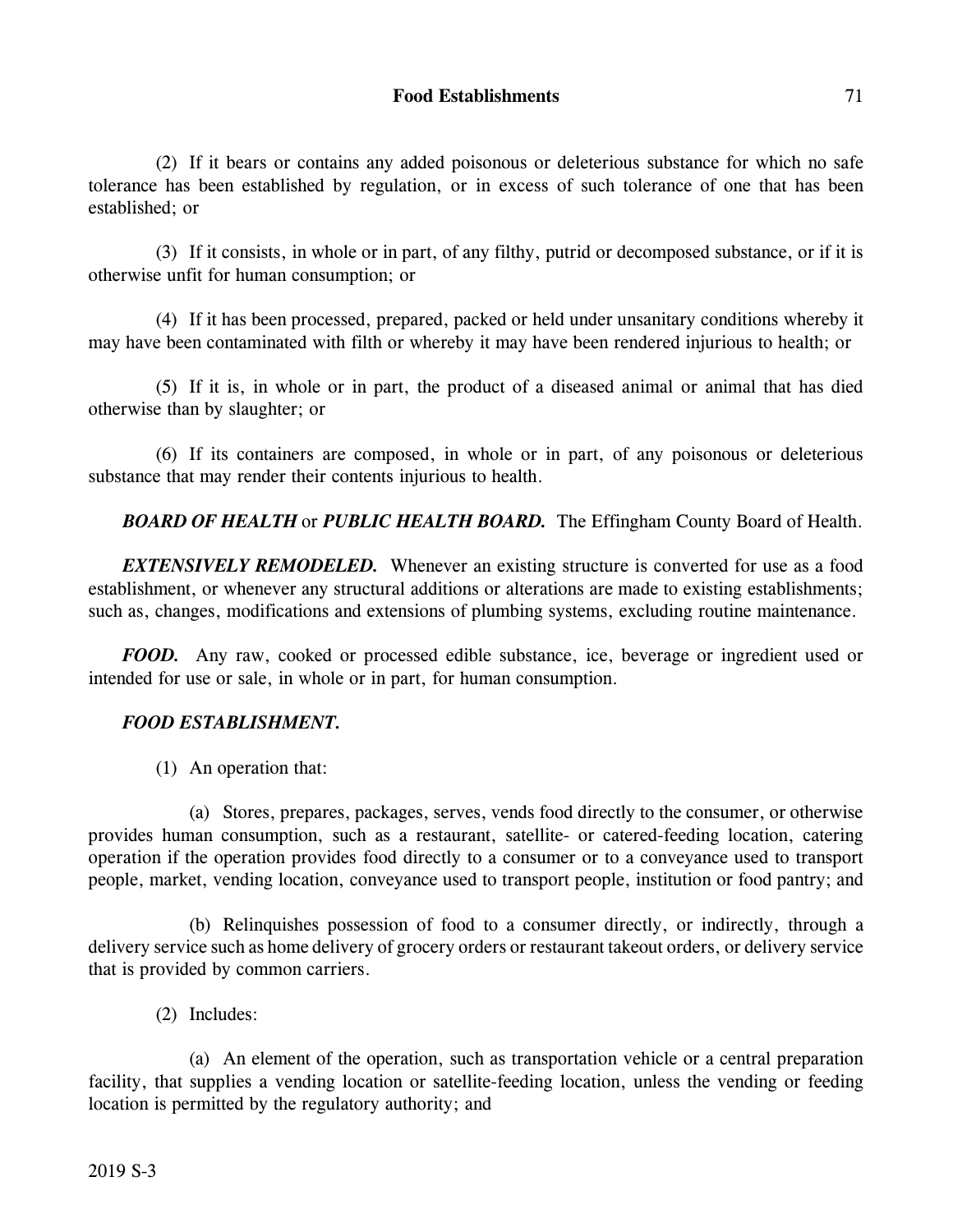(b) An operation that is conducted in a mobile, stationary, temporary or permanent facility or location. This inclusion applies regardless of where consumption is, on or off the premises, and where there is a charge for food.

(3) Does not include:

(a) An establishment that offers only prepackaged foods that are not time- or temperaturecontrolled for safety food;

(b) A produce stand that only offers whole, uncut, fresh fruits and vegetables;

(c) A food-processing plant, including those that are located on the premises of a food establishment;

(d) A kitchen in a private home, such as a small family daycare provider or a bed and breakfast operation, as defined in the Bed and Breakfast Act, 50 ILCS 820/1 et seq., that prepares and offers food to guests;

(e) A private home that receives catered or home-delivered food; a closed family function where food is prepared or served for individual family consumption; or

(f) A cottage food operation.

*HEALTH AUTHORITY.* The person or persons who have been designated by the County Board of Health to administer the affairs of the County Health Department (i.e., the administrator or his or her representative).

*HEALTH DEPARTMENT.* The County Health Department.

*IMMINENT HEALTH HAZARD.* Any condition or event that poses a particular, immediate hazard to the public health, such as fires, floods, total loss of refrigeration, total loss of potable water supply, backup of sewage into an establishment, or evidence of recent food-borne illness.

*MISBRANDED.* The presence of any written, printed or graphic matter upon or accompanying food or containers of food that is false or misleading.

*MOBILE FOOD UNIT.* A vehicle-mounted food service establishment designed to be readily movable.

*NOT-FOR-PROFIT ORGANIZATION.* An organization recognized as such pursuant to the laws of the State of Illinois. This definition does not include organizations in possession of any annual liquor license.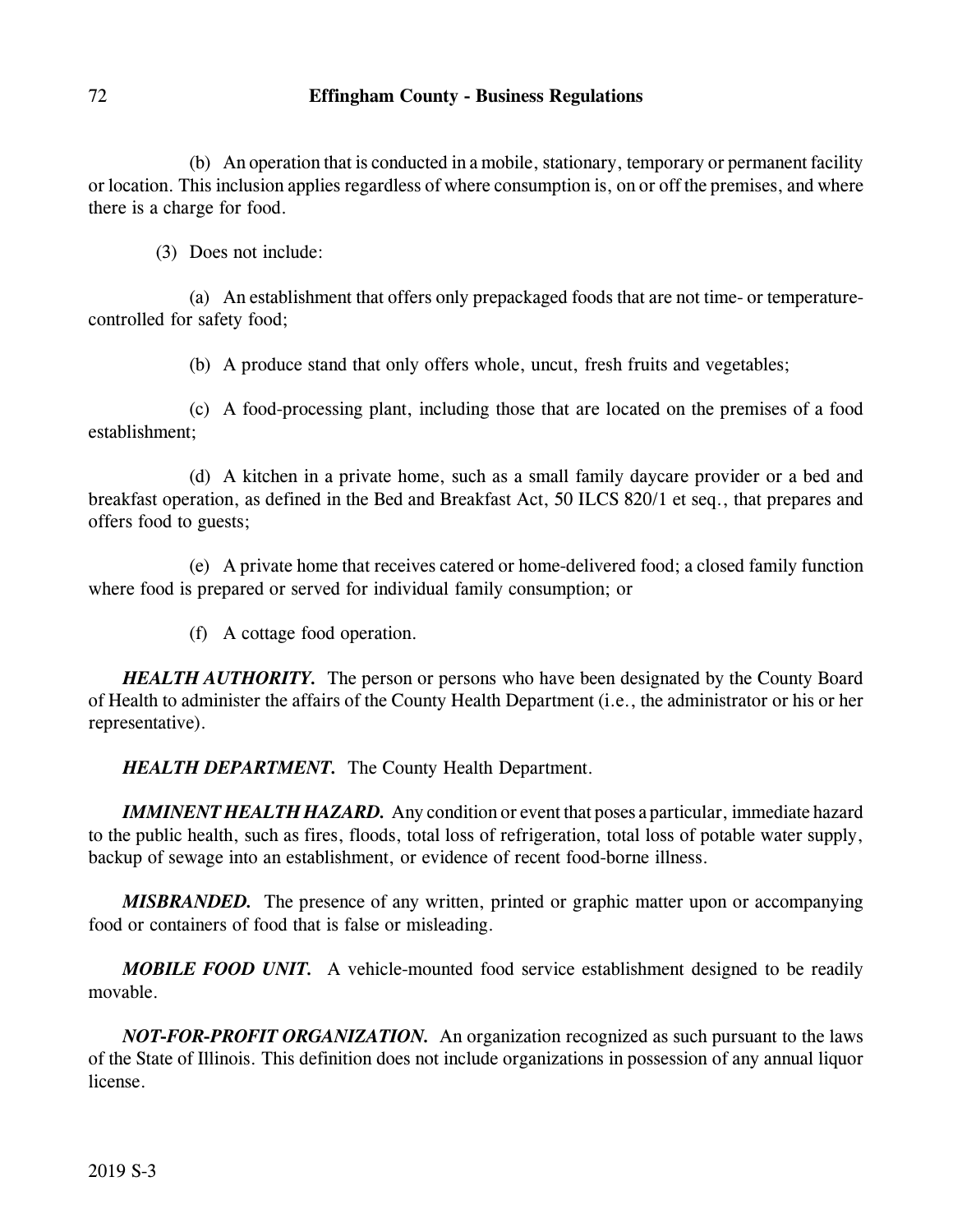*PERMIT HOLDER.* Any person, or his or her agent, who applies for a permit to operate pursuant to this chapter.

*PERSON.* An individual, firm, partnership, co-partnership, company, corporation, trustee, lessee, receiver, association, municipality, or any political subdivision or department thereof, or any other entity, or its agent.

*TEMPORARY FOOD ESTABLISHMENT.* A food establishment that operates at a fixed location for more than two consecutive days, but less than 14 consecutive days, in conjunction with a single event or celebration.

(Ord. 18-73, passed 8-20-2018)

# *PERMIT REQUIREMENTS*

### **§ 115.15 PERMIT REQUIRED.**

(A) It shall be unlawful for any person to open for business or otherwise operate any food establishment in the county who does not possess a valid operating permit for that establishment issued by the health authority. A fine shall be assessed to any food establishment in operation without a valid permit, and the facility shall be closed until a valid permit is obtained. Only a person who complies with the requirements of this chapter, including payment of permit fees and all fines originating from enforcement of the Illinois Food Code and Smoke Free Illinois Act, 410 ILCS 82, shall be eligible to receive and retain such a permit.

(B) Permits must be conspicuously posted. Permits shall be annual, except that the Health Department may issue temporary food establishment permits as necessary. All persons complying with this chapter shall be entitled to receive such a permit. Permits may not be transferred from one person to another, nor from one location to another, A valid permit is one that is not suspended, revoked or expired. Establishments closed for more than three weeks may be required to procure a new permit from the Health Department. The Board of Health shall have the authority to establish and determine fees for permits.

(Ord. 18-73, passed 8-20-2018)

### **§ 115.16 PERMIT ISSUANCE.**

(A) Any person desiring to operate a food establishment must comply with any existing county or city zoning provisions, where applicable, and shall make written application for a permit, on forms provided by the Health Department, a minimum of 30 business days prior to the proposed date of opening.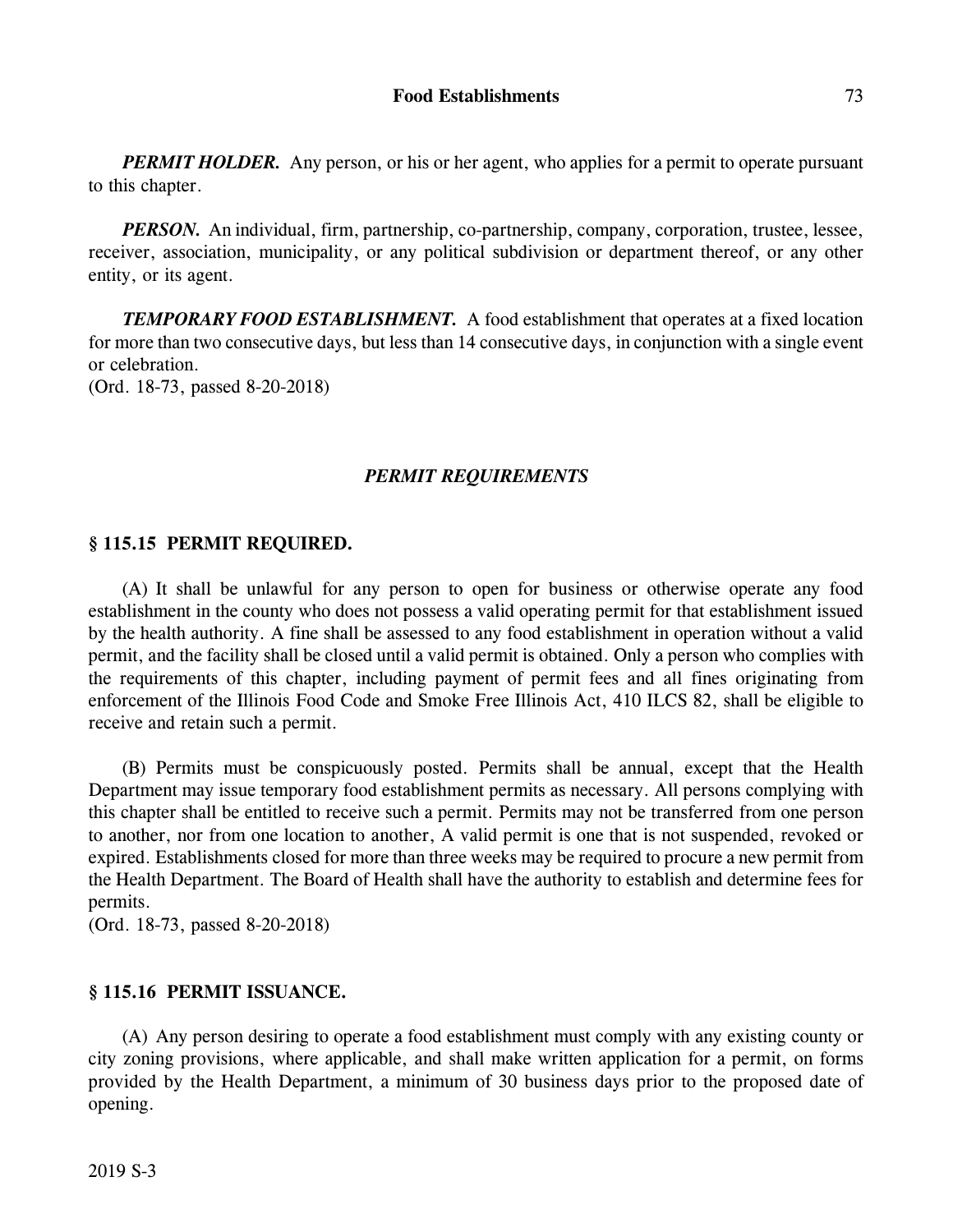(B) Whenever a food establishment is to be newly constructed or extensively remodeled, prepared plans for construction or remodeling shall be submitted to the Health Department in accordance with § 115.30 of this chapter. The applicant shall have all plumbing installed by a licensed plumber, subject to approval by a state plumbing inspector.

(C) Any person desiring to operate a temporary food establishment must comply with any existing county or city zoning provisions, where applicable, and shall make written application for a permit, on forms provided by the Health Department, a minimum of five business days prior to the proposed date of opening at the anticipated event. Failure to do so may result in rejection of the application and denial of the permit. Applications submitted to the Health Department less than five business days prior to the proposed date of opening at the event specified on the application shall be assessed a penalty fee.

(D) Upon receipt of such an application and permit fee, the Health Department shall make any necessary inspections of the establishment to determine compliance with the provisions of this chapter. When inspections determine that the applicable requirements have been met, a permit shall be issued to the applicant by the Health Department.

(Ord. 18-73, passed 8-20-2018)

# **§ 115.17 PERMIT RENEWALS.**

(A) All permits issued by the Health Department to permanent food establishments in the county expire on December 31 of each year. Annual renewal of permits shall be required for continued operation of the food establishment. Any person desiring to renew a permit shall make written application on forms provided by the Health Department.

(B) All fees for the annual renewal of permits are due 15 days prior to the permit expiration date. Persons failing to submit the appropriate fee and renewal application by the above-stated renewal due date shall be assessed a late payment penalty in addition to the appropriate permit fee.

(C) Any person failing to submit the total fee and renewal application by December 31 shall be considered to be operating a food establishment without a valid permit. Failure of any food establishment in the county to possess a valid permit at any time of operation constitutes a violation of this chapter, and subjects the food establishment to penalties as outlined in this chapter. (Ord. 18-73, passed 8-20-2018)

#### **§ 115.18 PERMIT UPDATES.**

(A) The permit holder has an affirmative and continuing requirement to update the original and all renewal applications. As a result, the permit holder must inform the Health Department of any changes in the information listed in these applications within 30 days.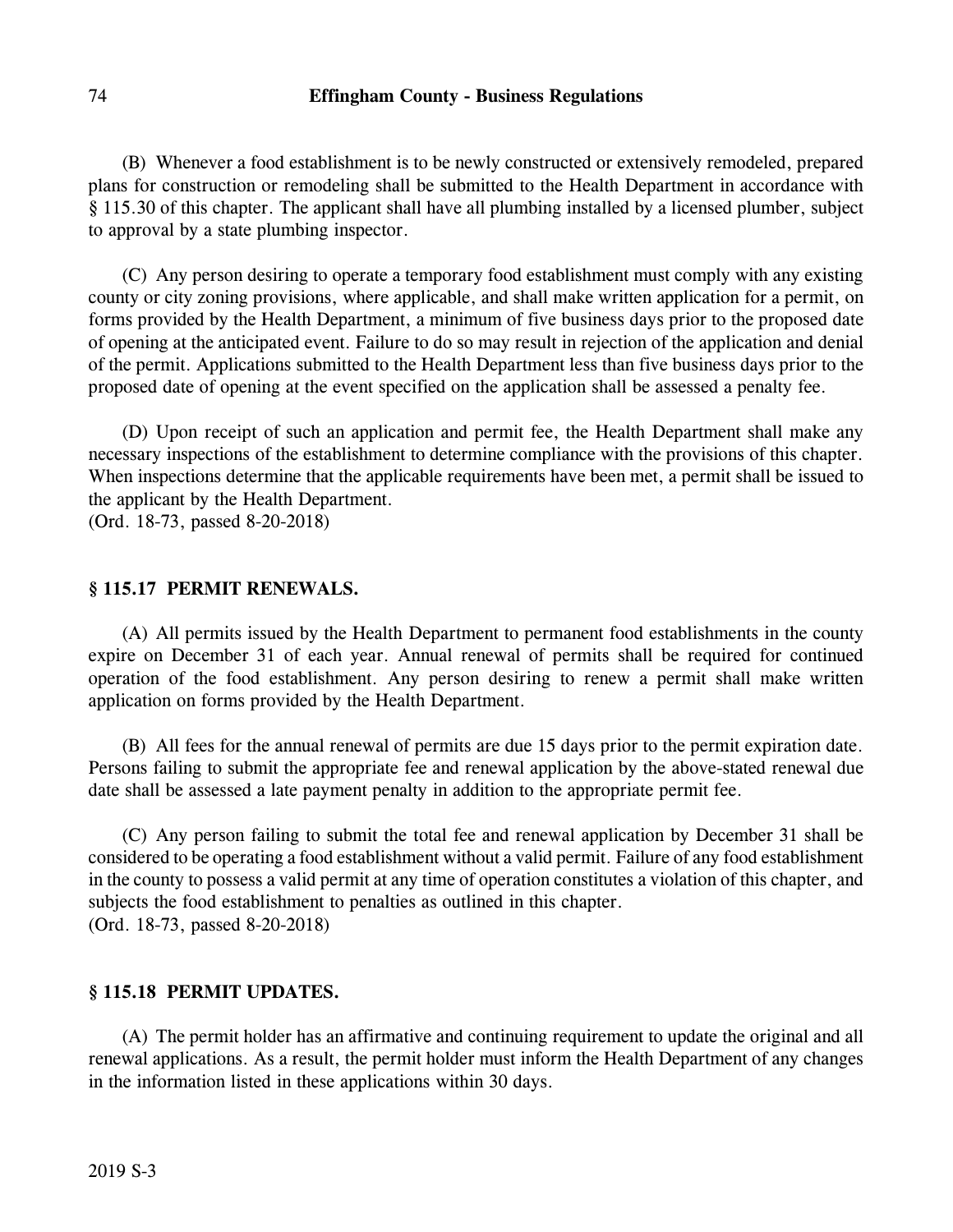(B) Failure to comply with the requirements of this section, or knowingly furnishing false information on the original or renewal applications, shall be grounds for immediate suspension or revocation of any permit issued pursuant to this chapter. (Ord. 18-73, passed 8-20-2018)

### **§ 115.19 PERMIT SUSPENSION.**

(A) Permits may be temporarily suspended by the health authority upon notice to the permit holder of the same. Permit suspension shall result in the immediate cessation of all food-related operations, including the use or sale of any food, in whole or in part, intended for human consumption.

(B) Reasons for suspending the permit include, but are not limited to, the following:

(1) Failure to comply with the provisions of this chapter;

(2) Failure to comply with the provisions of this chapter after notification by the health authority;

(3) Failure to comply with the provisions of this chapter within the time established by the health authority;

(4) Interference with the health authority in the performance of their duties, including, but not limited to, failure to allow the health authority access to the permit holder's building or records;

(5) Failure to update the original and renewal applications, as required by this chapter;

(6) Knowingly furnishing false information on the original or renewal applications; or

(7) Failure to comply with notices or citations issued for violations of the Smoke Free Illinois Act, 410 ILCS 82, including, but not limited to, receiving a Smoke Free Illinois citation, failing to request a hearing to contest the notice or citation within ten calendar days, and failing to pay the fine within 28 calendar days, or failing to obey the findings and final order of an Illinois Department of Public Health administrative judge.

(C) Upon making a determination that a suspension is appropriate, the health authority shall advise the permit holder, or their managing or registered agent, in writing, of the intended suspension. The notice shall be delivered in person by the health authority or sent via certified mail.

(D) The permit holder may make a written request for a hearing if it is filed with the health authority by the permit holder within five business days.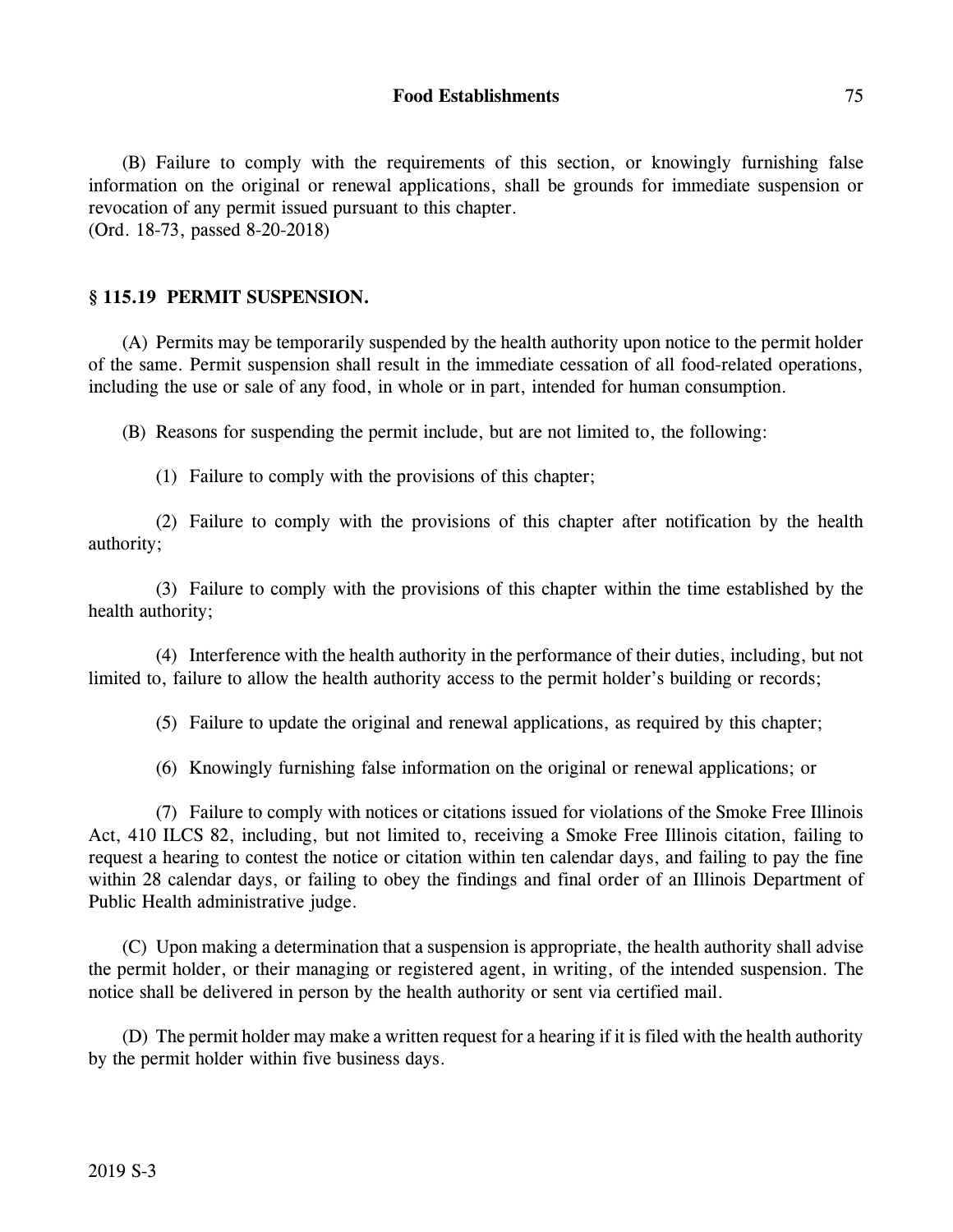(E) Notwithstanding the other provisions of this chapter, permits for food establishments may be suspended without warning, notice or hearing when, in the judgment of the health authority, unsanitary or other prohibited conditions exist that will result in an imminent health hazard to the public.

(1) Upon making a determination that a suspension without notice is appropriate, the health authority shall immediately, without warning or notice, advise the license holder of the condition and all food service operations shall be immediately discontinued.

(2) Any permit holder to whom such an order is issued shall comply immediately and surrender the suspended permit to the health authority.

(3) Before resuming operations following a suspension of service imposed by the health authority because imminent health hazards were identified, the facility must successfully pass a re-inspection by the health authority to assure the identified imminent health hazards have been eliminated.

(Ord. 18-73, passed 8-20-2018)

### **§ 115.20 REINSTATEMENT OF A SUSPENDED PERMIT.**

(A) Any permit holder whose permit has been suspended may request, in writing, a re-inspection by the health authority to determine if corrections have been made, for the purpose of reinstatement of the permit.

(1) The request shall include a statement signed by the permit holder that, in his or her opinion, the conditions causing suspension of the permit have been corrected.

(2) Within ten business days following receipt of a written request, the health authority shall make a re-inspection.

(B) Suspended permits shall be reinstated when corrections are made and the applicant is in compliance with the requirements of this chapter, including payment of the permit reinstatement fee and all fines originating from enforcement of the Smoke Free Illinois Act, 410 ILCS 82, or if the health authority grants a variance to the requirements.

(Ord. 18-73, passed 8-20-2018)

### **§ 115.21 PERMIT REVOCATION.**

(A) Permits may be revoked by the health authority upon notice to the permit holder of the same.

(B) Reasons for revoking the permit include, but are not limited to, the following;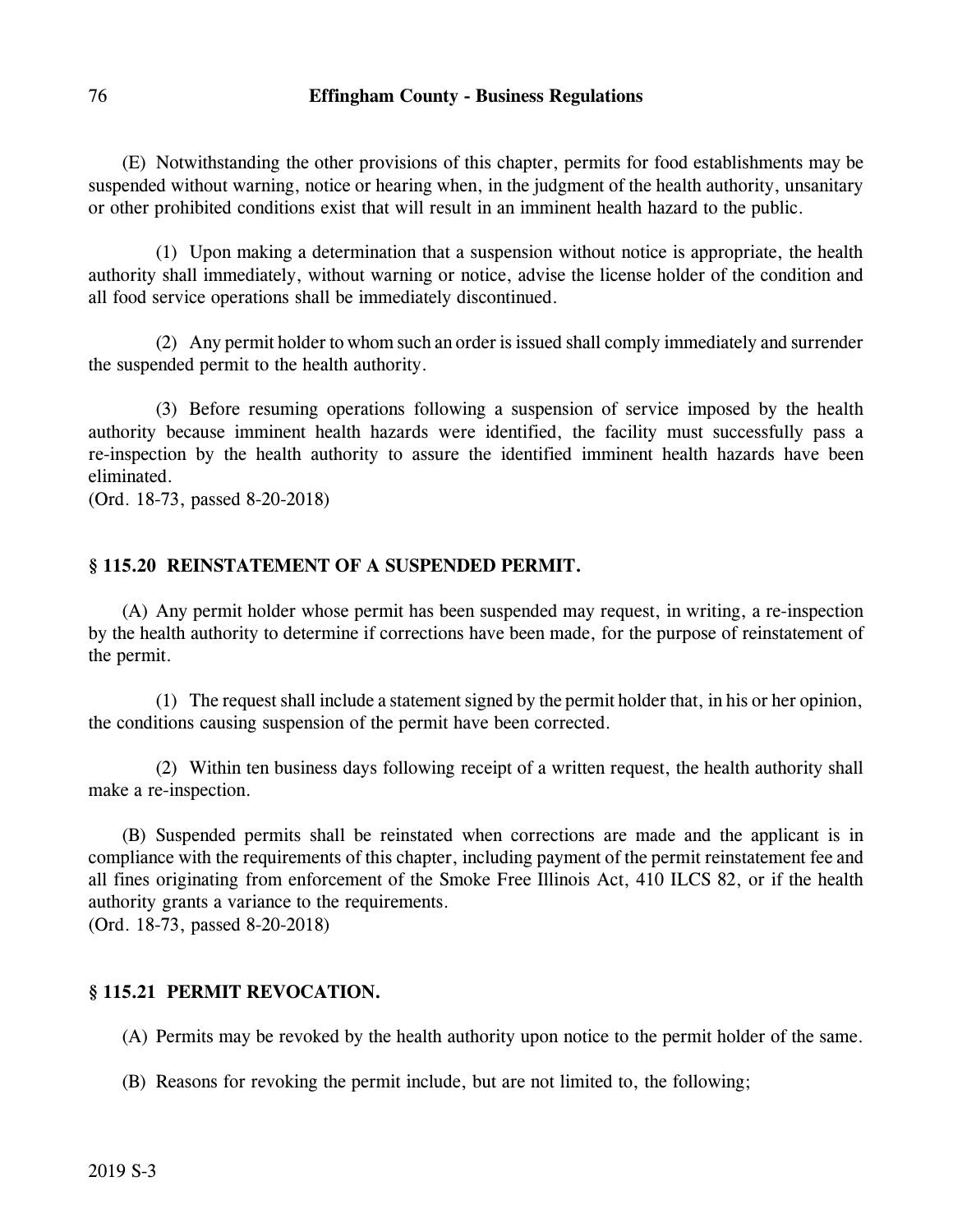(1) A serious violation of the provisions of this chapter;

(2) Repeatedly failing to comply with the provisions of this chapter; or

(3) Interference with the health authority in the performance of their duties, including, but not limited to, failure to allow the health authority access to the permit holder's building or records.

(C) (1) Upon making a determination that a revocation is appropriate, the health authority shall advise the permit holder, or his or her managing or registered agent, in writing, of the intended revocation.

(2) The notice shall be delivered in person by the health authority or sent via certified mail, indicating that the permit shall be permanently revoked at the end of five days following service of such notice, unless the permit holder files a written request for a hearing with the health authority within the five-day period.

(Ord. 18-73, passed 8-20-2018)

#### *ADMINISTRATION*

#### **§ 115.30 FOOD ESTABLISHMENT CONSTRUCTION OR REMODELING.**

(A) Whenever any food establishment is to be constructed or extensively remodeled, or whenever an existing structure is to be converted to use as a food establishment, plans and specifications for such construction, remodeling or conversion shall be submitted to the Health Department for review and approval before construction, remodeling or conversion may begin.

(B) The plans and specifications shall indicate the proposed layout, arrangement, mechanical plans and construction materials of work areas, and the type and specification of fixed equipment and facilities, insofar as food preparation, storage and restroom facilities are concerned.

(C) A pre-opening inspection shall be conducted to inspect the establishment prior to the beginning or resumption of operations to determine compliance with the approved plans and specifications, and with the requirements of this chapter. (Ord. 18-73, passed 8-20-2018)

#### **§ 115.31 FOOD-BORNE DISEASE SURVEY.**

(A) A surveillance and control system shall be established to monitor, identify and record instances of food-borne disease; to detect sources of contamination; to establish factors that contribute to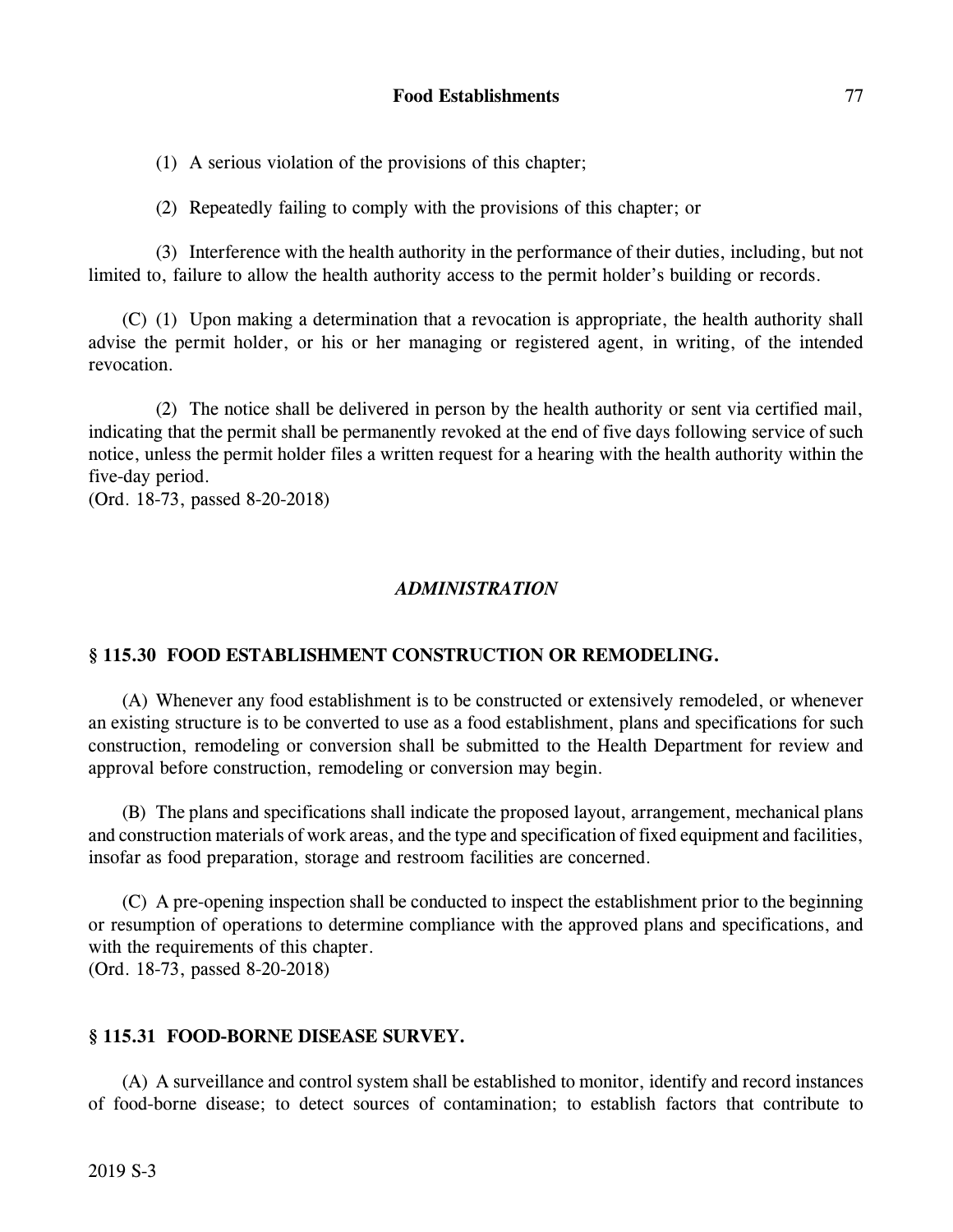outbreaks; and to recommend preventive and control measures and take appropriate action to prevent further spread of disease.

(B) Hazardous food shall be identified and its distribution shall be restricted in accordance with procedures that include the following:

(1) Identification of and prohibition against foods that are unsafe and pose a potential threat to health and safety;

(2) Hold or embargo authority, criteria for destruction of adulterated or contaminated foods, and notification of recalls;

(3) Investigation of facilities upon receipt of complaints, following events such as fire, natural disaster and other occurrences that may compromise food safety;

(4) Establishment of a system to encourage community reporting of food-borne illness to the local health department, which will notify the Department within 24 hours of occurrence, whenever possible;

(5) Information shall be made available to the general public concerning prevention of food-borne illness and describing proper ways for storing, preparing, canning, preserving, and serving food; and

(6) Information shall be made available to primary and secondary schools to instruct children regarding food sanitation, personal hygiene and related subjects. (Ord. 18-73, passed 8-20-2018)

# **§ 115.32 EMBARGO AND CONDEMNATION.**

(A) Food may be examined or sampled by the health authority to determine freedom from adulteration or misbranding. Upon written notice to the permit holder, the health authority may condemn or embargo equipment or food they determine or have probable cause to believe to be unwholesome or otherwise unfit for use. Such conditions include, but are not limited to:

(1) Food that has been adulterated;

(2) Food that has been misbranded;

(3) Time/temperature control for safety food is found to be in the optimal temperature range for the growth of pathogenic, food-borne bacteria as defined in the Illinois Food Code;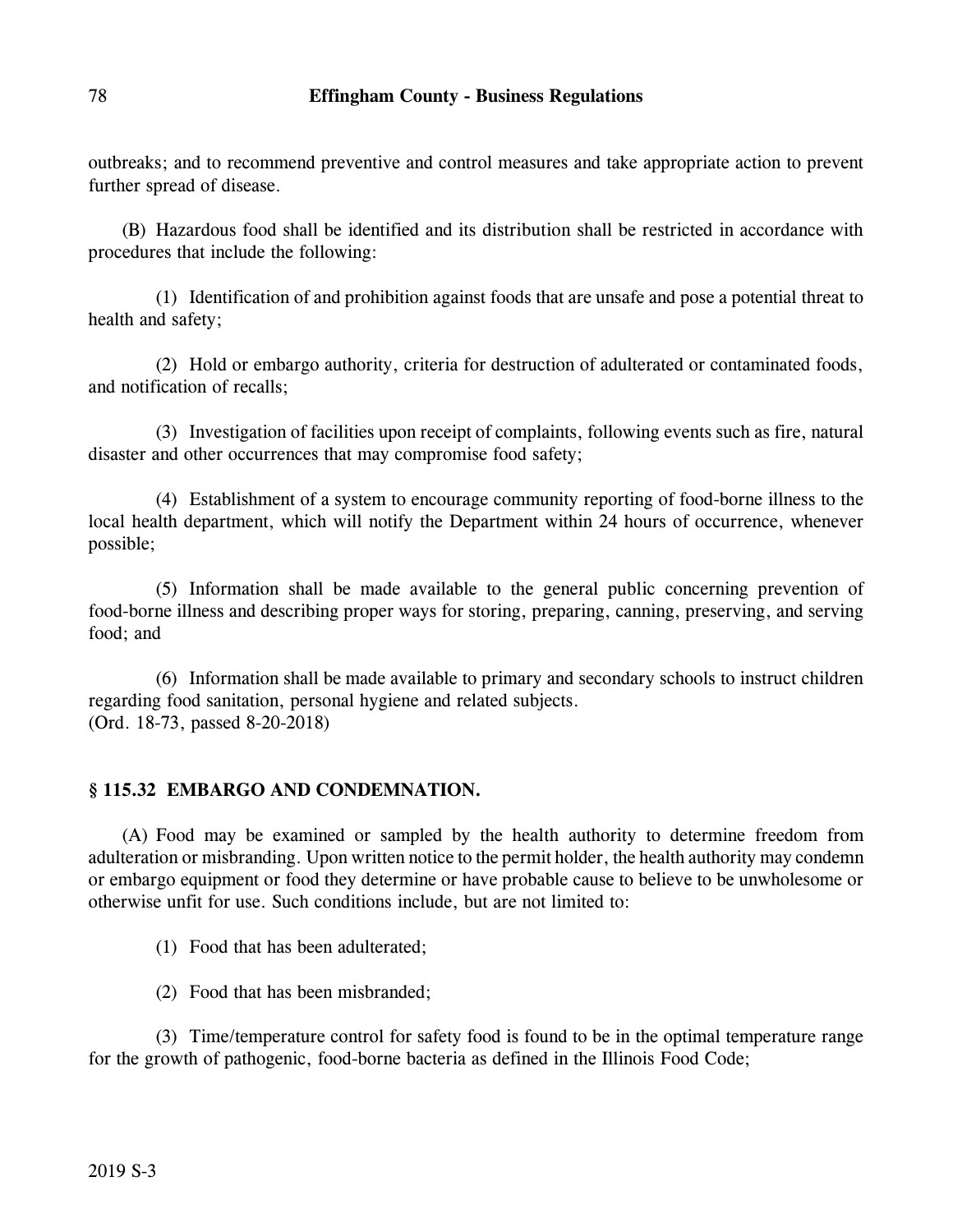(4) Where equipment used in the preparation of food products is found to be in a state of disrepair, unsafe, unsanitary or unsuitable for use in the preparation, display or service of food; or

(5) In the event that food is contaminated as a result of fire, flood, sewage backup, power outage or similar events.

(B) Condemned or embargoed food may be permitted to be suitably stored unless storage is not possible without risk to the public health; in which case immediate destruction shall be ordered and accomplished.

(C) It shall be unlawful for any person to remove or alter a condemnation or embargo order, notice or tag placed on food or food containers by the health authority. No such food, or containers thereof, shall be relabeled, replaced, reprocessed, altered, disposed of, or destroyed without the permission of the health authority, except with an order by a court of competent jurisdiction.

(D) Where equipment used in the preparation of food products is found to be in a state of disrepair, unsafe, unsanitary or unsuitable for use in the preparation, storage, display or service of food, it shall be taken out of use, and a hold order placed on it by the health authority.

(1) The equipment may not be put back into service until written permission is obtained from the health authority.

(2) It shall be unlawful for any person to remove or alter a hold order, notice or tag placed on equipment by the health authority. (Ord. 18-73, passed 8-20-2018)

### *INSPECTIONS*

### **§ 115.45 PERMIT CLASSIFICATIONS.**

(A) The health authority shall inspect each food establishment within the county based upon the priority of the establishment. Priority will be based upon the following criteria.

(B) For each facility, the County Health Department shall annually assess the relative risks of causing food-borne illness, classifying each facility as Category I (high priority), Category II (medium priority) or Category III (low priority).

(C) *CATEGORY I FACILITY* means a food establishment that presents a high relative risk of causing food-borne illness, based on the large number of food-handling operations typically implicated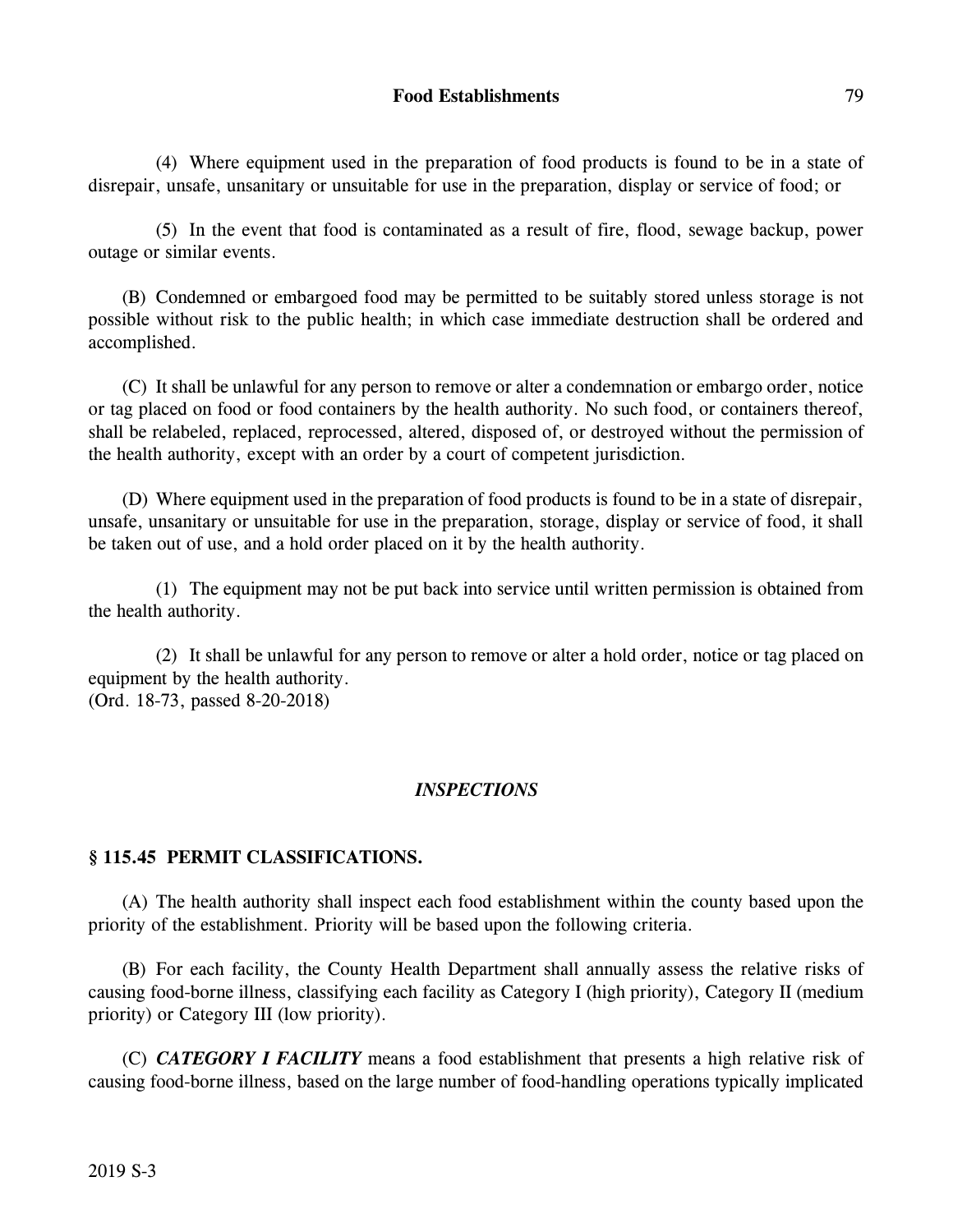in food-borne outbreaks and/or the type of population served by the facility. The following criteria shall be used to classify high priority facilities:

(1) Whenever cooling of time/temperature control for safety food occurs as part of the food-handling operations at the facility;

(2) When time/temperature control for safety food are prepared hot or cold and held hot or cold for more than 12 hours before serving;

(3) If time/temperature control for safety food previously cooked and cooled must be reheated;

(4) When preparing time/temperature control for safety food for off-premises service for which time-temperature requirements during transportation, holding and service are relevant;

(5) Whenever complex preparation of foods, or extensive handling of raw ingredients with hand contact for ready-to-eat foods, occurs as part of the food-handling operations at the facility;

(6) If vacuum packaging, other forms of reduced-oxygen packaging, or other special processes occur at the facility; and/or

(7) Whenever serving a highly susceptible population, where these individuals comprise the majority of the consuming population.

(D) *CATEGORY II FACILITY* means a food establishment that presents a medium relative risk of causing food-bome illness, based upon few food-handling operations typically implicated in food-borne illness outbreaks. The following criteria shall be used to classify medium risk facilities:

(1) If hot or cold foods are held at required temperatures for no more than 12 hours and are restricted to same day service;

(2) If preparing foods for service from raw ingredients uses only minimal assembly; and/or

(3) Foods that require complex preparation (whether canned, frozen or freshly prepared) are obtained from approved food-processing plants, Category I food establishments, or retail food stores.

(E) *CATEGORY III FACILITY* means a food establishment that presents a low relative risk of causing food-borne illness, based upon few or no food-handling operations typically implicated in food-borne illness outbreaks. The following criteria shall be used to classify low priority facilities:

(1) Only pre-packaged foods are available or served in the facility, and any time/temperature control for safety food available are commercially pre-packaged in an approved food-processing plant;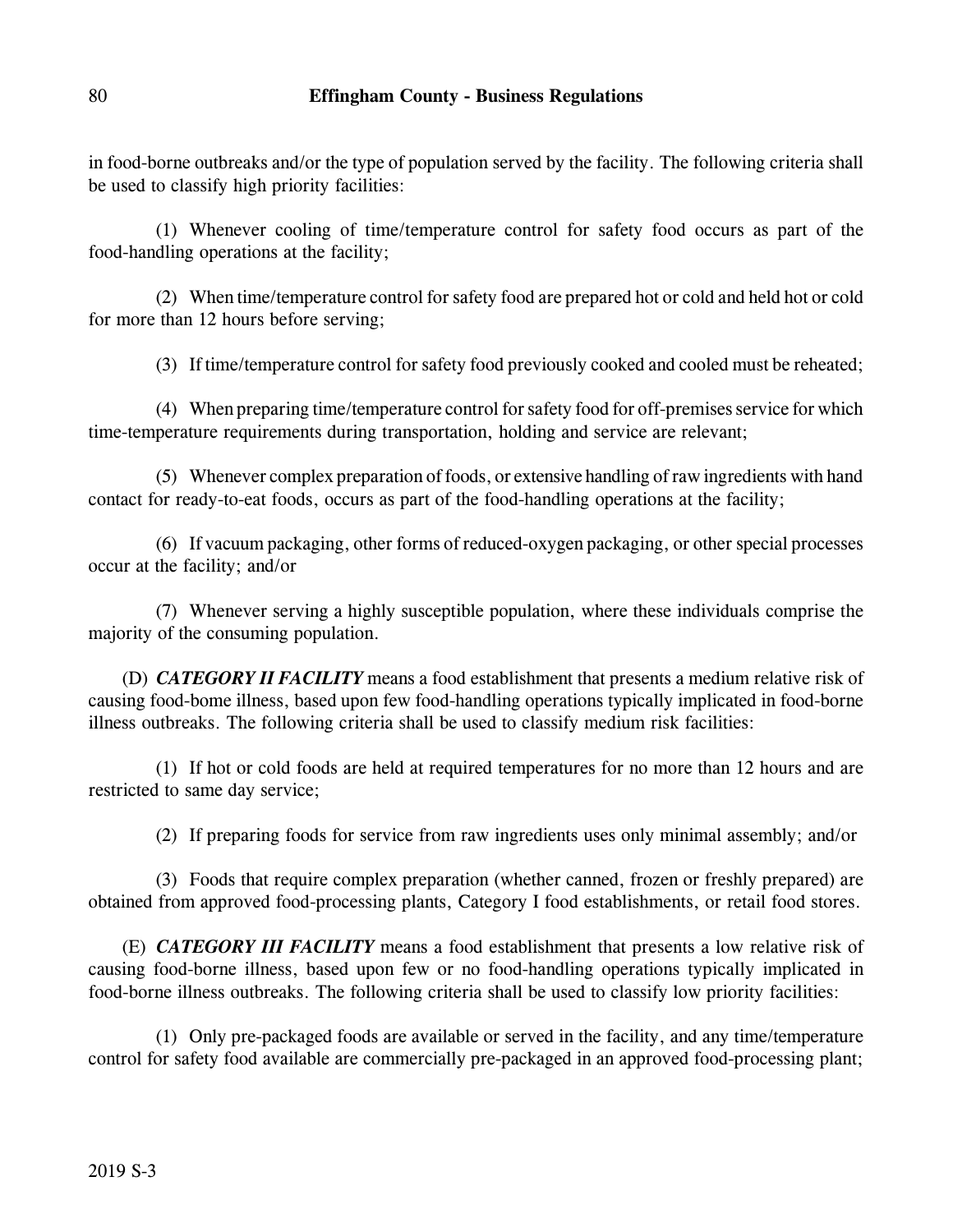(2) Only limited preparation of food that is not time/temperature control for safety food and beverages, such as snack foods and carbonated beverages, occurs at the facility; and/or

(2) Only beverages, alcoholic or non-alcoholic, are served at the facility.

(F) The Health Department may reclassify a facility, based upon its experience with the facility (i.e., inspection history, number, frequency and severity of violations, corrective action, and the like), if, in its opinion, a health hazard will not result from the reclassification or the reclassification will provide better protection for the public. The basis for this decision must be documented (Ord. 18-73, passed 8-20-2018)

# **§ 115.46 INSPECTION FREQUENCY.**

(A) Facilities shall be inspected at least as often as prescribed by the following schedule.

(1) Category I facilities shall receive at least three inspections per year, or two inspections per year if one of the following conditions is met:

or

(a) A certified food protection manager is present at all times the facility is in operation;

(b) Employees involved in food operations receive a HACCP-training exercise, in-service training in another food service sanitation area, or attend an educational conference on food safety or sanitation.

(2) Category II facilities shall receive at least one inspection per year.

(3) Category III facilities shall receive at least one inspection every two years.

(B) The health authority shall conduct re-inspections as necessary to determine compliance with this chapter. Re-inspections, consultation and enforcement actions shall be conducted in accordance with County Health Department's food inspection and enforcement procedures as necessary to ensure correction of deficiencies and violations of applicable ordinances, agreements or rules.

(C) In the event of an imminent health hazard, the food establishment owner shall immediately notify the health authority so that an inspection can be performed. (Ord. 18-73, passed 8-20-2018)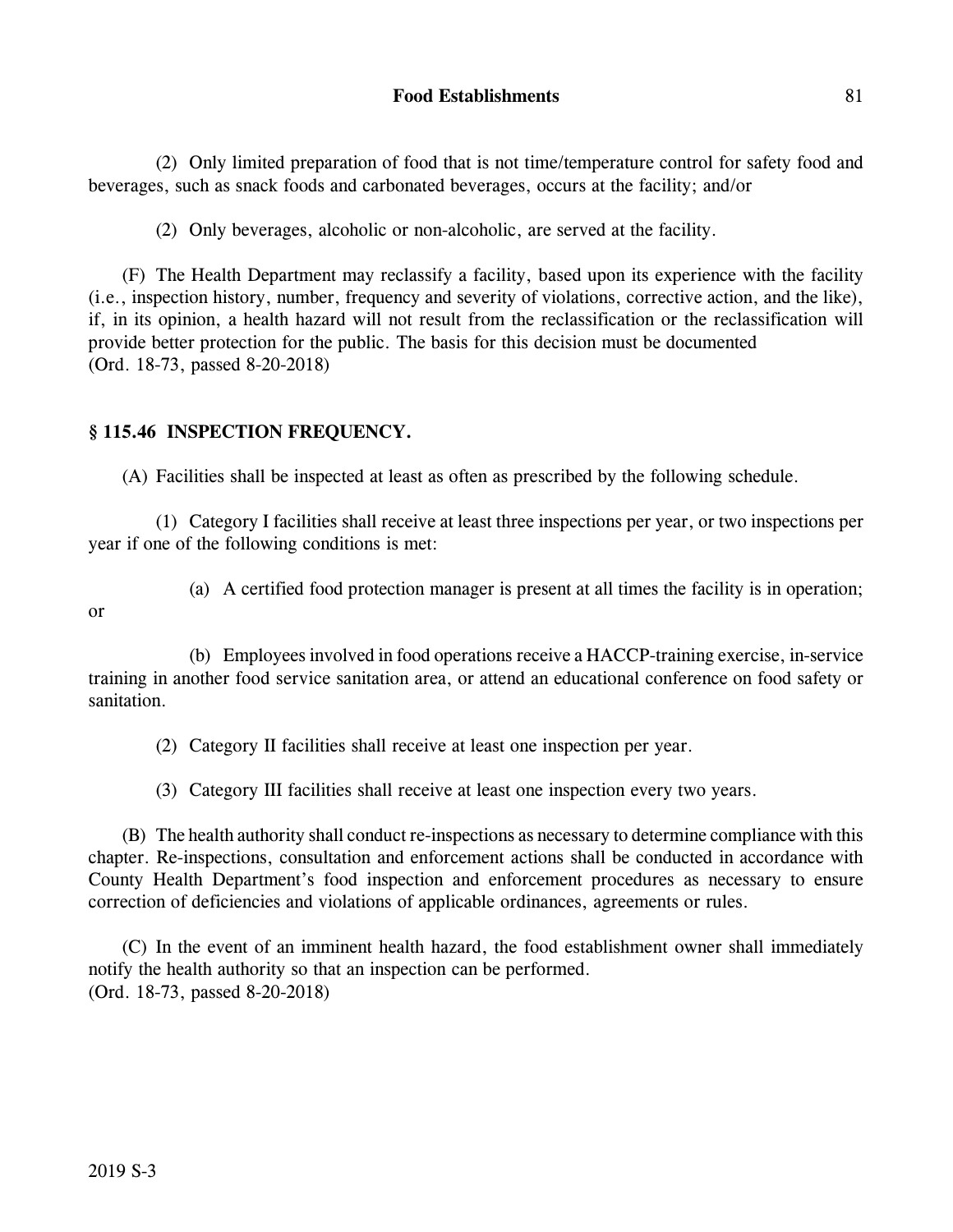#### **§ 115.47 RIGHT OF ENTRY.**

After proper identification, the health authority shall have access at any reasonable time to any establishment regulated by this chapter. For the purpose of this section, *REASONABLE TIME* shall mean at all times the establishment is open to the public. The health authority shall be permitted to examine all areas and records of the establishment that are reasonably necessary to their inspection or investigation. Denial of access, as herein provided, shall be deemed as interference with the health authority in the performance of their duties, including, but not limited to, denial of access to the license holder's building or records.

(Ord. 18-73, passed 8-20-2018)

### *HEARINGS*

#### **§ 115.60 HEARING BEFORE THE HEALTH AUTHORITY.**

(A) Any person affected by any order or notice issued by the health authority in connection with the enforcement of any section of this chapter, may file with the office of the Health Department a written request for a hearing before the health authority.

(1) The health authority shall designate the time and place of the hearing to take place within 30 days of the date in which the written request was filed.

(2) The petitioner for the hearing shall be notified of the time and place of the hearing not less than five days prior to the date on which the hearing is to be held.

(B) If, as a result of the hearing, the health authority finds that strict compliance with the order or notice would cause undue hardship on the petitioner, and that the public health would be adequately protected and substantial justice done by varying or withdrawing the order or notice, the health authority may modify or withdraw the order, or make requirements in addition to those prescribed in this chapter for the purpose of properly protecting the public health.

(C) The health authority shall render a decision within ten days after the date of the hearing, which shall be reduced to writing and placed on file in the office of the County Health Department as a matter of public record.

(D) Any person aggrieved by the decision of the health authority may seek relief through a hearing before the County Board of Health.

(Ord. 18-73, passed 8-20-2018)